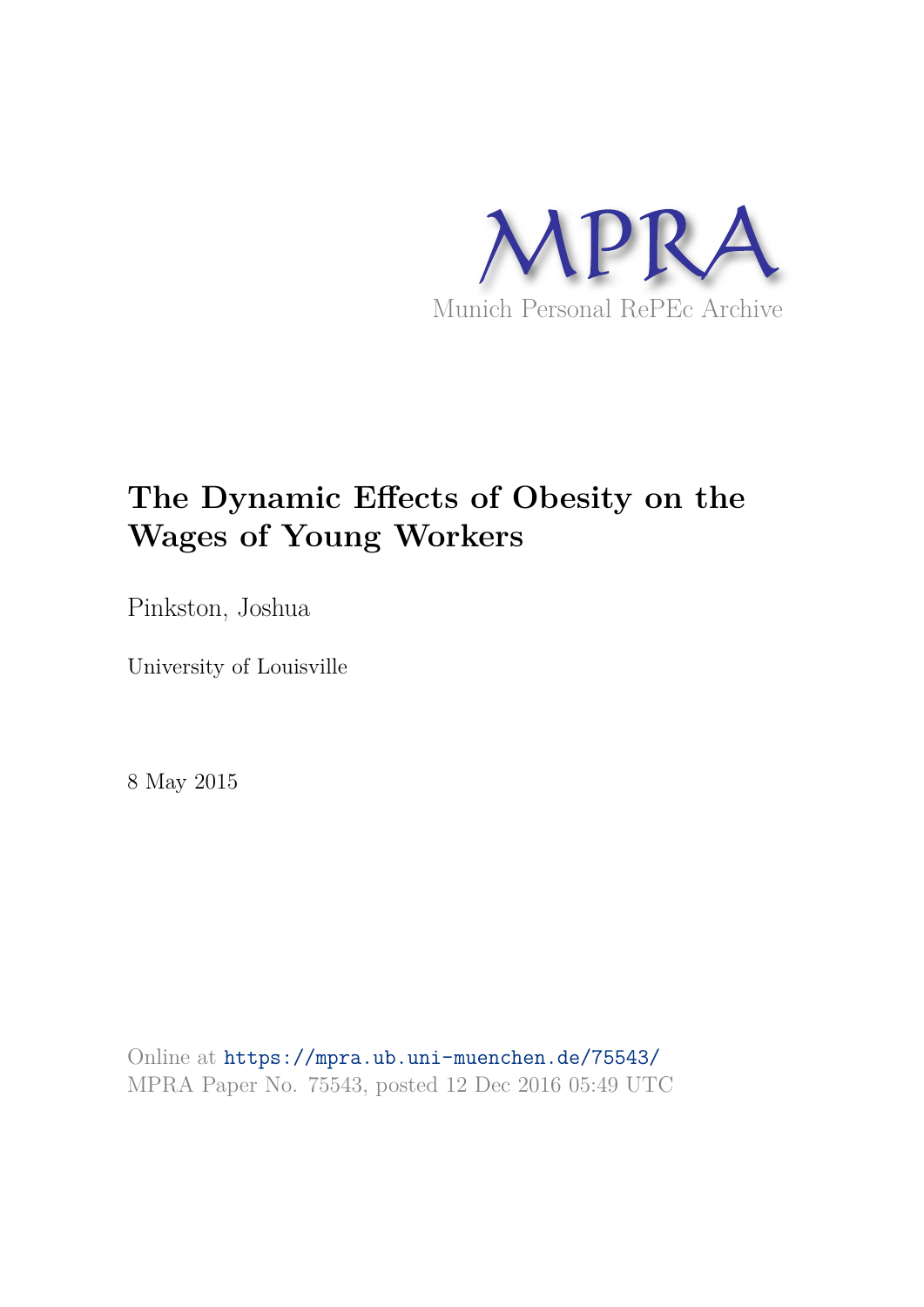## The Dynamic Effects of Obesity on the Wages of Young Workers<sup>∗</sup>

Joshua C. Pinkston University of Louisville

October 12, 2016

#### Abstract

This paper considers effects of body mass on wages in the years following labor market entry. The preferred models allow current wages to be affected by both past and current body mass, as well as past wages, while also addressing the endogeneity of body mass. I find that a history of severe obesity has a large negative effect on the wages of white men. White women face a penalty for a history of being overweight, with some evidence of additional penalties that begin above the threshold for severe obesity. Furthermore, the effects of past wages on current wages imply that past body mass has additional, indirect effects on wages, especially for white women.

<sup>∗</sup> I would like to thank Chuck Courtemanche, Jose Fernandez, Antonio Galvao and Christina Pinkston for helpful comments. I would also like to thank seminar and conference participants at the University of Tokyo; the University of Wisconsin, Milwaukee; Western Kentucky University; the 2011 IHEA World Congress; the 2011 Southern Economics Association Meetings; and the 2013 Society of Labor Economists Meetings. Email: josh.pinkston@louisville.edu.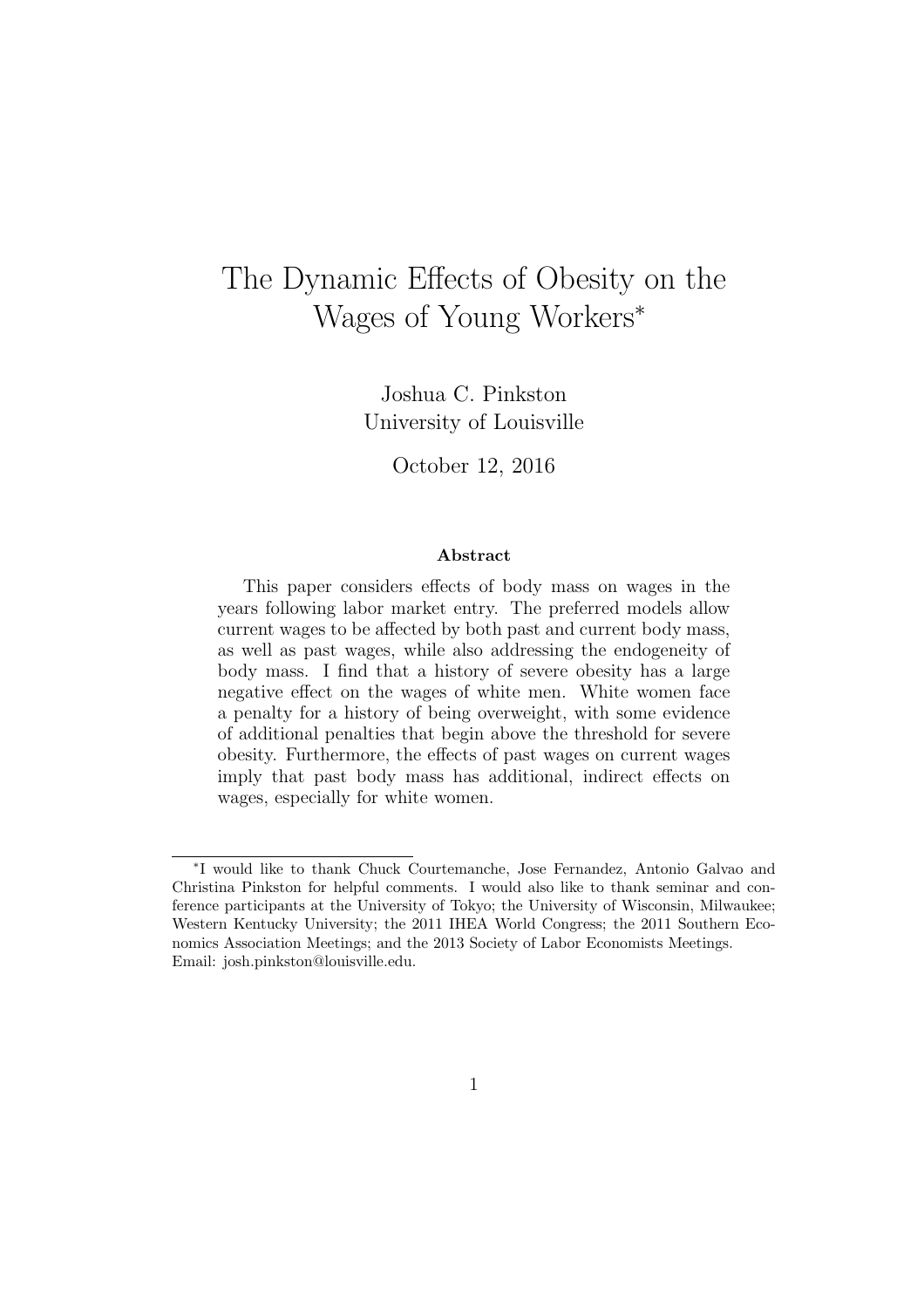This paper considers effects of past and current body mass on wages in the early years of workers' careers. Using data from the National Longitudinal Survey of Youth 1997, I estimate dynamic models of wages in which body mass is allowed to be endogenous. This approach allows workers' history in the labor market, including past wages, to affect current wages. As a result, effects of high body mass can accumulate and persist over time. Furthermore, the preferred estimates are unbiased even when body mass is correlated with both individual fixed effects and time-varying unobservables.

The literature on body mass and wages has been understandably concerned with the endogeneity of body mass. Cawley (2004) carefully describes the reasons weight or body mass may be correlated with fixed and timevarying unobserved heterogeneity; however, most previous work has focused on either individual fixed effects or time-varying sources of endogeneity, but not both in the same regression.<sup>1</sup>

One contribution of this paper is that the estimation addresses multiple sources of bias simultaneously. The use of autoregressive wage equations eliminates a source of omitted variable bias that has been ignored by previous work, and individual fixed effects are removed by first-differencing. The panel data are then exploited to address endogeneity associated with remaining,

<sup>&</sup>lt;sup>1</sup>E.g., Han et al.  $(2011)$  use fixed effects. Baum and Ford  $(2004)$  use first differences. Kline and Tobias (2008) use parent's BMI as an instrument. Cawley (2004) and Sabia and Rees (2012) use fixed effects and IV in separate regressions.

Two exceptions, Averett and Korenmann (1996) and Behrman and Rosenzweig (2001), use differencing to remove sibling (or twin) fixed effects and then use lagged BMI as either a proxy or an instrument for current BMI.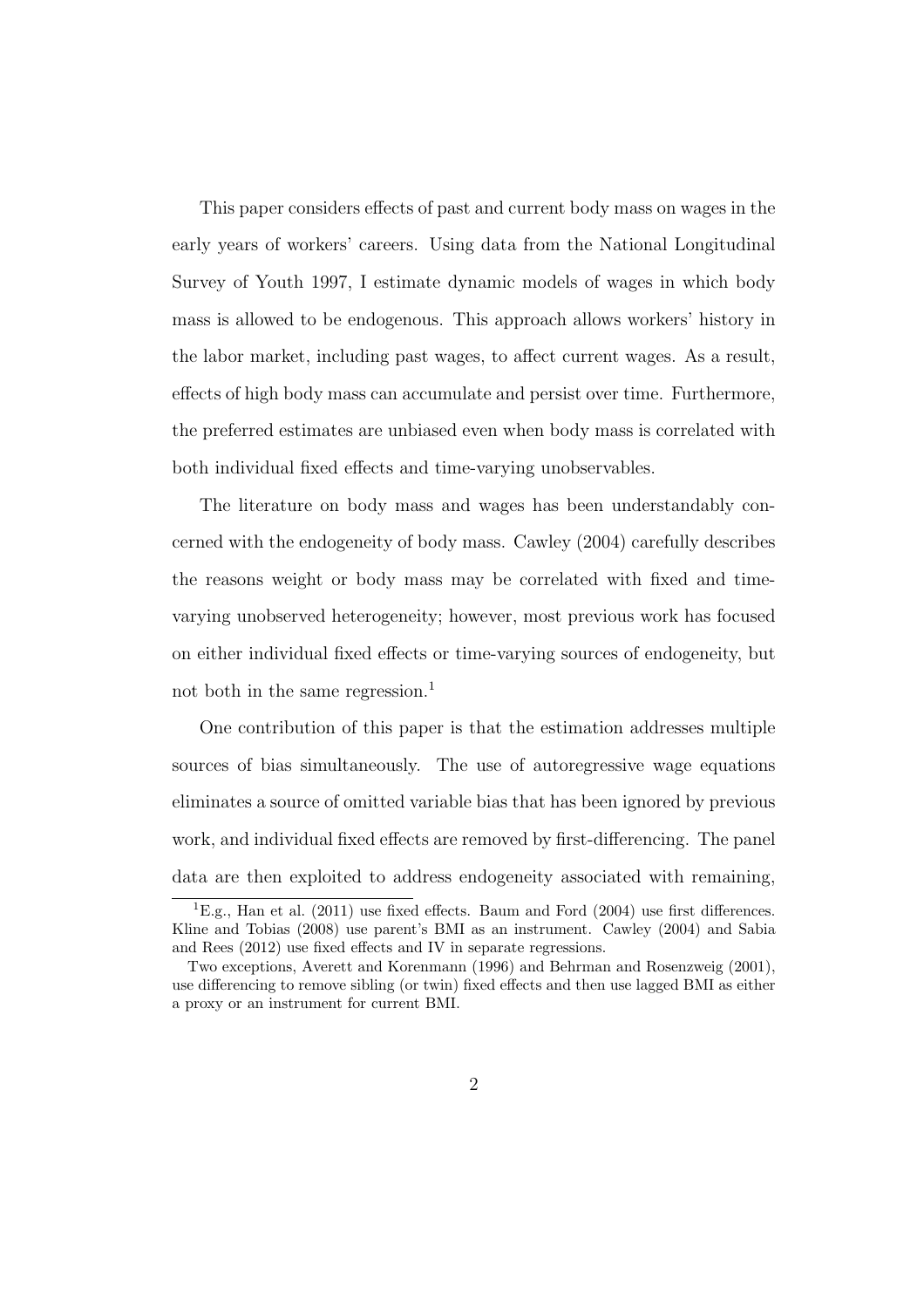time-varying errors. Furthermore, I submit my identifying assumptions to considerable scrutiny, and find that they survive a variety of tests.

Another important contribution of this paper is the estimation of models that are consistent with discrimination affecting labor market search, occupational sorting or other channels that imply dynamic effects of body mass on wages. The preferred specifications allow both current and past body mass to affect wages. Furthermore, wages are affected not only by the lags of body mass included in the model, but also by further lags that have indirect effects through their effects on lagged wages.

In contrast, previous work has assumed that wage penalties associated with obesity are the same whether the worker recently became obese or had been obese her entire career. The only exception is a recent paper by Chen (2012), which examines the effects of current BMI and BMI 10 years earlier on the wages of workers in their 30s. The current paper provides a detailed look inside of those early years using a more recent cohort of workers.<sup>2</sup>

This paper is also the first in the literature to use the NLSY97, and one of the first to focus on workers who entered the labor market more recently than the  $1980s<sup>3</sup>$  Odgen et al. (2010) report that obesity doubled among adults in the U.S. between 1980 and 2000. If prejudice or stereotypes evolve

<sup>&</sup>lt;sup>2</sup>Another difference between Chen  $(2012)$  and the current paper is the treatment of endogeneity. Chen (2012) notes that adding future body mass to her wage regressions suggests a problem with endogeneity, but she does not otherwise address the problem.

<sup>3</sup>Sabia and Rees (2012) replicate Cawley (2004) using a sample from Add Health that was between 24 and 32 in 2008; however, the design of Add Health limits their ability to perform the FE or IV estimation of Cawley (2004).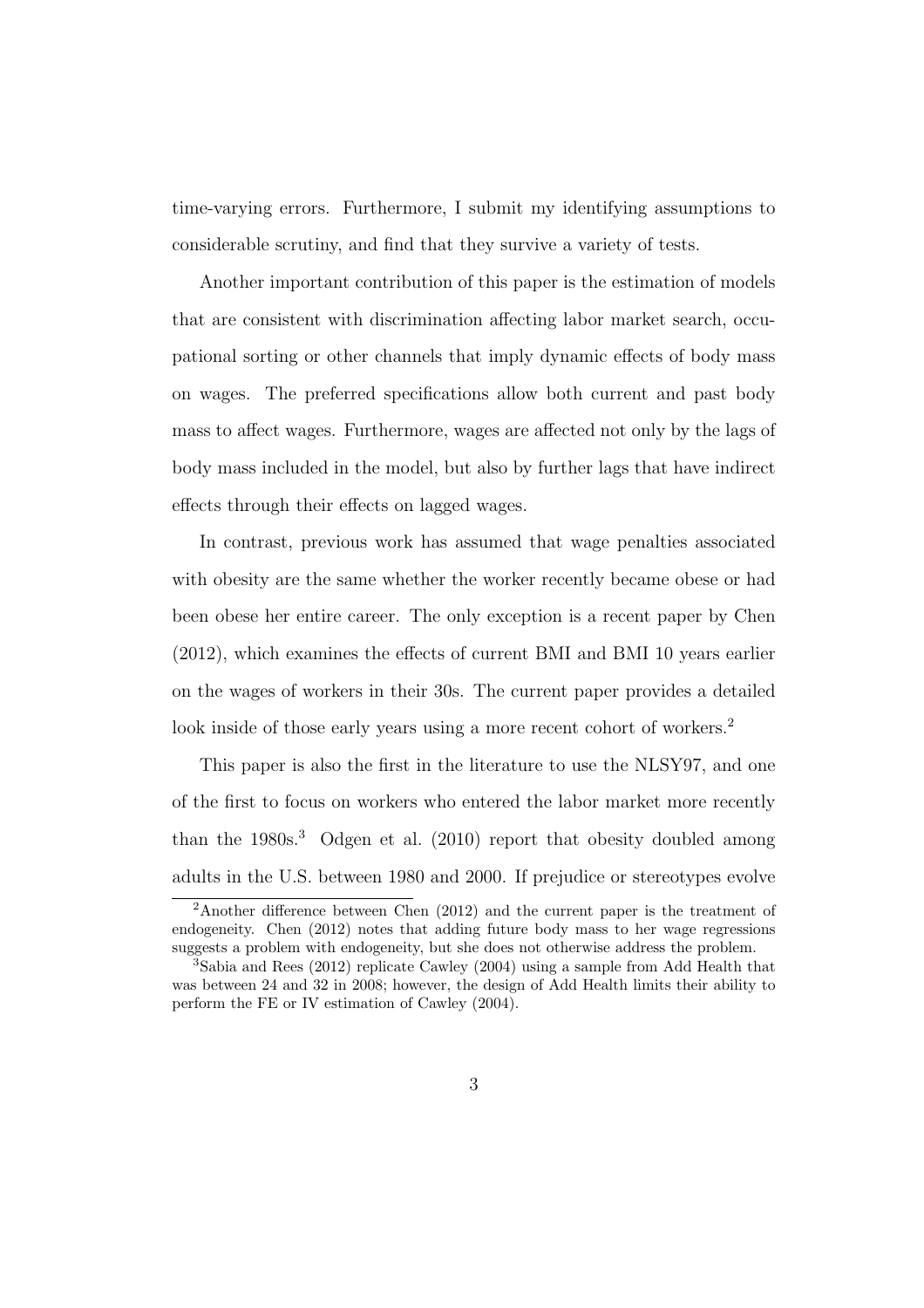as the population becomes heavier, results from previous work based on the NLSY79 may not generalize to more recent cohorts.<sup>4</sup>

Finally, the estimation sample is unique in its focus on young workers in the first several years after entry into the labor market. As a result, the estimation should be better able to capture potential discrimination as it unfolds than it would with a sample of older workers. Wage growth is higher earlier in careers, and changes in jobs and occupations are more important.<sup>5</sup> Removing fixed effects in a sample of older workers is likely to remove the accumulated effects of past discrimination suggested by Chen (2012). Furthermore, signals inferred from body mass should have larger effects for younger than for older workers because the market knows less about younger workers.<sup>6</sup>

The empirical results suggest that wages are affected by past body mass and past wages. White men are penalized for a history of severe obesity. White women face a penalty for being overweight at all in previous years, with some specifications suggesting additional penalties as past or current BMI exceeds the threshold for severe obesity. Furthermore, I find that including past wages in the model is critical for identification and has important

<sup>&</sup>lt;sup>4</sup>Additionally, Altonji et al. (2012) find that the mix of skills and family backgrounds changed between NLSY cohorts, which would affect the ability to generalize across decades.

<sup>5</sup>See Murphy and Welch (1992), Topel and Ward (1992), and Neal (1999) among others.

 ${}^{6}$ Hamermesh (2011) provides a similar argument to explain why effects of beauty on wages might decline with age. See Altonii and Pierret (2001) for more on statistical discrimination in the presence of employer learning. Lange (2007) discusses how quickly the market learns about young workers.

Employer learning about healthcare costs may be more complicated than learning about productive characteristics if the relationship between BMI and expected healthcare costs changes with age.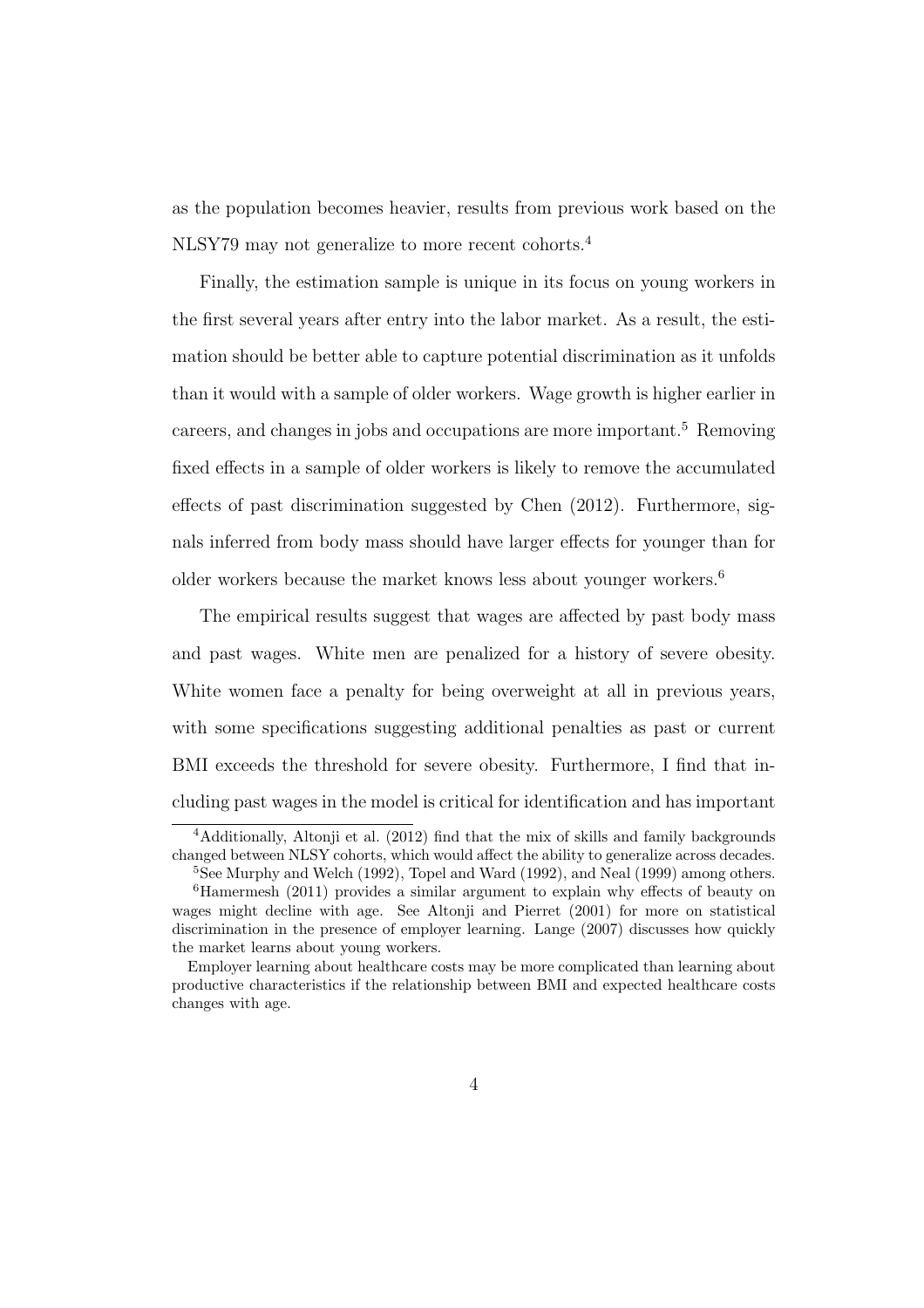implications for the interpretation of results, especially for women.

The next section discusses models of wages and body mass, building up to dynamic panel data specifications. Section 2 discusses the data. Section 3 describes tests of the identifying assumptions introduced in Section 1 before discussing other details of the estimation. Section 4 presents results, followed by various robustness tests. Section 5 concludes.

## 1 Empirical Models of Body Mass and Wages

Following the recent literature, our first attempt at specifying a wage regression to measure effects of body mass might take the form

$$
w_{it} = X_{it}\beta + BMI_{it}\phi + \nu_{it},\tag{1}
$$

where  $w_{it}$  is the log of person i's wage in period t,  $X_{it}$  is a vector of observable characteristics, and  $BMI_{it}$  is a vector that describes body mass using dummy variables or a polynomial.  $BMI_{it}$  is potentially correlated with both fixed individual effects related to genetics or upbringing and time-varying factors in the error term,  $\nu_{it}$ , leading to possible endogeneity.

Some previous work used fixed effects or first-differenced estimation to eliminate bias in equation (1), but potential correlation between  $BMI_{it}$  and time-varying shocks to wages then remains.<sup>7</sup> Other estimates used instrumental variables to address the bias in equation (1); however, the instruments

 ${}^{7}E.g.,$  Cawley (2004), Baum and Ford (2004), and Han et al. (2009).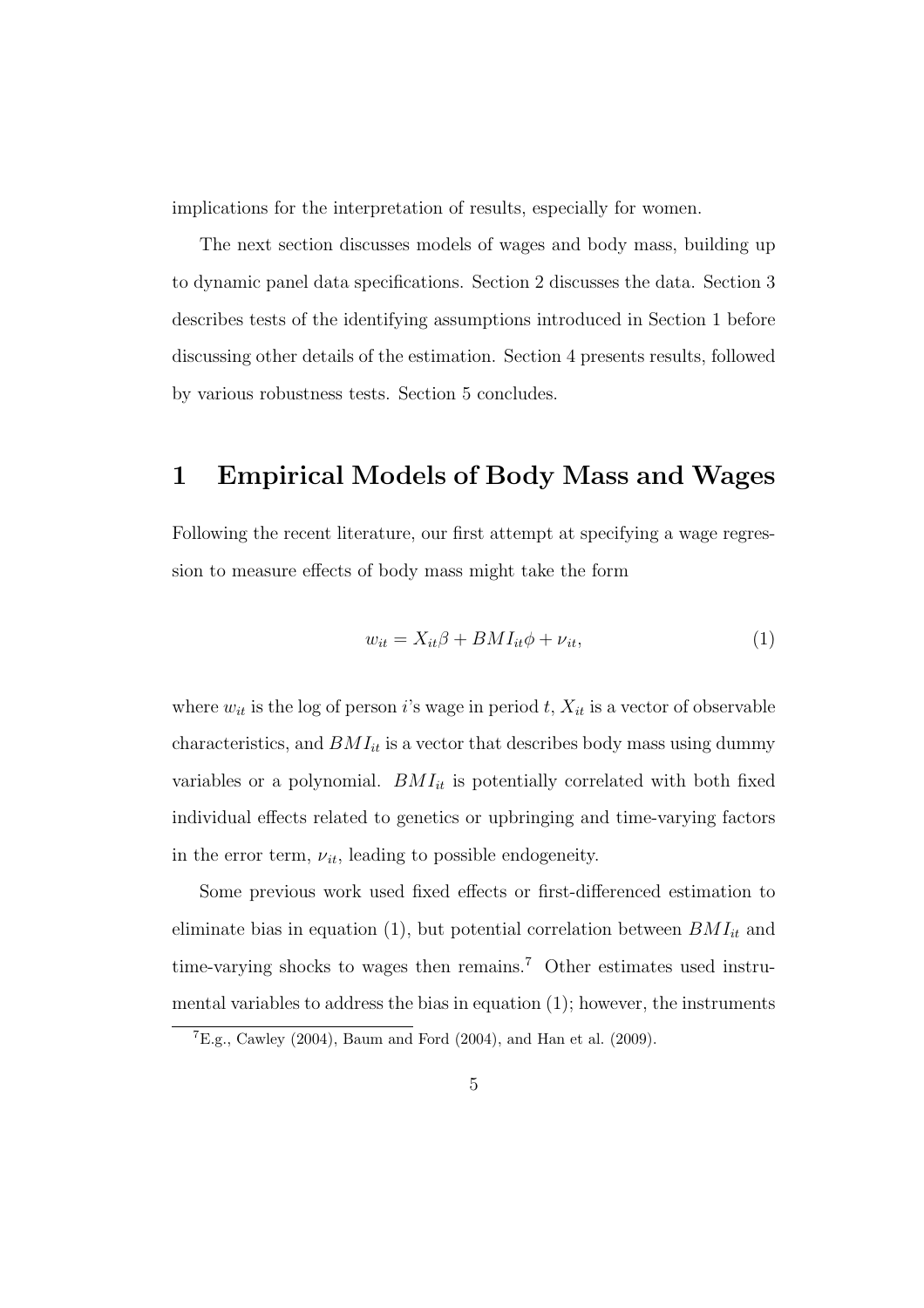used so far in the literature are correlated with individual fixed effects, and likely correlated with relevant time-invariant unobservables.<sup>8</sup> The two approaches could be combined, but doing so requires a valid instrument for changes in  $BMI_{it}$ .

An additional problem in the literature on weight and wages is that most authors have, at least implicitly, assumed that only current body mass affects wages.<sup>9</sup> This assumption is inconsistent with the broader discrimination literature in which dynamic models are now common. For example, Lang et al. (2005) show that hiring decisions in a wage posting model magnify effects of prejudice or expected productivity differences, resulting in wage differences even if employers are not willing to pay more to hire their preferred group.<sup>10</sup> Bjerk (2008) shows that any one of a few types of statistical discrimination can result in wage differentials over time due to effects on hiring and promotions.<sup>11</sup> Adapting either of these models to discrimination based on weight would imply that a worker's history of body mass could affect her current wages through effects on past job search and promotions. Furthermore, any

<sup>8</sup>The most common instrument in the previous literature is the BMI of a family member, which was first used by Cawley (2004); however, Han et al. (2009) and my own estimation suggest that sibling or parent's BMI predicts only time-invariant components of BMI.

More importantly, I find that siblings' BMI is correlated with AFQT scores in the NLSY79 and the NLSY97, even after controlling for respondents' BMI. This is consistent with the warning in Cawley et al. (2011) that instruments based on genes may not be valid because even a single gene can affect multiple relevant outcomes.

 $9<sup>9</sup>$ As noted above, Chen (2012) is a recent, important exception.

<sup>10</sup>Differences in healthcare costs should have similar effects to productivity differences in Lang et al. (2005), which would fit the results of Bhattacharya and Bundorf (2009).

<sup>11</sup>Additionally, Oettinger (1996) shows that differences in uncertainty about workers' productivity can affect workers' returns to mobility.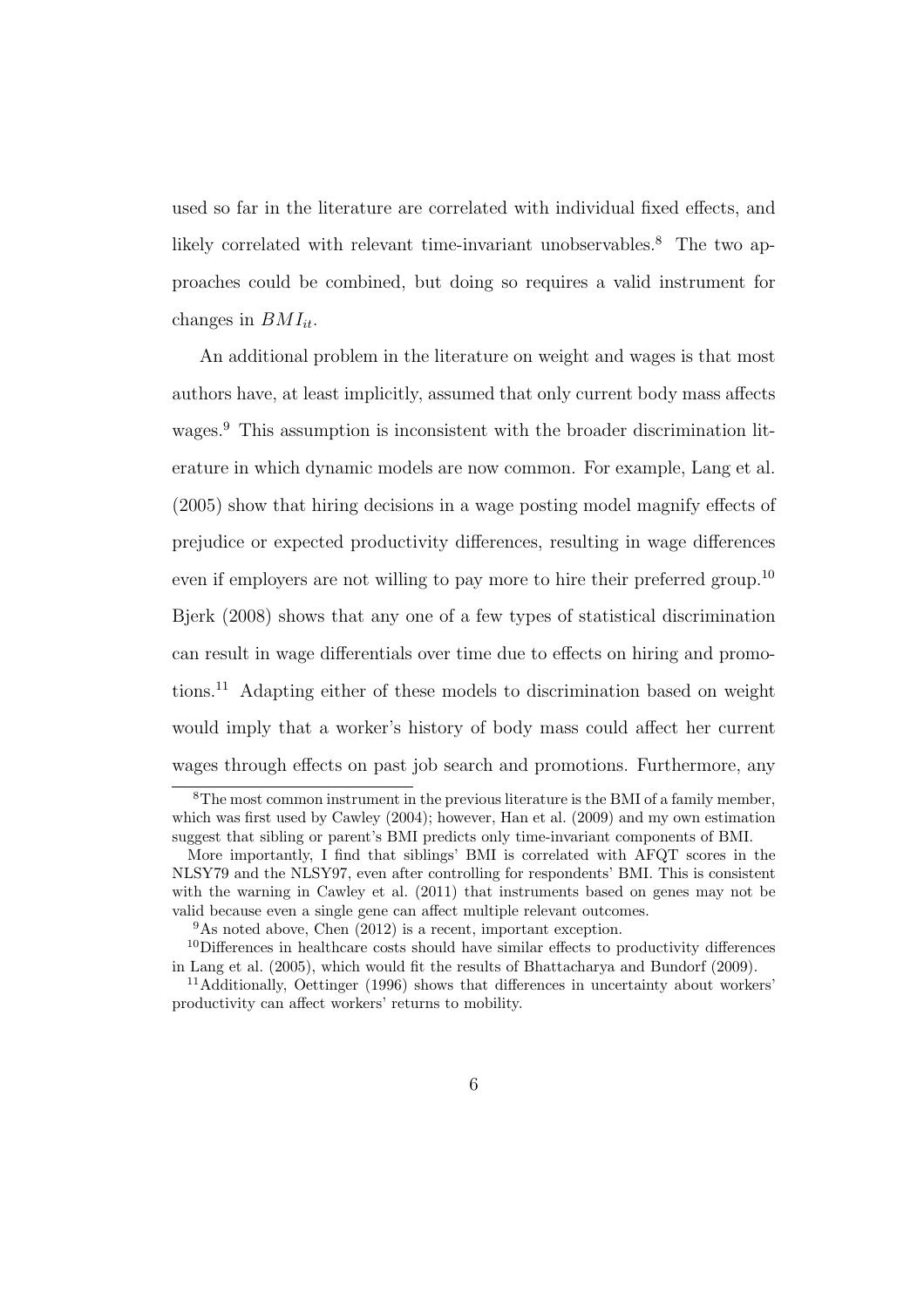statistical discrimination story in which body mass is used as a signal of productivity or healthcare costs would imply effects of the entire history of body mass observed by the current employer.

Regardless of how or why wage penalties arise, the idea that the full effects of changes in body mass would be captured by immediate changes in the wage is inconsistent with the presence of labor-market frictions. Employers that have difficulty lowering wages during economic downturns may have difficulty cutting wages in response to undesirable weight gain. Workers who face limited opportunities due to their weight may face difficulty moving to better jobs after losing weight, much as workers who enter the labor market during recessions face lower wages long after the economy recovers.<sup>12</sup>

If a history of being overweight or obese can affect current wages, regressions like equation (1) should be modified to allow effects of both current and past body mass. But body mass (past or current) may be affected by past wages, which are likely correlated with current wages. In addition to the potential simultaneity of wages and body mass that has been discussed in the literature, it is possible that BMI is predetermined by past wages. Therefore, lagged wages should be added to avoid omitted variable bias. Including lagged wages has the additional benefit of allowing lags of body mass that are not included in the regression to have indirect effects on current wages through their effects on past wages.

<sup>12</sup>See Kahn (2010) and Oreopoulos et al. (2012). Plant closings and layoffs have also been found to have persistent negative effects on wages. See, e.g., Jacobson et al. (1993).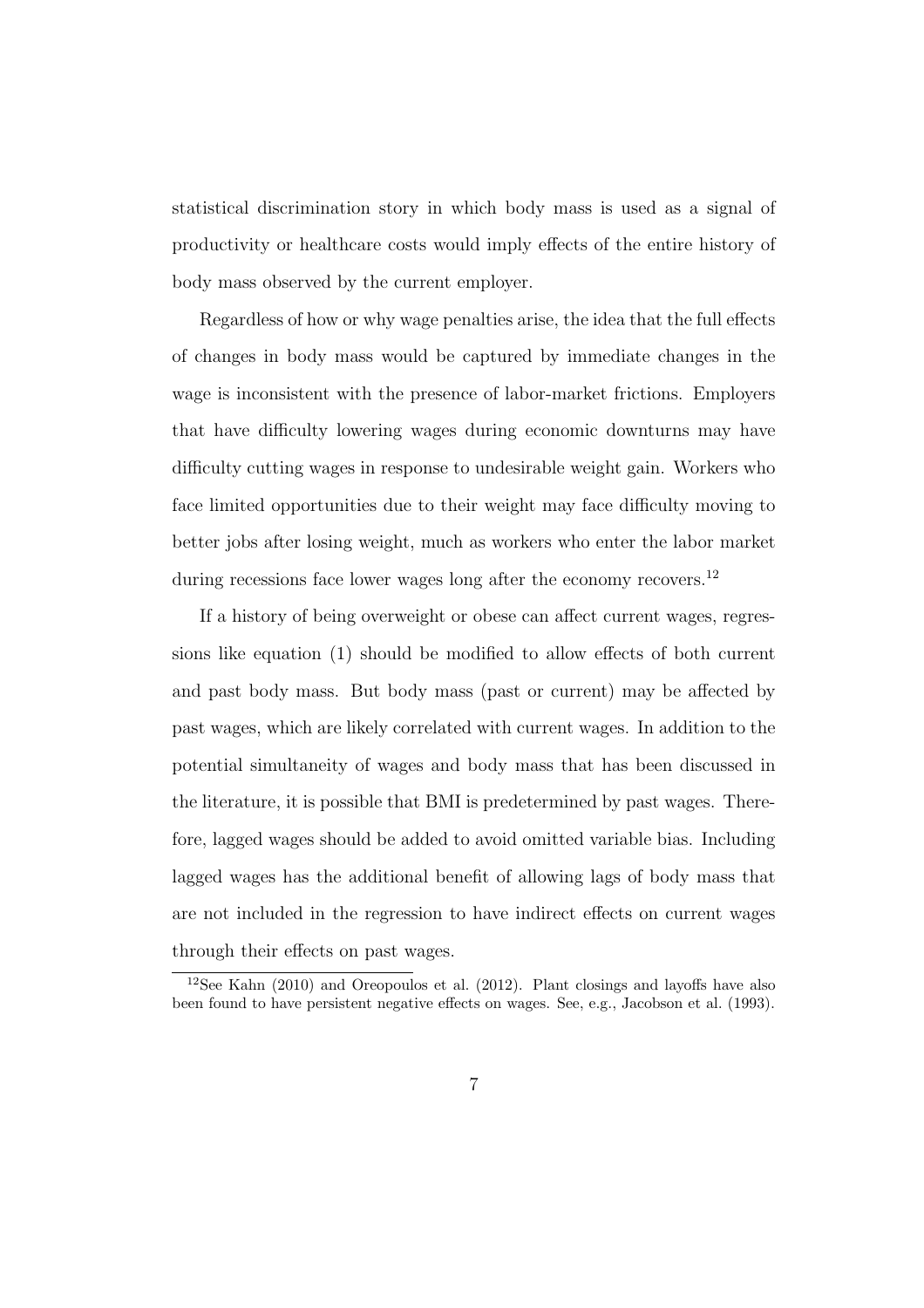Using a single lag of both wage and body mass results in an autoregressive wage equation:

$$
w_{it} = \gamma w_{it-1} + X_{it}\beta + BMI_{it}\phi + BMI_{it-1}\phi_1 + \alpha_i + \varepsilon_{it}.
$$
 (2)

Both  $BMI_{it}$  and  $BMI_{it-1}$  are potentially correlated with the individual fixed effect,  $\alpha_i$ , as is  $w_{it-1}$ <sup>13</sup> As before,  $BMI_{it}$  may be correlated with the timevarying error,  $\varepsilon_{it}$ , or with earlier shocks to the wage.

Dynamic panel data models like equation (2) can be estimated using the differenced GMM estimator developed by Holtz-Eakin et al. (1988) and Arellano and Bond (1991) (HENR and AB in what follows).<sup>14</sup> The first step in this approach is to use differences to eliminate the fixed effect:

$$
\Delta w_{it} = \gamma \Delta w_{it-1} + \Delta X_{it}\beta + \Delta B M I_{it}\phi + \Delta B M I_{it-1}\phi_1 + \Delta \varepsilon_{it}.
$$
 (3)

After differencing,  $\Delta BMI_{it}$  and  $\Delta BMI_{it-1}$  may still be correlated with the error term, and  $\Delta w_{it-1}$  is correlated with  $\Delta \varepsilon_{it}$  through  $\varepsilon_{it-1}$ .

Fortunately, further lagged levels of the wage are valid instruments for  $\Delta w_{it-1}$  if there is no serial correlation in  $\varepsilon$ . Under this assumption,  $w_{it-2}$ is not correlated with  $\varepsilon_{it}$  or  $\varepsilon_{it-1}$ , but is correlated with  $\Delta w_{it-1}$ <sup>15</sup> The GMM estimator of HENR and AB also uses further lags, where available, as

<sup>&</sup>lt;sup>13</sup>Further lags of  $BMI$  or w can be included, but one lag is sufficient to explain the model. The lag structure is discussed further in Section 3.

<sup>&</sup>lt;sup>14</sup>See Arellano and Honoré (2001), Bond (2002), or Arellano (2003) for reviews.

<sup>&</sup>lt;sup>15</sup>The correlation of  $w_{it-2}$  and  $\Delta w_{it-1}$  is weak if  $\gamma$  is close to 1; however, the results presented below suggest this is not a problem.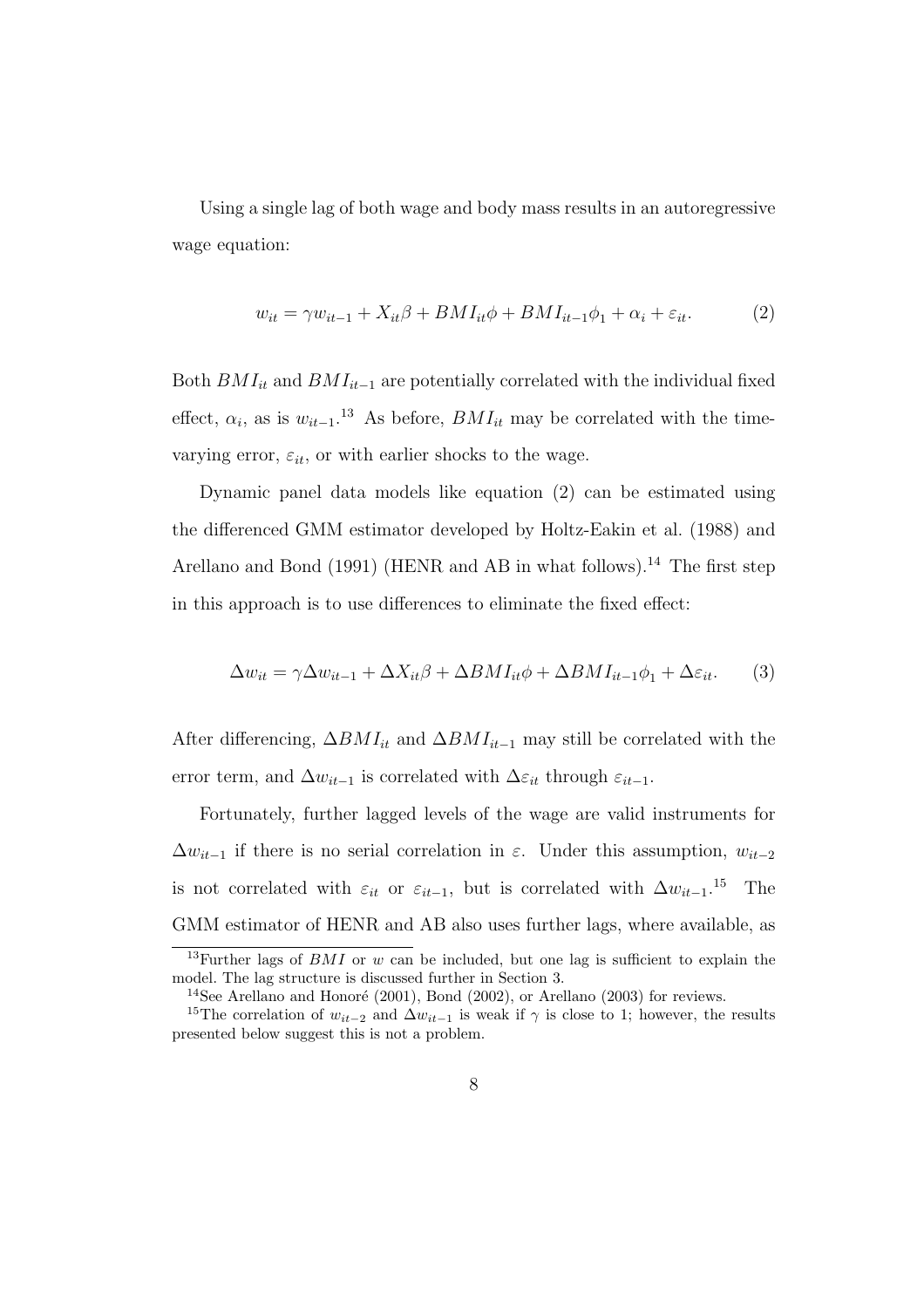instruments to improve efficiency.

It is important to note that assuming no serial correlation in the timevarying errors,  $\varepsilon_{it}$ , is not equivalent to assuming no serial correlation in wages or wage growth. On the contrary, the autoregressive specifications of equations (2) and (3) assume that current wages are correlated with past wages, and current wage growth is correlated with past wage growth. The assumption of no serial correlation in  $\varepsilon$  is violated only if there is serial correlation in residual heterogeneity that is uncorrelated with lagged wages, BMI (lagged and current), and any other regressors included in  $X_{it}$ .<sup>16</sup>

Lagged levels of BMI are valid instruments in the differenced estimator under an additional assumption. Specifically,  $BMI_{it-2}$  and further lags are valid instruments for  $\Delta BMI_{it}$  and  $\Delta BMI_{it-1}$  as long as  $BMI_{it}$  is uncorrelated with  $\varepsilon_{it+1}$  for all t. On an intuitive level, if the endogeneity of  $BMI_{it}$ is due to reverse causality, this assumption requires that random shocks to future wages do not affect *current* body mass. If endogeneity is due to unobserved shocks that are common to  $BMI_{it}$  and  $\varepsilon_{it}$ , this assumption requires that those shocks only affect  $w_{it+1}$  through their effects on  $BMI_{it}$  and  $w_{it}$ .<sup>17</sup>

Finally, the identification of equation (3) requires changes in BMI to be

 $16$ In contrast, serial correlation in the residuals of static wage regressions, which dominate the previous literature, is expected because those residuals are not independent of lagged wages. The dynamic estimation in the current paper, therefore, supports the comments in Cawley (2004) about serial correlation in the previous literature.

<sup>&</sup>lt;sup>17</sup>Shocks to  $BMI_{it}$  that are correlated with both  $\varepsilon_{it}$  and  $\varepsilon_{it+1}$  would imply serial correlation in  $\varepsilon$ , which is testable. It is possible that some shocks to  $BMI_{it}$  are uncorrelated with  $\varepsilon_{it}$  but correlated with  $\varepsilon_{it+1}$ , but this is also testable in many cases. Section 3.1 discusses tests of identifying assumptions in light of such possibilities. Section 4 presents results of these tests, as well as additional falsification tests.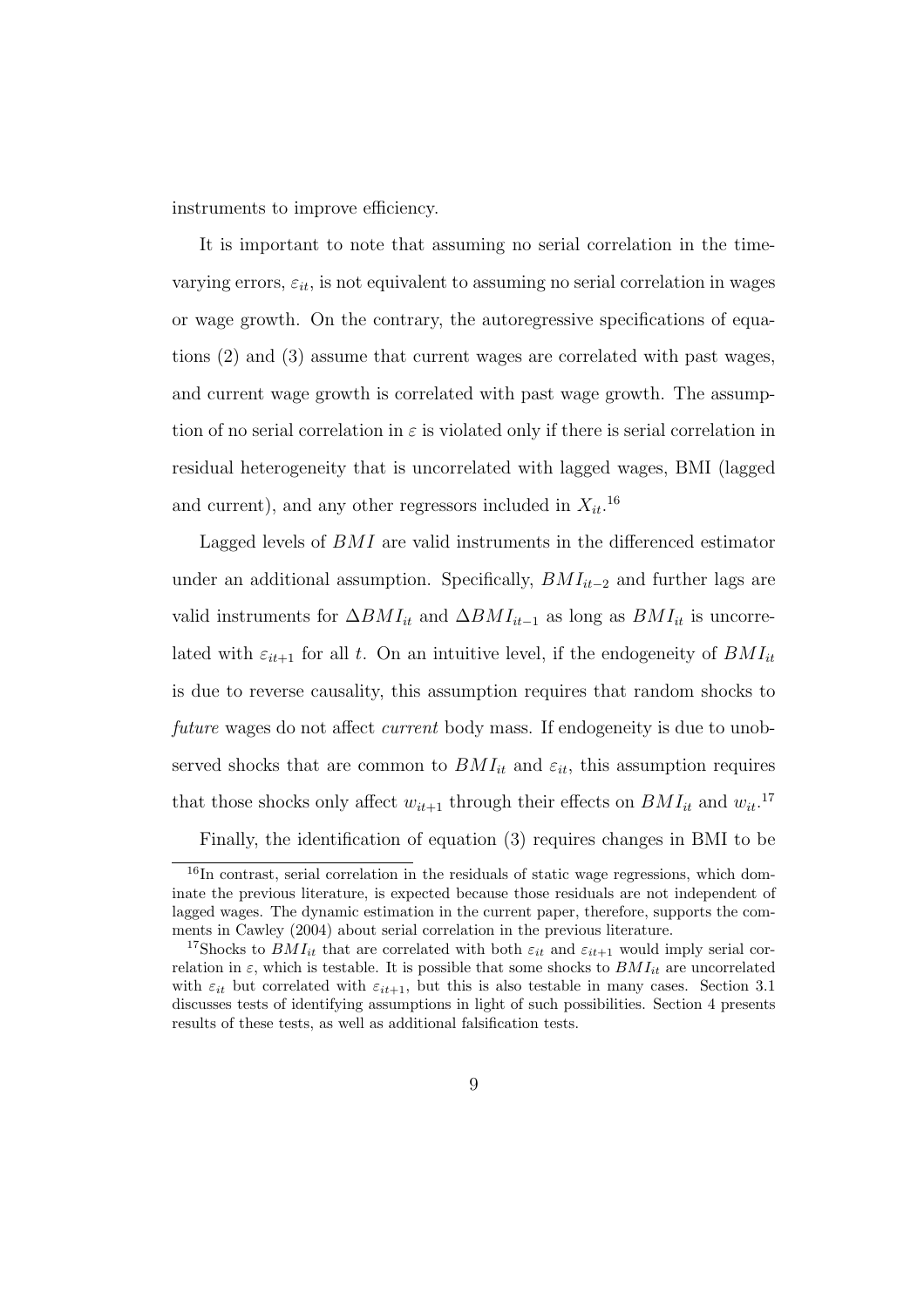predicted by its lagged levels.  $BMI_{it-2}$  should be correlated with  $\Delta BMI_{it}$ if  $BMI_{it}$  is endogenous.<sup>18</sup> This assumption finds empirical support in the dynamic models of body mass estimated by Goldman et al. (2010) and Ng et al. (2010). Studies in the epidemiology literature also find that large changes in weight are more common among those who were initially heavier.<sup>19</sup> Lee et al. (2010) suggest that avoiding weight gain may require greater effort from overweight women than from normal weight peers. Finally, in supplemental regressions (available upon request) I find that  $BMI_{it-2}$  is correlated with  $\Delta BMI_{it}$ , with F statistics above traditional cutoffs for weak instruments.<sup>20</sup>

### 2 Data

This paper uses data from the 1997 through 2009 waves of the National Longitudinal Survey of Youth 1997 (NLSY97). Individuals in the sample were between 12 and 16 years of age in 1996. They were between 24 and 30 when interviewed in 2009. The data also contain detailed information on labor market history, demographics, and other common control variables.

The NLSY97 has important advantages over the 1979 cohort for the purposes of this paper. The '97 respondents were young enough at their first interview that nearly all of them are observed as they begin their careers.

<sup>&</sup>lt;sup>18</sup>If  $BMI_{it}$  were merely predetermined, meaning it was correlated with  $\varepsilon_{it-1}$  but not  $\varepsilon_{it}$ ,  $BMI_{it-1}$  would also be a valid instrument for  $\Delta BMI_{it}$ .

 $^{19}$ E.g., see Lewis et al. (2000) and Williamson et al. (1990).

<sup>&</sup>lt;sup>20</sup>These regressions are not equivalent to the first stage of 2SLS. They are suggestive. I still consider the possibility that the instruments are too weak to identify coefficients on both  $BMI_{it}$  and  $BMI_{it-1}$  when I examine the robustness of my results.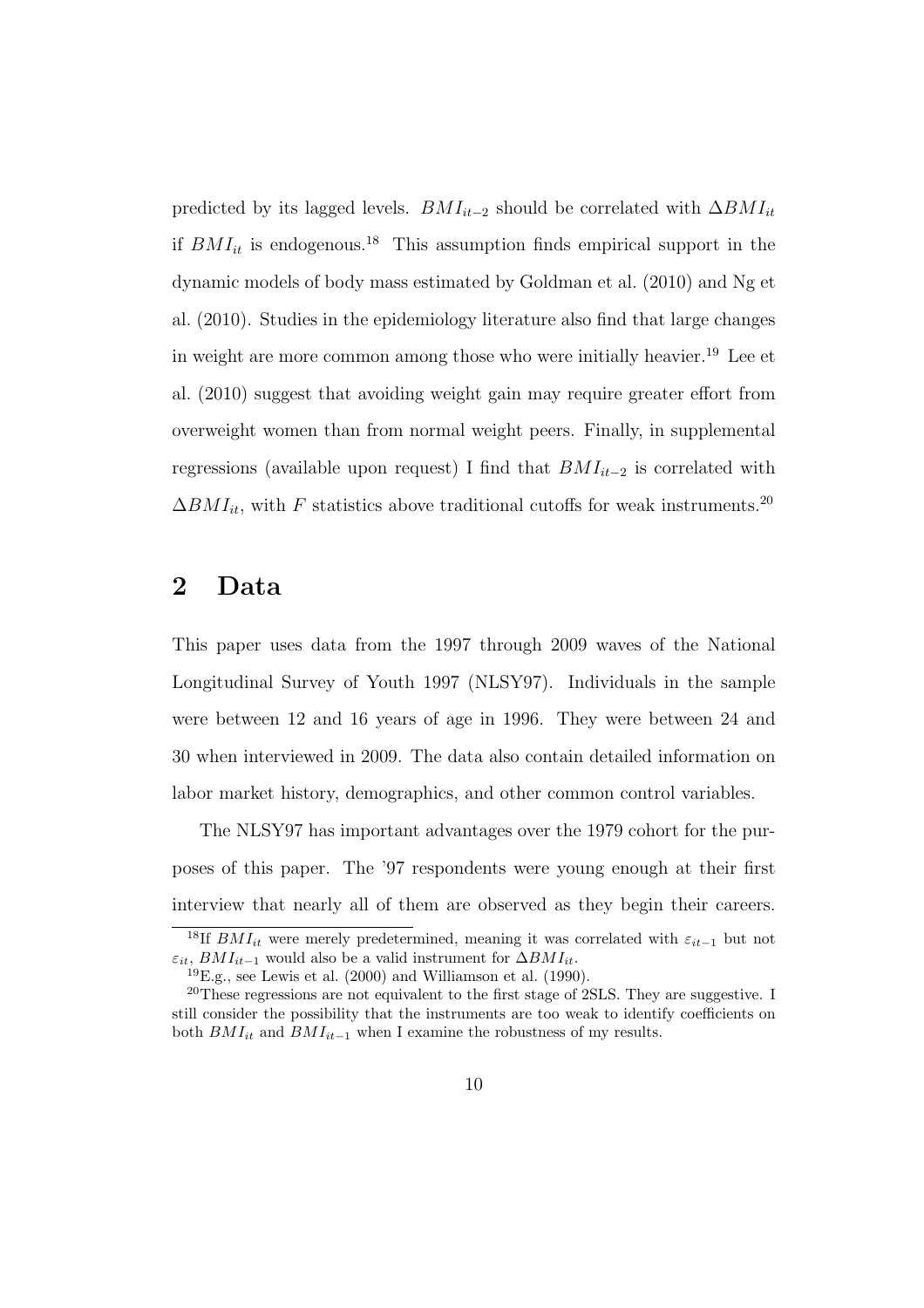They were also asked about height and weight in every year of the survey. In contrast, NLSY79 respondents were as old as 22 when first interviewed; and they were not asked about weight in '79, '80, 83, '84 or '87. As a result, NLSY79 respondents were between 25 and 33 years old in the first year (1990) that BMI could be observed for three years in a row.

In what follows, attention is limited to white men and women due to concern for sample sizes. Over twice as many respondents identify as white than as black, which is the second largest racial or ethnic group. Furthermore, requiring at least three consecutive years of valid wage observations reduces the number of observations more for minorities and women than for white men.

Additionally, only jobs following full-time labor market entry are included in the estimation sample. Entry is defined as the first two consecutive years in which the individual works full time and is employed for at least 75% of the year. This restriction is intended to exclude the temporary or part-time jobs of younger workers that likely bear little resemblance to their eventual adult careers.<sup>21</sup> Part-time jobs that take place later in workers' careers are still included in the sample.

The sample also excludes respondents who were in the military, as well

<sup>&</sup>lt;sup>21</sup>Nearly 75% of jobs excluded by the entry restriction are part-time, compared to  $9\%$ of jobs in the sample. Median tenure is 23 weeks for excluded jobs, but 85 weeks for jobs following full-time entry.

The sample includes people who entered the labor-market but returned to (or never left) school. The results discussed below are robust to excluding people who are in school, but some statistical significance is lost due to the smaller sample size.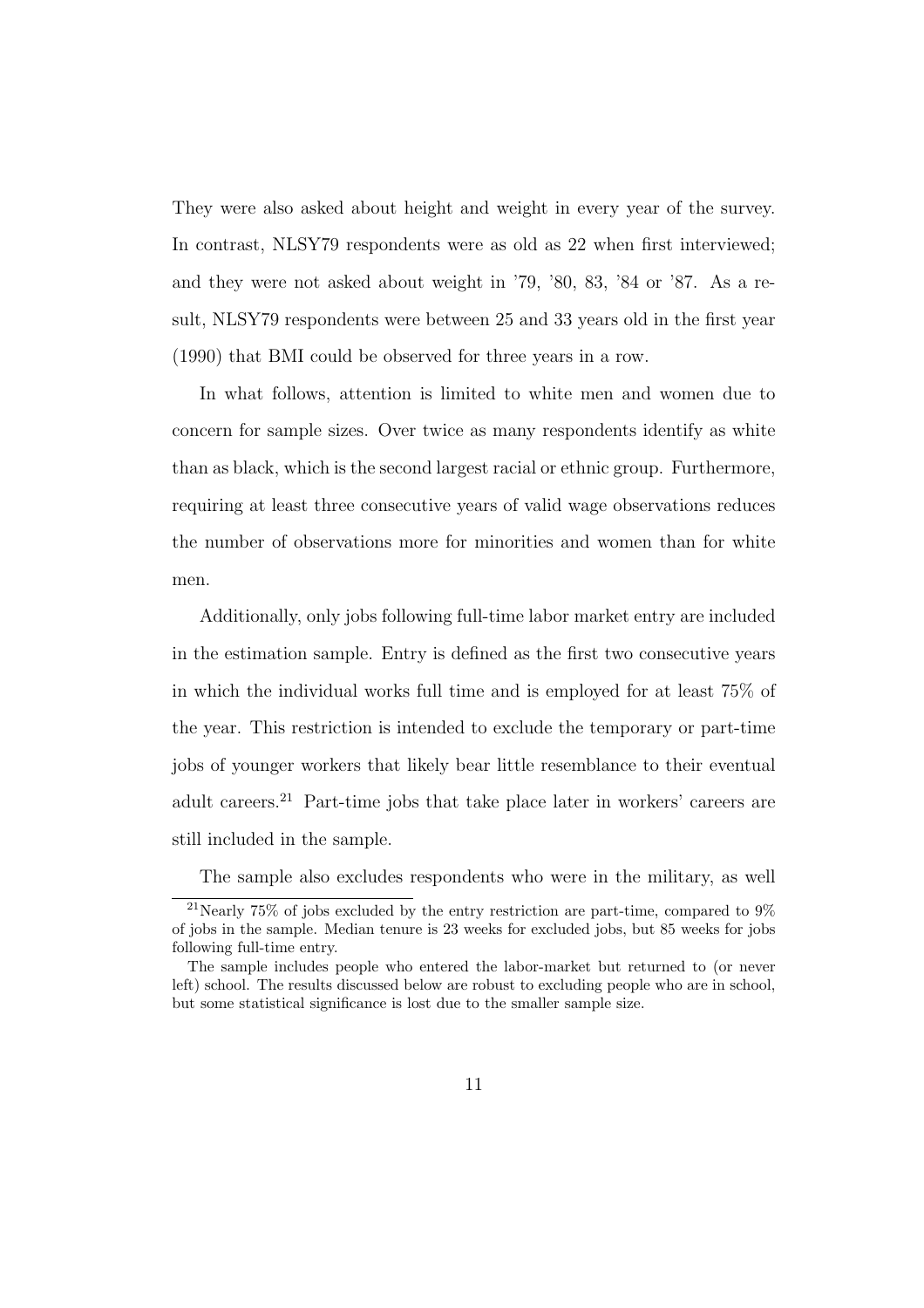as observations for women who were pregnant at any point since the last interview. Limiting attention to observations that can be use as time  $t, t-1$ , or  $t - 2$  in equation (3) leaves 9,037 observations for 1,473 white men and 5,408 observations for 1,060 white women.

A more detailed discussion of the sample's selection is left to an appendix. The rest of this section discusses information on body mass in the data, followed by a brief description of the estimation sample.

#### 2.1 Body Mass and Measurement Error

The data include self-reported height and weight in each year, which allows the construction of BMI. $^{22}$  The measurement error introduced by the use of self-reported height and weight is well known and widely discussed; however, previous research has ignored the fact that roughly 10% of person/year observations in either NLSY cohort come from telephone interviews, which worsen misreporting relative to in-person interviews.<sup>23</sup> All regressions that include current or lagged BMI variables also include corresponding dummy variables for interviews being conducted by phone.

I do not rescale self-reported height and weight based on the relationships between reported and actual measures in NHANES data, as Cawley (2004) and others do, for a few reasons. First of all, the assumptions required to treat

 $^{22}$ BMI is defined as (weight in kg)/(height in m)<sup>2</sup>

<sup>23</sup>White women are especially sensitive to interview method. Controlling for age and individual fixed effects, average reported weight falls by over 3.5 pounds when white women are interviewed by phone. Reported weight falls by over seven pounds when overweight women are interviewed by phone.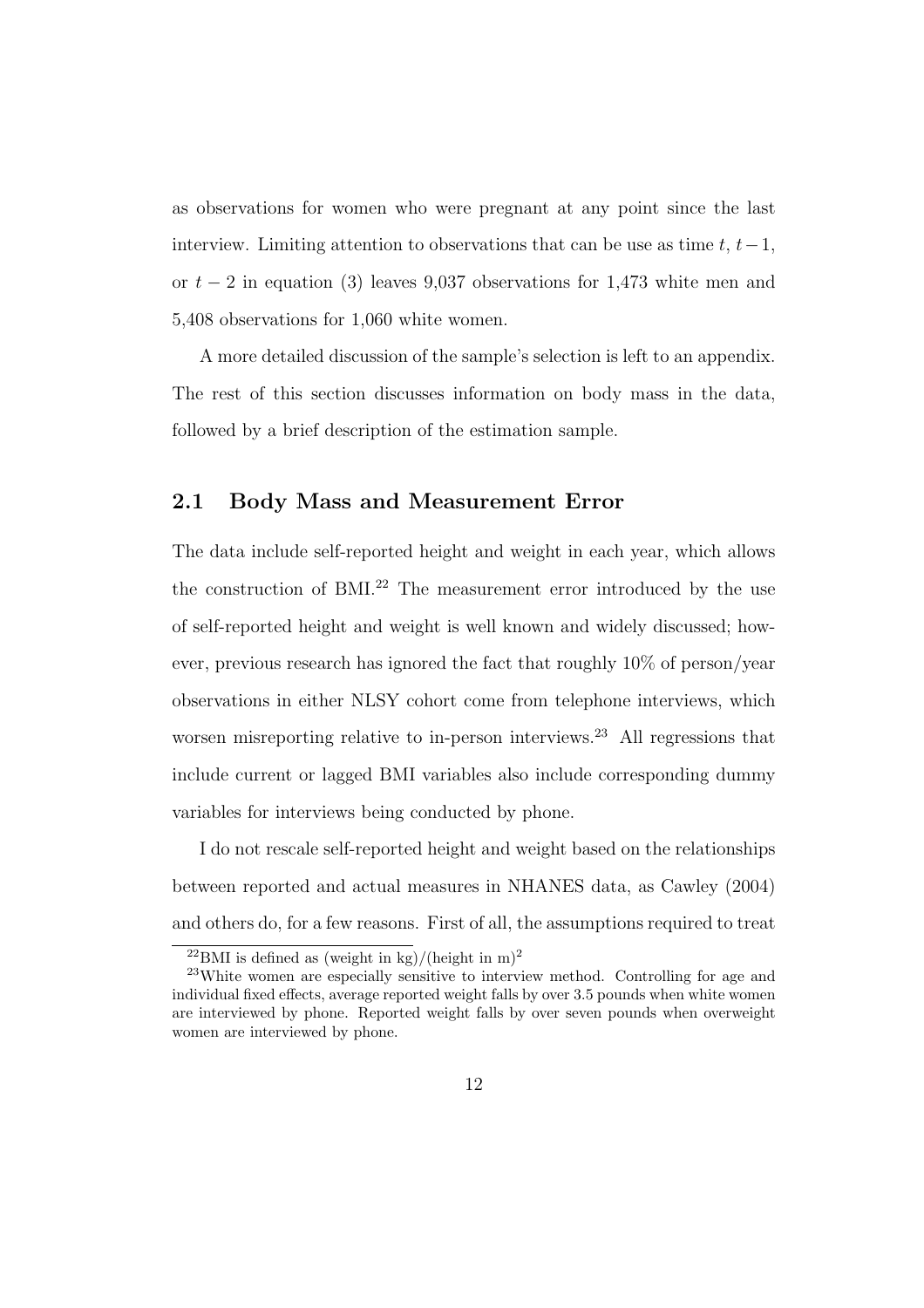NHANES samples as validation data for NLSY cohorts are not credible given the mix of interview methods in the NLSY.<sup>24</sup> Secondly, wage penalties are more likely driven by whether the worker's appearance conforms to desired standards than by an actual BMI number, which is unlikely to be observed by employers. Even measured BMI, therefore, should not be seen as the "true" variable of interest in studies of labor market outcomes.<sup>25</sup> Finally, rescaling BMI to adjust for systematic misreporting may change the BMI numbers at which we observe wage penalties, but it should not affect our ability to determine whether heavier workers are penalized at some point.

#### 2.2 The Estimation Sample

Table 1 presents basic summary statistics for the white men and women in the sample. The appendix tables present additional summary statistics. The dependent variable in regressions that follow is the natural log of hourly wage. Average log wage is around 2.3 for men and 2.2 for women, which translate to hourly wages of roughly 10 and 8.8.

The average respondent in the sample is roughly 24 years old.<sup>26</sup> In 2009,

<sup>24</sup>The critical assumption is that the distribution of actual measures conditional on reported is the same in both samples. Differences between interview modes suggest this assumption is violated even within NLSY cohorts. Furthermore, Han et al. (2009) suggest that NHANES respondents expect to be weighed, but NLSY respondents do not. See Courtemanche et al. (2015) for a more detailed discussion.

<sup>25</sup>Johansson et al. (2009) make a related point in their study of the effects of BMI, waist circumference and body fat on labor market outcomes in Finland. Rooth (2009) is noteworthy for his use of digitally manipulated photographs to estimate the effects of appearing more or less fat.

<sup>&</sup>lt;sup>26</sup>Respondents were as young as 16 in period  $t - 2$ , or 18 in t. This introduces the possibility that changes in BMI mostly reflect changes in height for part of my sample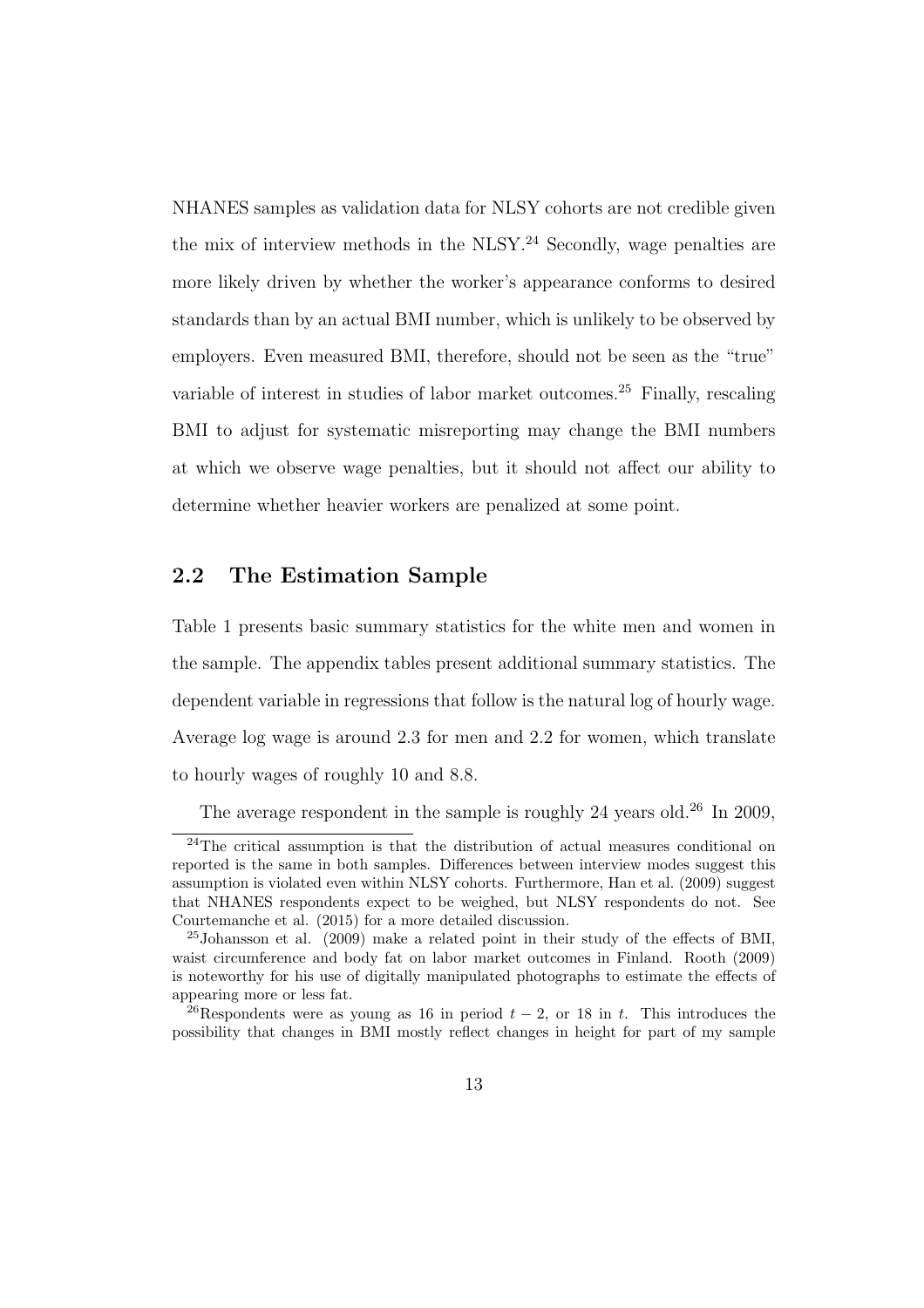the average respondent (male or female) was 27 years old. Average years in the labor market is 4.5 for white men and four for women. The average male respondent in 2009 had been in the labor market for seven years, accumulating 6.4 years of actual work experience. The average woman in 2009 had been in the labor market for 6.2 years, accumulating 5.6 years of experience.

Average reported BMI for both genders exceeds 25, which is the threshold for being overweight. Less than  $2\%$  of white men and  $4.2\%$  of white women report being underweight (BMI  $\leq$  18.5). Over 57% of white men and nearly 42% of white women are overweight (BMI  $\geq$  25). 22% of white men and 20% of white women are obese (BMI  $\geq$  30). Almost 8% of men and over 10% of women report a BMI that qualifies as severely obese (BMI  $\geq$  35).

As seen in the appendix tables, movement between official BMI categories is not uncommon.<sup>27</sup> For either gender, moving to a heavier BMI category is more likely than moving to a lighter category. Additionally, the changes in BMI associated with changes in BMI categories (not shown) tend to be relatively large.<sup>28</sup> Therefore, it does not appear as though identification is comes from small fluctuations in weight that employers would not notice.

and changes in weight for the rest; however, the results presented below are robust to excluding respondents under the age of 20.

 $27$ Roughly 9% of men and 8% of women move from one category to another between two consecutive years. If we consider three consecutive years, roughly 15% of men and 13% of women in our estimation sample have moved between categories at least once (not shown).

<sup>28</sup>The median percent change in BMI associated with a change in BMI category is 8.5 percent for men, and 9.5 percent for women. Median changes in BMI are three to four times larger when categories change than they are otherwise.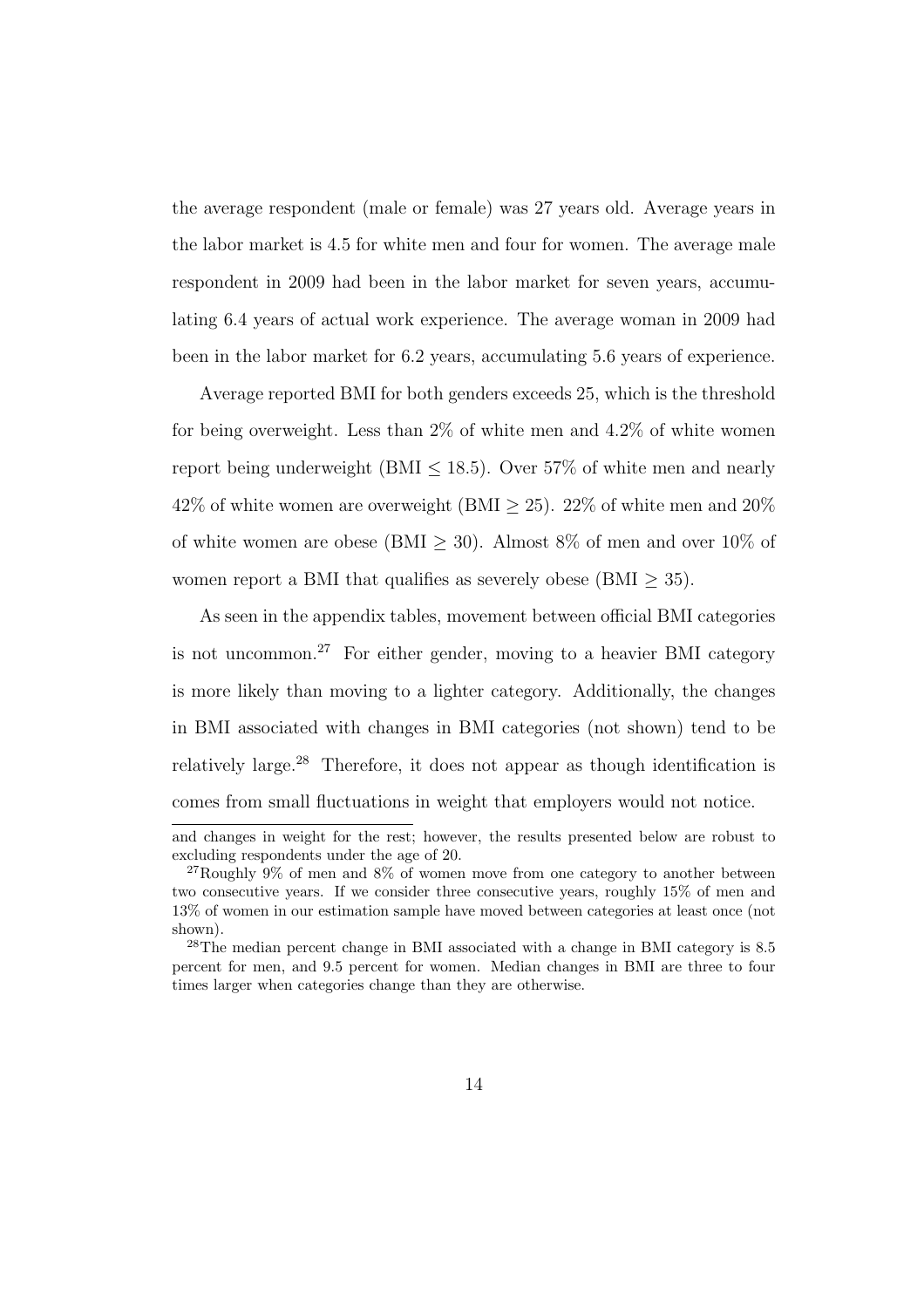## 3 Estimation

Recall that the differenced equation we're interested in takes the form

$$
\Delta w_{it} = \gamma \Delta w_{it-1} + \Delta X_{it}\beta + \Delta B M I_{it}\phi + \Delta B M I_{it-1}\phi_1 + \Delta \varepsilon_{it}.
$$
 (3)

As mentioned in the first section, the GMM approach developed by HENR and AB uses second and further lagged levels as instruments for  $\Delta w_{it-1}$  and other endogenous variables. The GMM instruments enter as separate vectors for each year.<sup>29</sup> If a lag is missing, it enters as a zero. This allows the use of further lags without limiting observations to cases that have those lags.

Letting Z denote the matrix of all instruments and  $\hat{\epsilon}$  the vector of estimated residuals, the moment conditions are  $E[Z'\tilde{\epsilon}] = 0$ . These moments are estimated in Stata using XTABOND2.<sup>30</sup> All estimates use two-step efficient GMM, which produces robust standard errors, and apply the Windmeijer (2005) finite-sample variance correction.

#### 3.1 Testing Assumptions

In Section 1, I assumed that the time-varying errors,  $\varepsilon_{it}$ , are not serially correlated. AB developed tests for this assumption. First-differenced regressions like equation (3) are  $AR(1)$  by design. If there is serial correlation in

<sup>&</sup>lt;sup>29</sup>At  $t = 3$ ,  $w_{i1}$  is an instrument for  $\Delta w_{i2}$ . At  $t = 4$ ,  $w_{i2}$  and  $w_{i1}$  are instruments for  $\Delta w_{i3}$ , and so on.

<sup>30</sup>See Roodman (2006) for documentation. Stata contains other dynamic panel-data programs, but they do not provide the same array of tests as XTABOND2.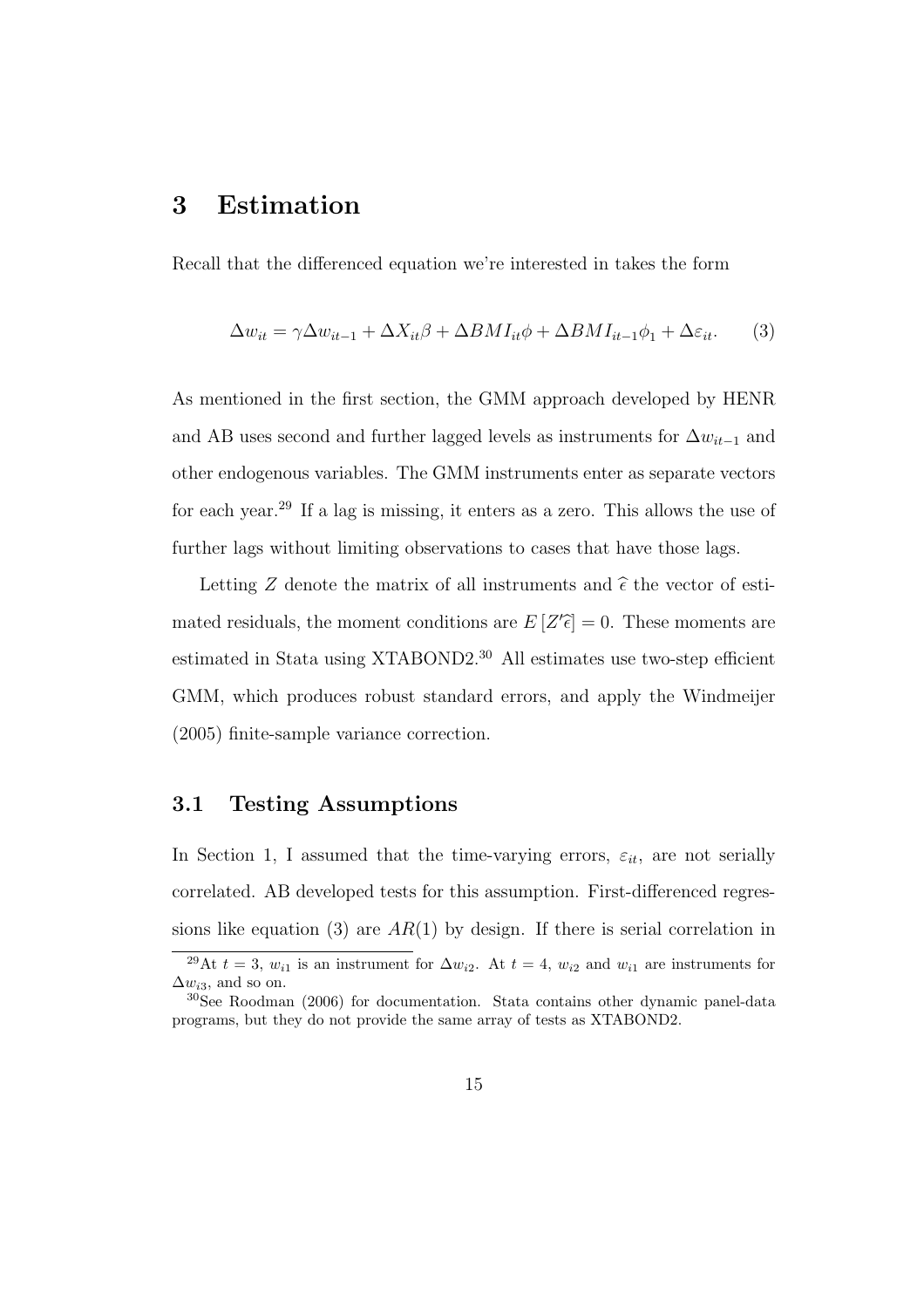$\varepsilon$ , equation (3) will be at least AR(2). I present tests for serial correlation with all of the results that follow.<sup>31</sup>

The results are also presented with tests of overidentifying restrictions. The Hansen J test examines the joint validity of all moment conditions. When BMI is treated as endogenous, difference-in-Hansen tests are used to evaluate the validity of wage lags and BMI lags separately.

The validity of lagged wage levels as instruments is independently evaluated by each of these tests. Lagged wage levels are valid instruments if  $\varepsilon_{it}$  are not serially correlated. If we fail to detect serial correlation that does exist, tests of overidentifying restrictions could still reject the validity of lagged wage instruments as long as further lags are valid instruments.<sup>32</sup>

The validity of lagged BMI instruments are only evaluated directly by the overidentification tests; however, tests of serial correlation make the assumptions of overidentification tests more plausible. If  $BMI_{it}$  were correlated with  $\varepsilon_{it+1}$  but not  $\varepsilon_{it+2}$ , the second lags would not be valid instruments but the third lags would be. Overidentification based on lagged BMI variables would be theoretically untestable only if  $BMI_{it}$  was correlated with  $\varepsilon_{it+1}$ ,  $\varepsilon_{it+2}, \varepsilon_{it+3}$ , etc.; however, the absence of serial correlation in  $\varepsilon$  would make this unlikely.

<sup>&</sup>lt;sup>31</sup>I performed tests  $AR(3)$  and higher, but I only present results for  $AR(2)$ . Results for AR(3) and higher are available on request.

<sup>&</sup>lt;sup>32</sup>The Arellano-Bond tests would have to miss a lot of serial correlation for lagged wage instruments to be untestable using overidentification. If equation (3) were  $AR(2)$  but not AR(3),  $w_{it-2}$  would not be a valid instrument for  $\Delta w_{it-1}$ , but  $w_{it-3}$  would be. If the regression were  $AR(3)$  but not  $AR(4)$ ,  $w_{it-4}$  would be a valid instrument, etc.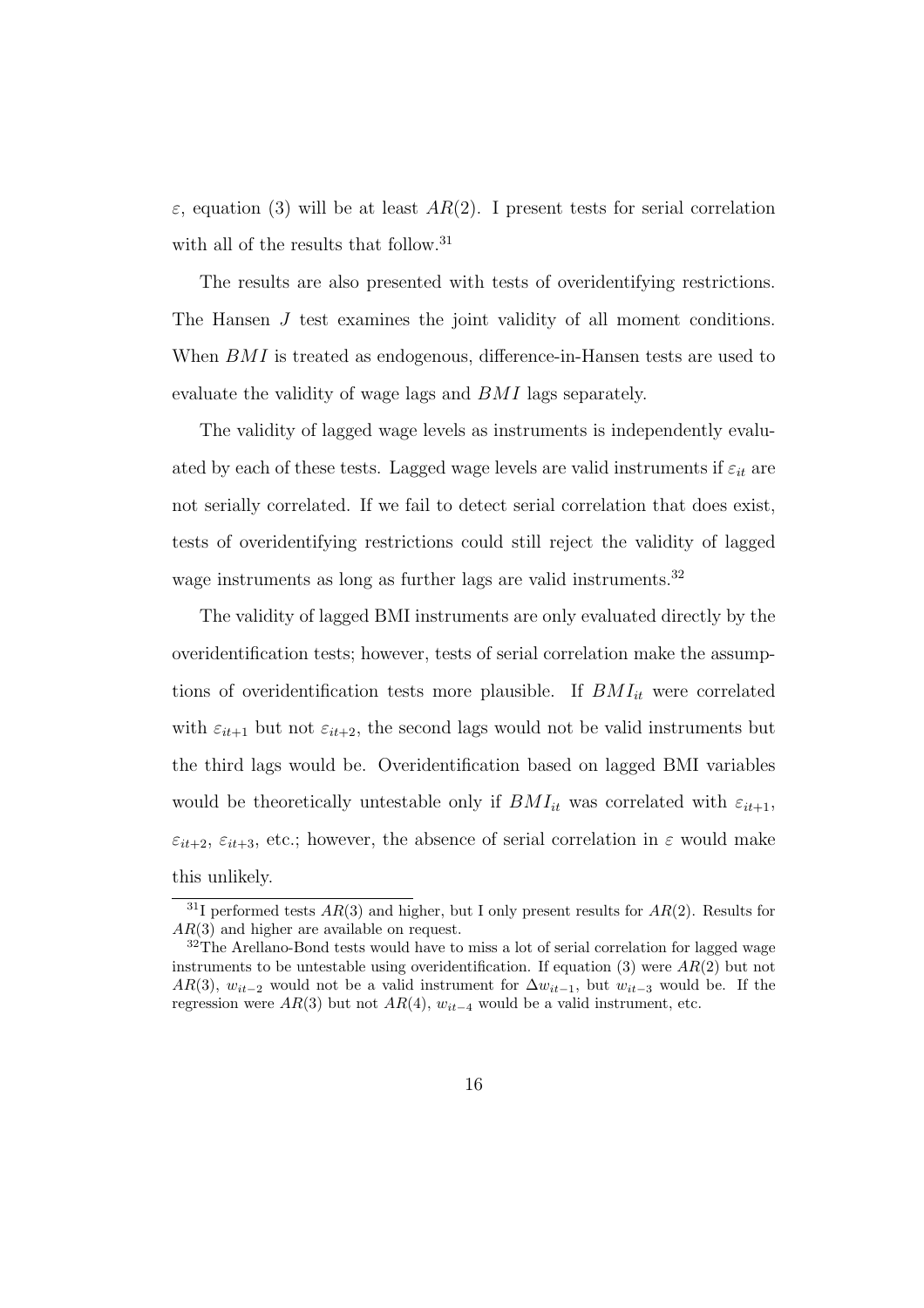For example,  $BMI_{it}$  could be correlated with  $\varepsilon_{it+1}$  and later residuals due to health shocks that affect body mass more immediately than they affect wages. But such health shocks would imply serial correlation in  $\varepsilon$ , unless the unobserved factors that were common to  $BMI_{it}$  and  $\varepsilon_{it+1}$  were somehow independent of the factors common to  $BMI_{it}$  and  $\varepsilon_{it+2}$ . Although this strikes me as improbable, it is always possible that tests of overidentification or serial correlation are too weak in practice to reject a hypothesis that theoretically could be rejected.<sup>33</sup> Therefore, I consider the possible effects of health shocks on identification when I discuss the robustness of results in Section 4.2.

#### 3.2 Other Potential Problems with Instruments

The use of all lagged levels of wage and BMI variables quickly produces a large number of instruments. A larger set of instruments improves efficiency, but not without a cost. As discussed by Roodman (2009) and others, using "too many" instruments overfits the endogenous variables, which biases coefficients towards OLS and weakens overidentification tests.

The results presented in the next section restrict lags to the second through fifth. Using all available lags produces coefficients that are smaller in magnitude, which is consistent with adding weak instruments. Restricting lags further (e.g., excluding the fifth lag) has little effect on coefficient estimates.

<sup>33</sup>My goal here and elsewhere is to convince readers that my identifying assumptions are reasonable and weaker than they may seem at first glance. I acknowledge that the identification of causal effects in this paper, as in any other, relies on assumptions.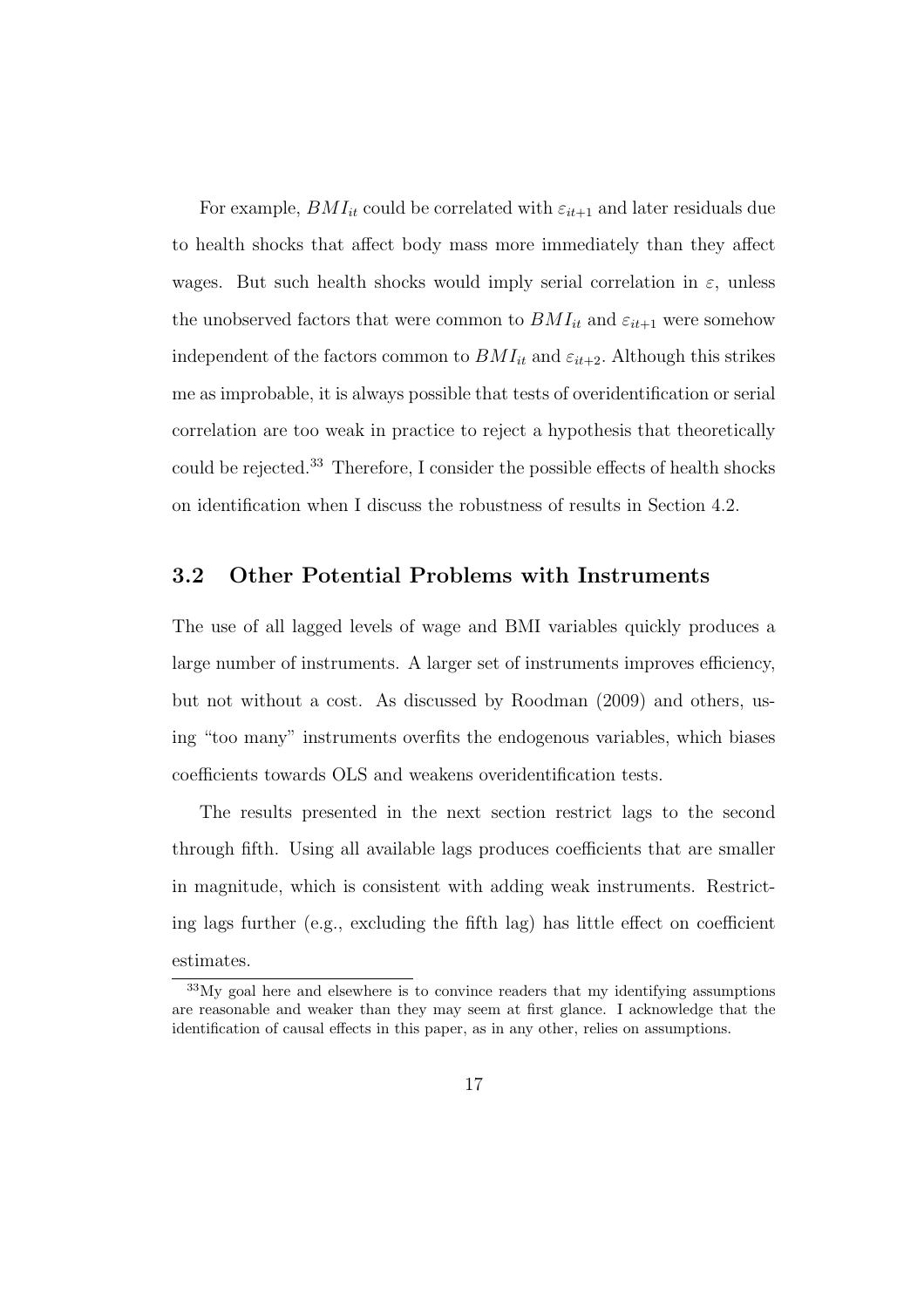#### 3.3 Regression Specifications

All specifications presented in this paper model  $BMI_{it}$  as a vector of dummy variables for various levels of body mass. The use of dummy variables is motivated by the need for a simple specification that allows a non-linear relationship between BMI and wages.<sup>34</sup> Dummy variables are consistent with the idea that wage penalties are associated with weight exceeding levels that are considered desirable in the market. However, there is no theoretical reason to adopt one specification of  $BMI_{it}$  over any other.

When estimating regressions with dummy variables for BMI categories, the previous literature relied on categories defined by the WHO (overweight, obese, etc.); however, these categories were defined for the study of public health, not labor markets. As noted by Gregory and Ruhm  $(2011)$ , wage penalties for high body mass may begin at points that fall between WHO cutoffs. Even if employers wanted to penalize workers based on the WHO categories, it's not clear how firms' imperfect assessments of body mass would line up with the imperfectly reported height and weight in the data.

The next section begins with specifications that use traditional BMI categories, but I also consider alternative BMI thresholds as a robustness check. Focusing on specifications of  $BMI_{it}$  that include one or two dummy variables, I estimate a large number of alternative models with thresholds that

 $34$ In preliminary estimation, linear and polynomial specifications of  $BMI_{it}$  only produced statistically significant results in static OLS regressions. Ignoring statistical significance, the results based on cubic polynomials are roughly consistent with the preferred dummy-variable specifications.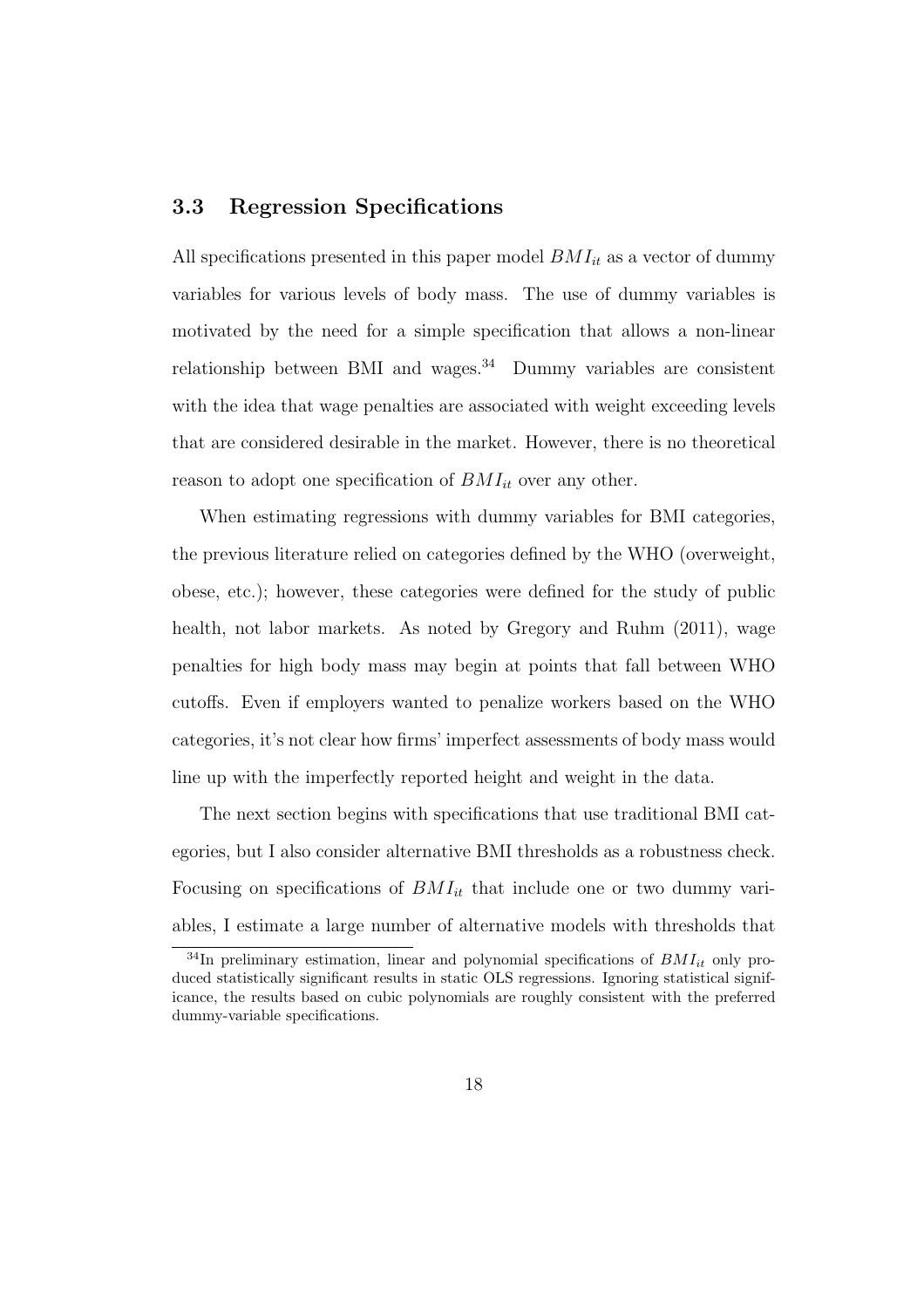range from 23 to 38.<sup>35</sup> This allows me to compare the robustness of coefficient estimates for a BMI category to other changes in the specification of  $BMI_{it}$ . I also compare similar specifications using the tests proposed by Bond et al. (2001) and Andrews and Lu (2001), which are both based on comparisons of the Hansen  $J$  statistic.<sup>36</sup> Finally, I consider the robustness of my preferred specifications to the treatment of outliers in the distribution of wages.<sup>37</sup> In the end, I find that specifications based on traditional cutoffs perform surprisingly well.

All of the dynamic models presented below include only one lag of wage and one lag of BMI. None of the tests for serial correlation suggest that more lags of the wage are needed, and the tests of overidentification fail to suggest a problem with the instruments. Further lags of BMI are never statistically significant and do not qualitatively change the results; however, adding further lags may simply ask too much of the data. The only noticeable effect of adding a second lag of either BMI or the wage is a reduction of observations by  $20\%$  for men and  $25\%$  for women.<sup>38</sup>

All regressions control for the local unemployment rate and incidence of obesity in the state, as well as dummy variables for region, urban residence,

<sup>35</sup>I estimated models with three dummy variables, but they provided no obvious advantage over those with two.

 $\frac{36}{36}I$  used leave-one-out crossvalidation, dropping all observations for each respondent one at a time, to ensure that these test results were not peculiar to the estimation sample.

<sup>&</sup>lt;sup>37</sup>As noted in the appendix, I only drop wages if  $\Delta \ln(w_{it})$  is greater than 6.5 in absolute value. This leaves some observations with unusually high or low wages.

<sup>38</sup>An advantage of focusing on young workers is that they have less history in the market to control for. In a sample of older workers, one lag of wages or BMI would be expected to capture less of a worker's relevant past.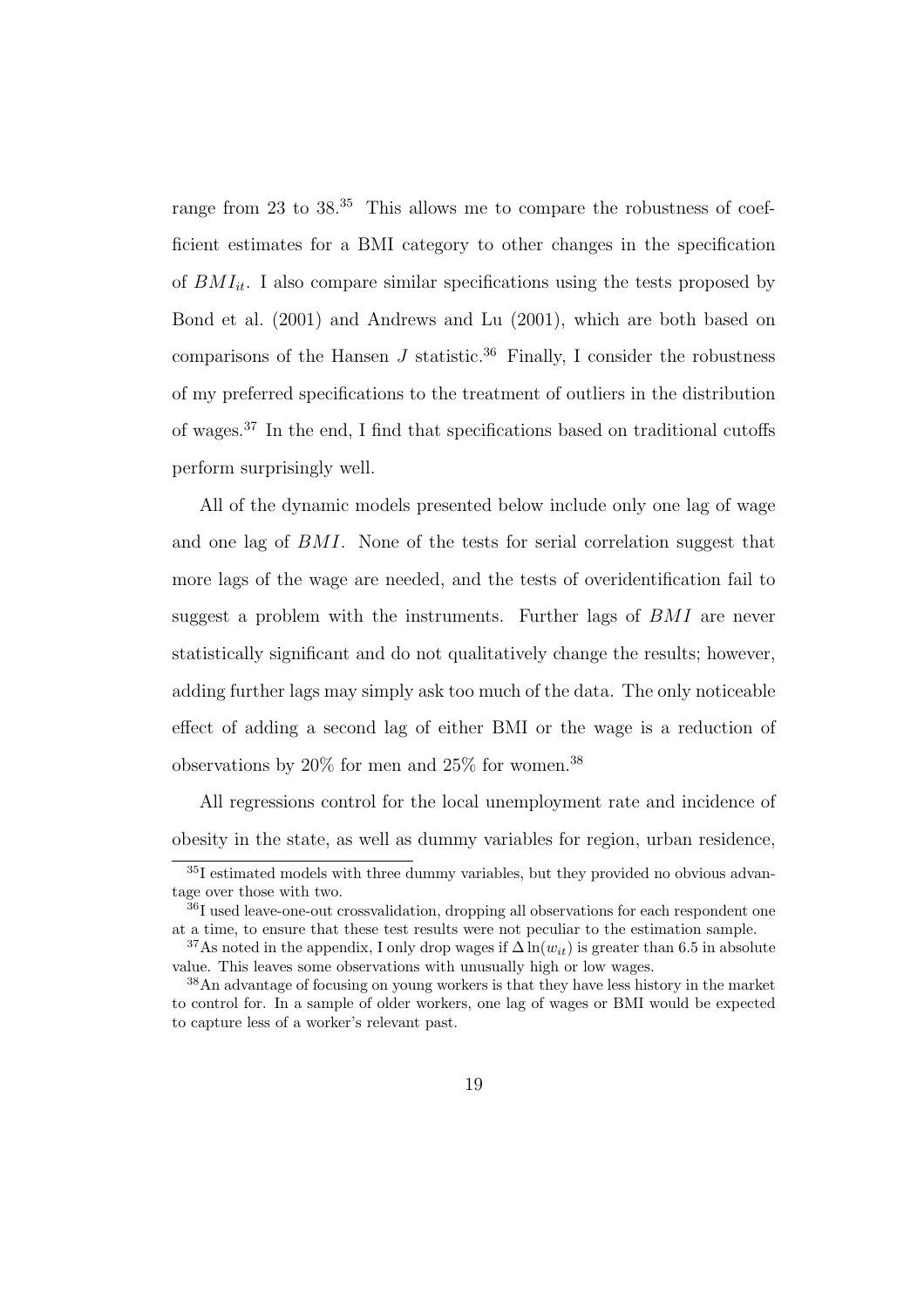and being interviewed by telephone.<sup>39</sup> When lagged values of BMI variables are included as regressors, the corresponding lag of the phone indicator is also included. Education enters as dummy variables for completing high school, some college, or college and beyond. I control for time using dummy variables for calendar year and the number of years since labor market entry. No estimation in this paper is weighted.

I also control for actual experience in the labor market and it's square in the dynamic panel estimates. To control for commitment to the labor market, I add interactions of experience with years since entry. Controlling for actual experience and its interactions makes the validity of lagged wages as instruments more plausible.<sup>40</sup> Since actual experience may be endogenous, potential experience (age−schooling−six), its square and its interactions are used as traditional instruments in the dynamic models. In OLS regressions, I simply replace actual experience with potential.

Finally, there are a number of potential confounders, such as occupation or hours worked, that are excluded from the preferred models due to their likely endogeneity. After presenting the main results, I examine the robustness of those results to the addition of these and other variables. I discuss the possibility that some of these variables may be intermediate outcomes through which body mass affects wages, as well as possible implications for

<sup>39</sup>Local unemployment and state identifiers are provided by the NLSY97 Geocode files. Percent obese in the state is estimated by the CDC.

<sup>40</sup>Lagged wages might reflect the accumulation of experience or commitment to the labor market. Overidentification tests for lagged wage instruments improve with the use of actual experience and its interactions.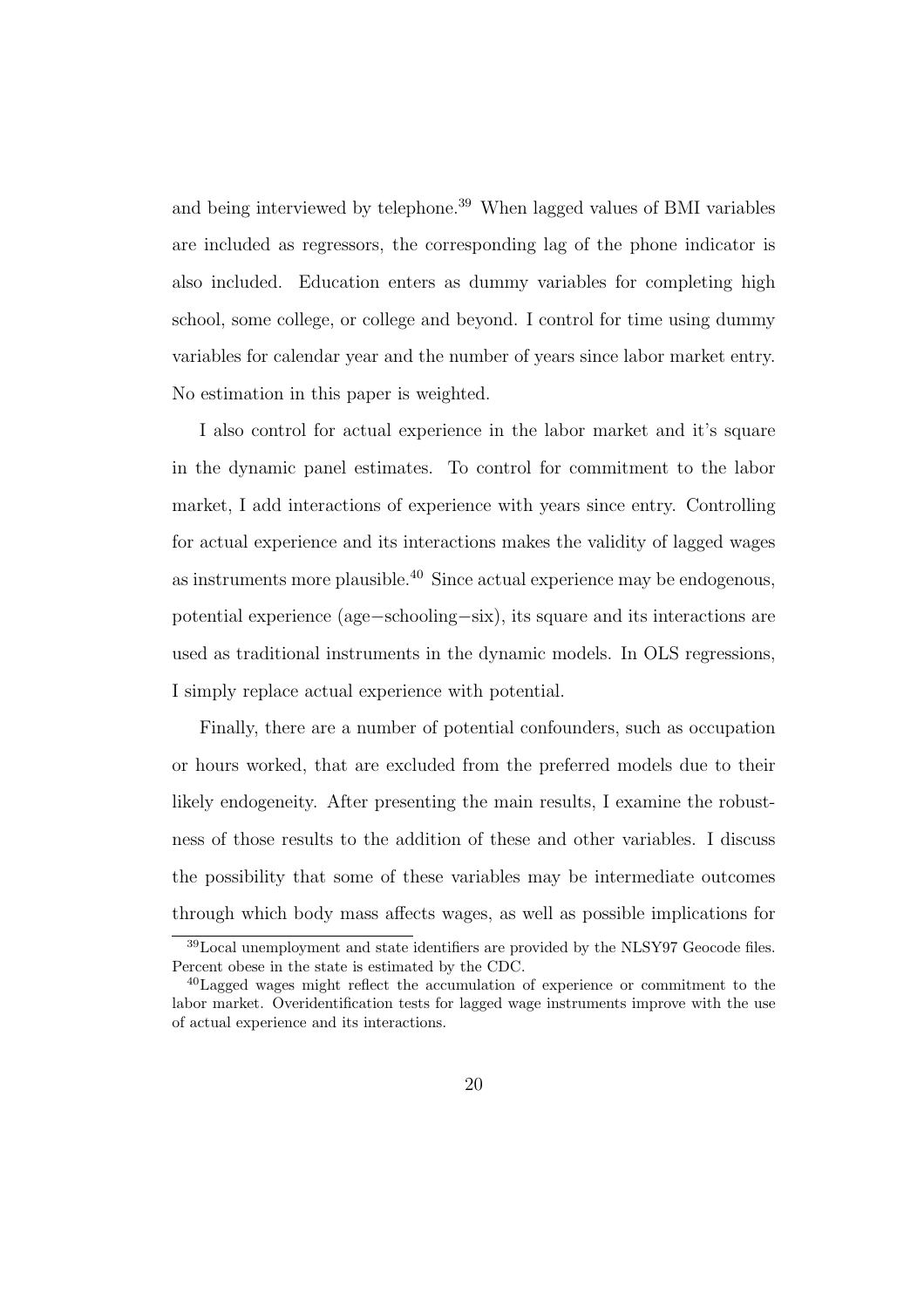my identifying assumptions.

### 4 Results

I find that white men face a penalty for past severe obesity, while white women face a penalty for being overweight at all in the past year. Considering alternative BMI thresholds, women are penalize for a past BMI over 24.5, with additional penalties for past BMI of 37 or more. The only evidence I find of an effect of current BMI on wages is a penalty faced by women with a reported BMI of at least 37. Additionally, the results support the use of autoregressive wage equations and suggest that BMI is endogenous even after removing individual fixed effects.

The next subsection discusses the main results, and then compares the preferred dynamic models to simpler regressions. Section 4.2 considers the robustness of the main results to several potential sources of bias.

#### 4.1 The Preferred Models

As discussed in section 3.3,  $BMI_{it}$  is modeled using dummy variables for exceeding various BMI thresholds. For white men and then white women, I first present specifications based on the familiar categories of overweight, obese and severely obese before I discuss alternative specifications of  $BMI_{it}$ . I then compare the preferred dynamic models to simpler dynamic and static models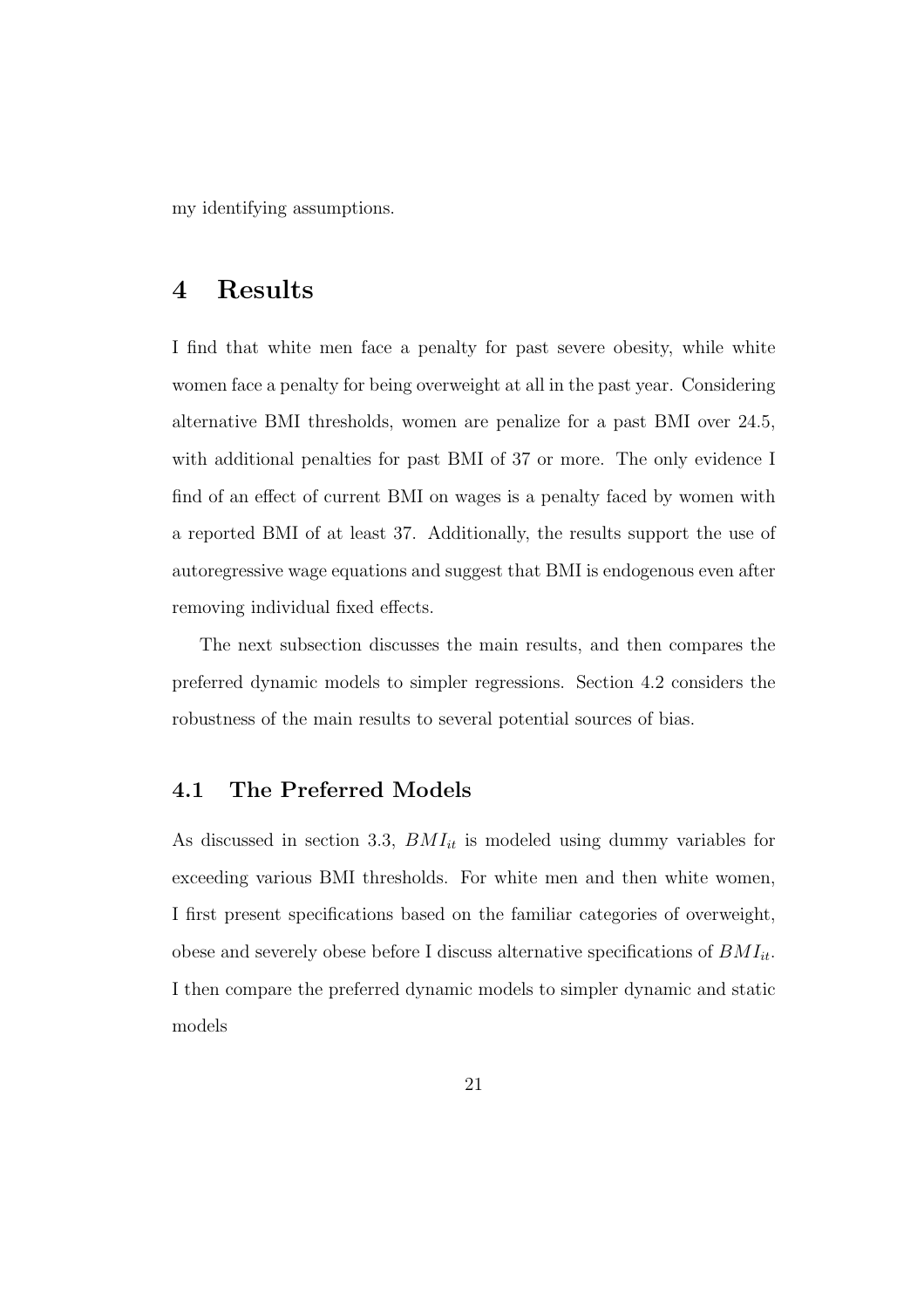#### 4.1.1 Results for White Men

Table 2 presents results for white men from various models that use dummy variables indicating overweight, obesity or severe obesity.<sup>41</sup> First of all, note that the tests presented in the lower panel are all consistent with the identifying assumptions discussed above. All of the equations are AR(1) due to first-differencing; but none of them are  $AR(2)$ , which they would be if there were serial correlation in the residuals.<sup>42</sup> Furthermore, none of the tests of overidentifying restrictions reject the validity of the GMM instruments. The p-values for Hansen and difference-in-Hansen tests are all well above the conservative threshold of 0.25 suggested by Roodman (2009).

The coefficient estimates in Table 2 suggest that white men face a penalty of roughly 17% for having been severely obese in the previous year. The coefficients on lagged severe obesity range from -0.165 (0.060) in column 4 to -0.172 (0.059) in column 5. No other BMI variable has a statistically significant coefficient in this table, and there is no evidence of current BMI having any effect on the wages of white men.<sup>43</sup>

The results for men also support the inclusion of an autoregressive term in the wage equations, and I find that controlling for lagged wages is essential

<sup>41</sup>All specifications in Tables 2 and 3 use lagged indicators of overweight, obesity and severe obesity as instruments. This ensures that the instruments capture the same amount of variation in each specification. I also use lags of three BMI dummies as instruments when alternative BMI cutoffs are considered, with each alternative category replacing the closest WHO category.

<sup>&</sup>lt;sup>42</sup>I also found no evidence of the residuals being  $AR(3)$  or higher.

<sup>&</sup>lt;sup>43</sup>Results for the model that specified  $BMI_{it}$  using overweight and obese are excluded. They are consistent with those in columns 2 and 3.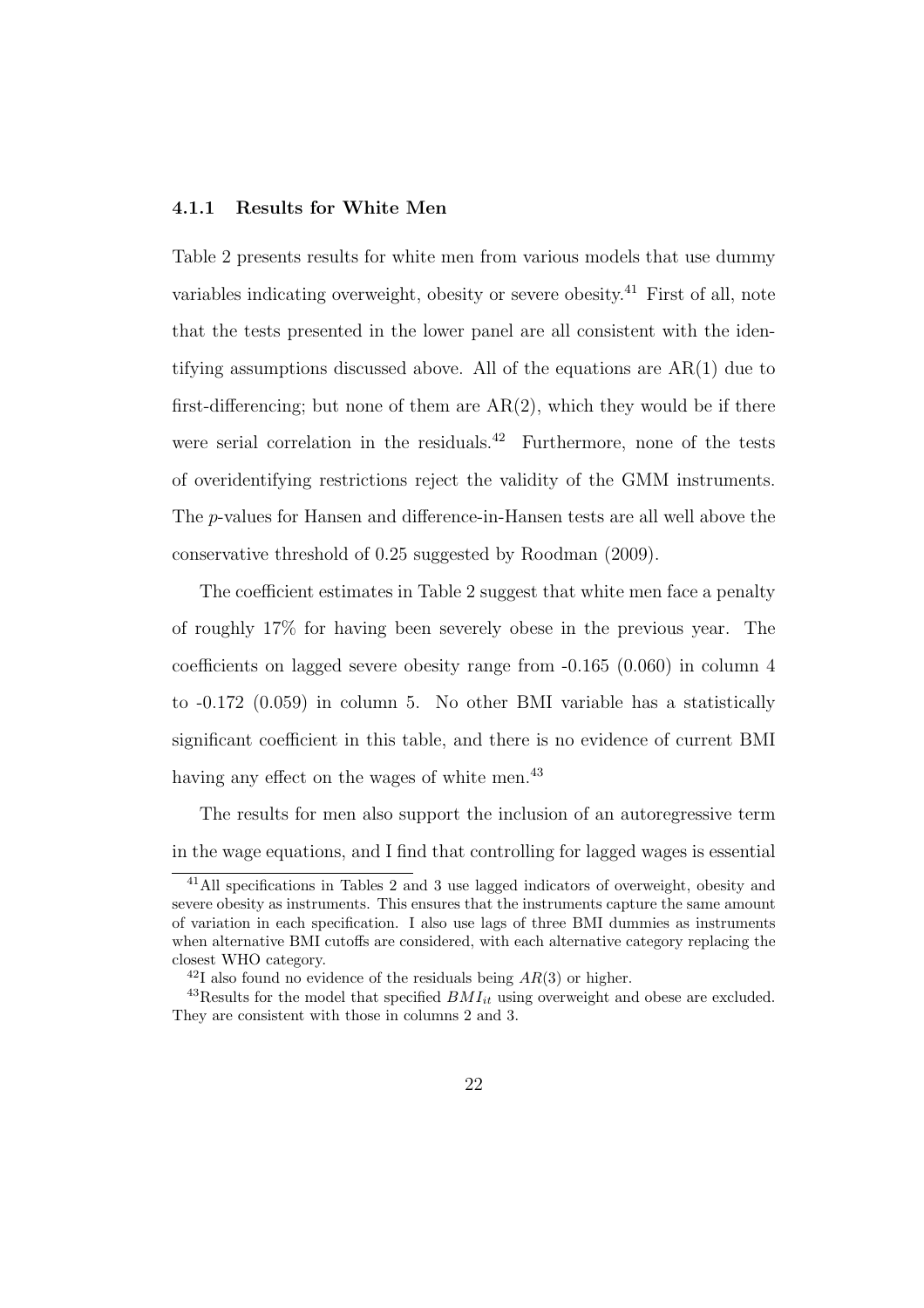for identification. In specifications that include severe obesity, coefficients on lagged log wages are between 0.072 (0.041) and 0.077 (0.042). Specifications that exclude lagged wages but are otherwise similar to those in Table 2 (not shown) are at least  $AR(2)$ . Consistent with Cawley's (2004) point that lagged BMI variables are not likely to be valid instruments in the presence of serial correlation, the second lags of BMI are rejected by overidentification tests in static wage equations.

When I consider alternative dummy variable specifications of  $BMI_{it}$  for white men, I find that the penalty for lagged severe obesity is remarkably robust.<sup>44</sup> There is no robust evidence of an effect at lower levels of current or lagged body mass for white men.<sup>45</sup> Furthermore, the specification test proposed by Andrews and Lu (2001) supports models that use severe obesity over similar models that use nearby cutoffs.<sup>46</sup>

I select a preferred specification from Table 2 using the test of parameter restrictions proposed by Bond et al.  $(2001)^{47}$  The only restricted specifica-

<sup>44</sup>The coefficient on lagged severe obesity is qualitatively similar and statistically significant in specifications with lower cutoffs ranging from 24 to 33. Coefficients on lagged BMI≥34.5 are similar, but smaller and statistically significant in fewer models.

<sup>&</sup>lt;sup>45</sup>Coefficients on BMI  $\geq$  29.5 are statistically significant in a few specifications, but are not robust to the treatment of outliers. They are driven by a single observation in which the reported wage fell from \$7.11 to \$0.04.

<sup>46</sup>Andrews and Lu (2001) develop a GMM analogue of the Bayesian Information Criterion. When comparing models that have the same number of variables and instruments, their approach amounts to selecting the model that minimizes the Hansen J statistic. For example, the J statistics of models that replace severe obesity in column 5 of Table 2 with indicators for BMI≥ 34.5 or 35.5 rise to 135.5 and 139.3, respectively.

<sup>&</sup>lt;sup>47</sup>Bond et al. (2001) show that differences between the J statistics of restricted and unrestricted specifications are distributed  $\chi^2$  with degrees of freedom equal to the number of restrictions.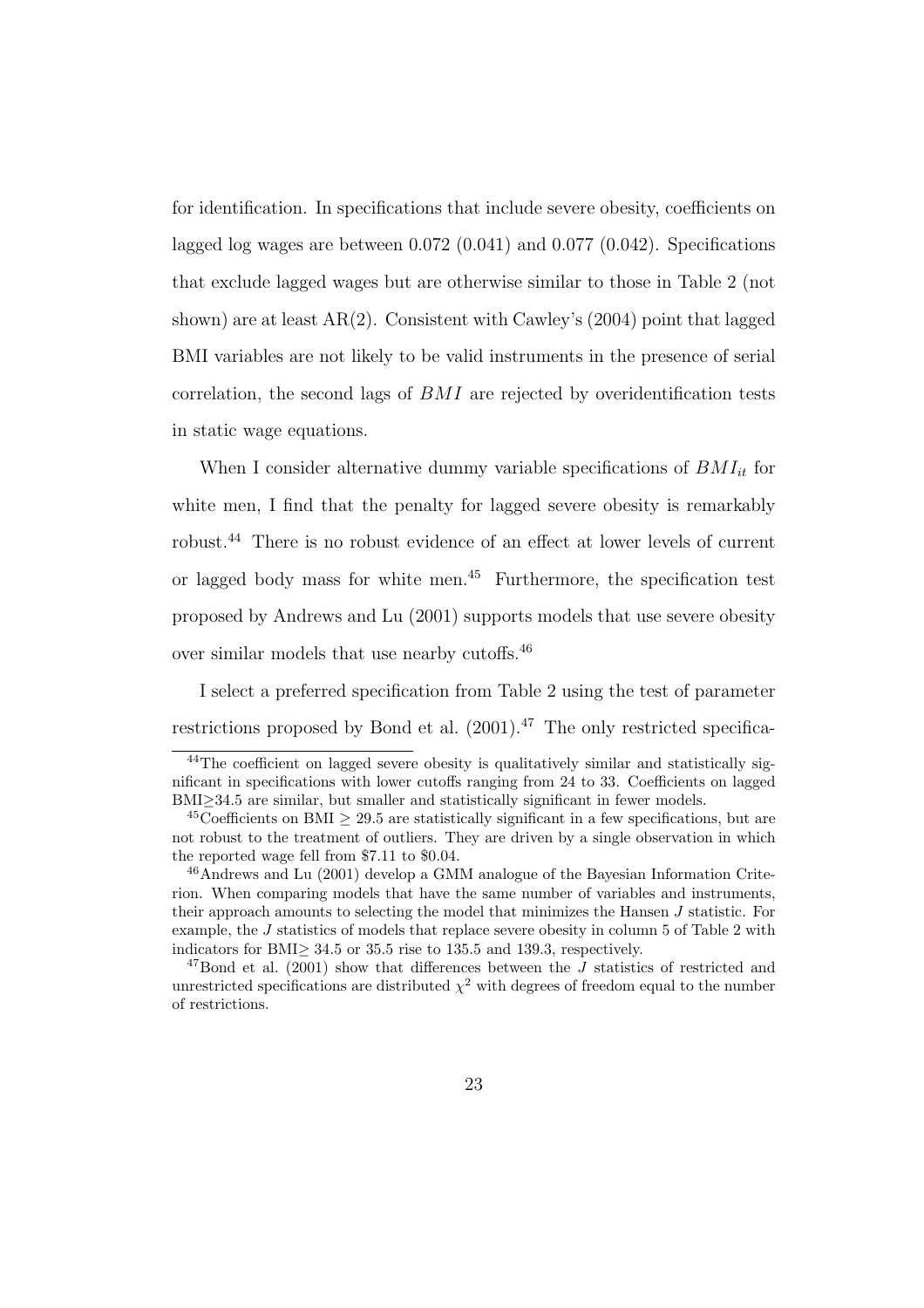tion that cannot be rejected in favor of the full specification (column 1) is the specification in column 5, which models  $BMI_{it}$  using dummy variables for being overweight and severely obese.<sup>48</sup> The Andrews-Lu test also selects this specification over the others that use two dummy variables to model  $BMI_{it}$ . Since the specification in column 5 is simpler than that in column 1, it is my preferred specification in what follows.

#### 4.1.2 Results for White Women

The results presented in Table 3 show that white women face a penalty for a lagged BMI in (or above) the overweight category. The coefficient on lagged overweight status is -0.082 (0.040) in column 2, and -0.093 (0.044) in column 6. The Andrews-Lu test suggest that the specification in columns 2 and 6 are preferred to others that model  $BMI_{it}$  using the same number of traditional BMI categories. The specification in column  $(6)$ , which models  $BMI_{it}$  using dummy variables for reported overweight and severe obesity is also the same as the preferred specification for white men.

Using alternative BMI thresholds may be more important for white women than for white men. The penalty for a lagged  $BMI\geq 24.5$  is robust across all specifications with a second cutoff at or above 27, or without a second BMI variable. As seen in Table 4, the estimated coefficients on lagged BMI  $> 24.5$ (columns 3-5) are similar, but consistently larger than analogous coefficients

<sup>48</sup>Columns 2 and 3 are rejected at any conventional level. Column 6 is rejected at a 5% level, and column 4 at a 10% level.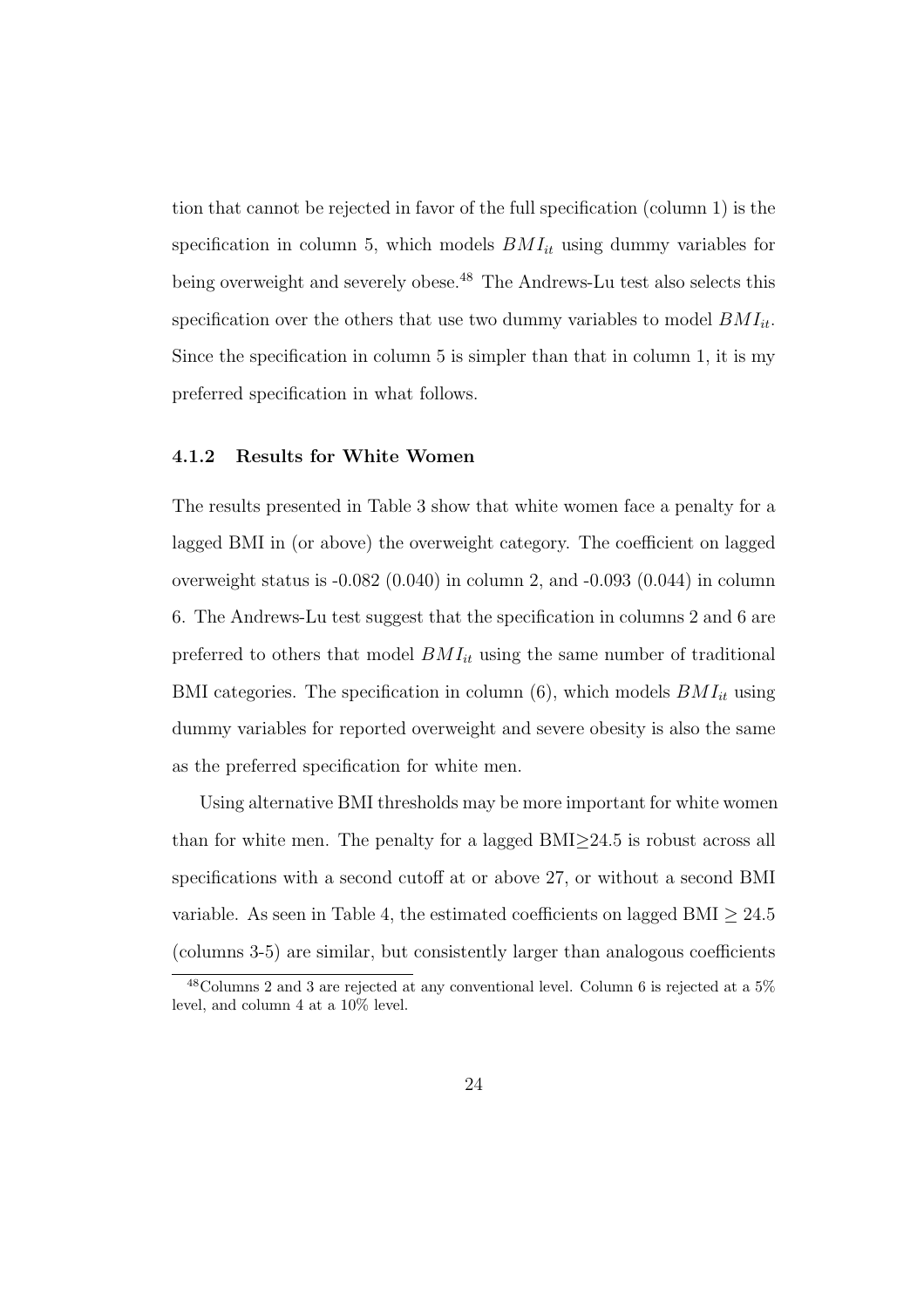on lagged overweight status (columns 1 and 2).<sup>49</sup>

When I consider alternative thresholds in the heavier part of the BMI distribution, I find some evidence of an additional penalty for a BMI  $>$  37. This corresponds to a penalty for being in the heaviest eight percent of the distribution, as does the penalty faced by severely obese white men.<sup>50</sup> The results, shown in columns 2 and 5 of Table 4, suggest a penalty for a current BMI of 37 or more of 13 to 14 percent. Furthermore, the coefficient on a lagged BMI  $> 37$  is -0.099 (0.038) in column 6.<sup>51</sup>

The Hansen J statistics in Table 4 support the use of reported overweight status instead of the slightly lower threshold of 24.5; however, the direction of this difference is not robust to the treatment of outliers or to small changes in the set of instruments used.<sup>52</sup> In either case, the results suggest that women who reported a BMI at of slightly below the threshold for overweight in the previous year face a penalty of 9-12 percent. Considering the distribution of BMI in my sample, these results suggest that over 40 percent of young white women face some penalty for their weight.

<sup>49</sup>Coefficients on lagged overweight status are statistically significant in roughly half as many models as coefficients on lagged BMI  $\geq 24.5$ .

 $507.9\%$  of women in the sample report a BMI  $\geq 37$ , while 7.8% of men report being severely obese.

<sup>51</sup>The number of instruments changes when a higher threshold of 37 is used instead of the lower cutoff for severe obesity of 35, making a comparison of Hansen  $J$  statistics between specifications difficult.

Coefficients for BMI cutoffs of 36.5 and 37.5 are similar to those for BMI  $>$  37, but are smaller in magnitude and statistically significant in fewer alternative models.

 $52$ Specification that use BMI $\geq 24.5$  have smaller J statistics if dummy variables for lags of obesity are not included in the set of instruments, or if lagged overweight status is used as an instrument in both specifications. In contrast, such changes in the instrument vector have no effect on the relative performance of specifications for men.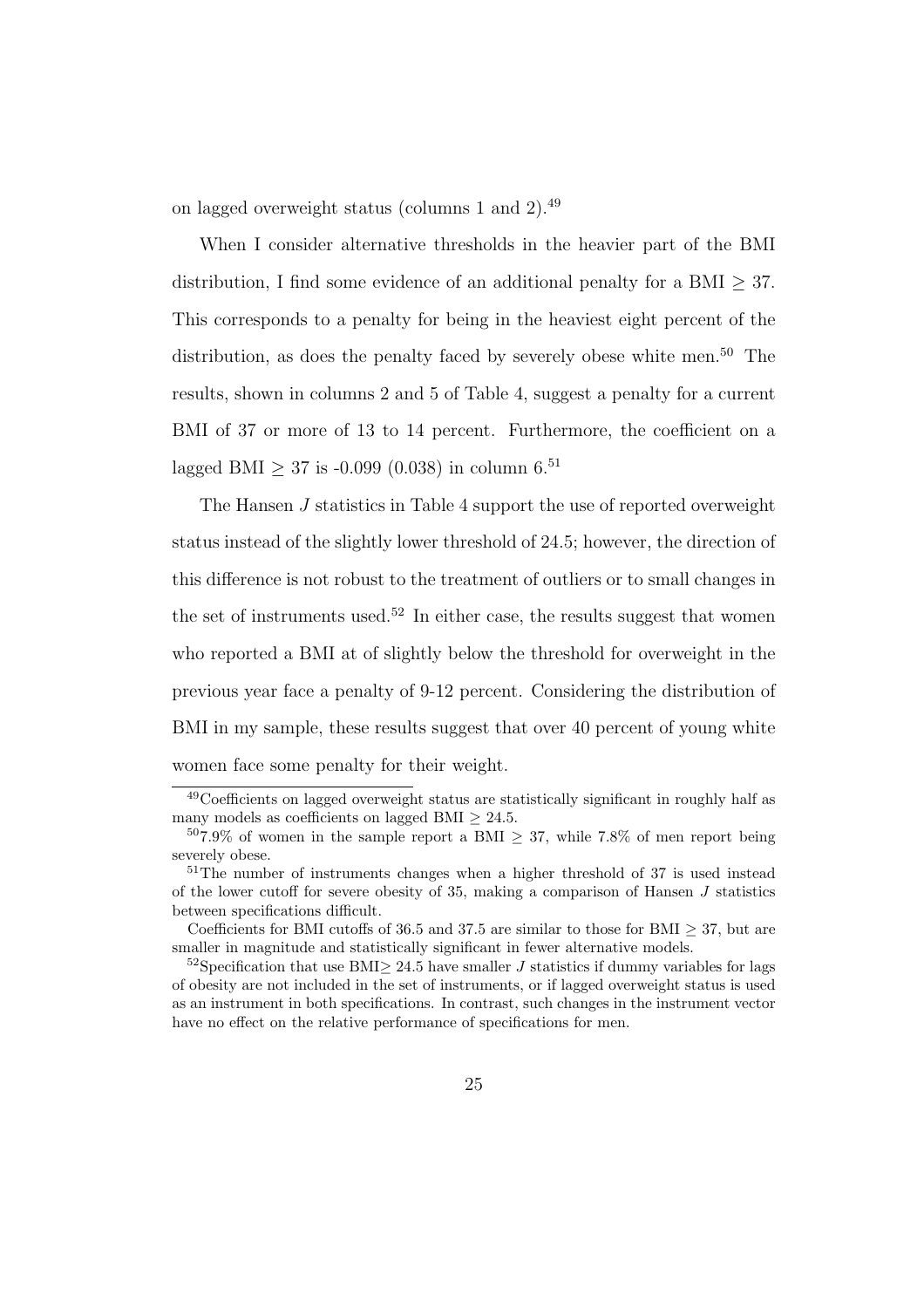Regardless of specification, I find that lagged wages have larger effects on current wages for white women than for white men. The coefficients on lagged log wages range from  $0.211$   $(0.057)$  to  $0.231$   $(0.057)$  for women, compared to  $0.077$   $(0.042)$  for men.<sup>53</sup> As in Table 2, there is no evidence of serial correlation in the residuals of any model shown in Table 3 or 4; however, models that exclude lagged wages (not shown) are at least  $AR(2)$ . Furthermore, none of the overidentification tests cast doubt on the validity of instruments in the autoregressive models of Tables 2 through 4.

On a more meaningful level, autoregressive wage equations imply that workers' history of body mass affects wages beyond the single lags included in the model. The wage in  $t-1$  is a function of  $BMI_{it-2}$ . It's also a function of  $w_{it-2}$ , which is affected by  $BMI_{it-3}$ , and so on. This is an important advantage of dynamic models: In contrast to previous work, the models in this paper do not assume that the penalty for being heavy is the same as the penalty for becoming heavy. Wages are allowed to respond slowly to changes in BMI, implying penalties that persist and accumulate over time.

As an example, consider two women who enter the market at  $t - 2$ . One has a BMI of 38 and the other has a BMI of 23. The heavier woman loses weight and the other gains weight so that both are overweight (but not obese) in years  $t-1$  and t. In  $t-1$ , the woman who had been heavier faces a 20% penalty according to column (5) of Table 4, while the woman who had been

<sup>&</sup>lt;sup>53</sup>Note that the weak identification problem discussed by Blundell and Bond (1998) is only relevant when the coefficients on lagged wages approach one.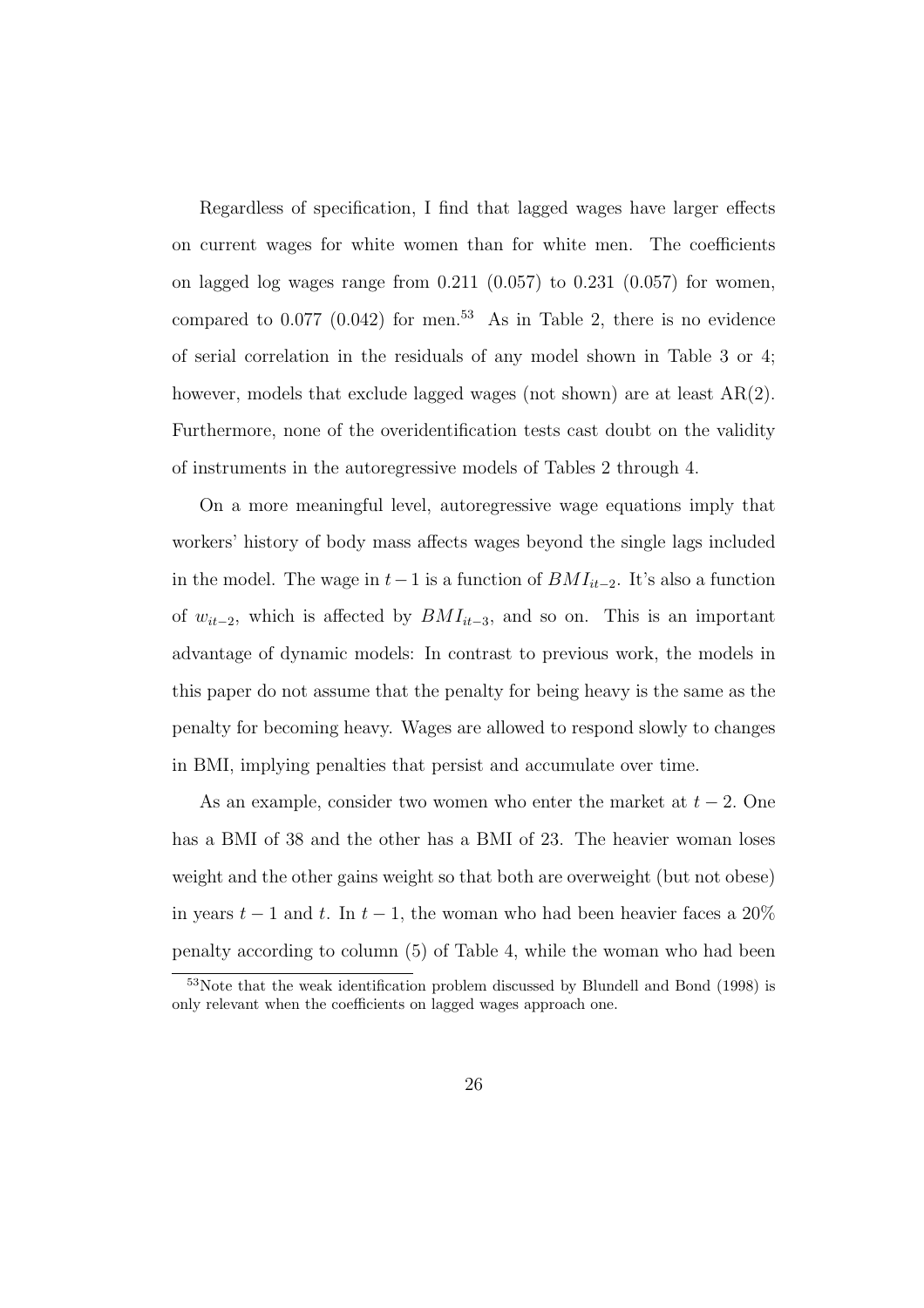lighter faces no statistically significant penalty for her recent weight gain. In year  $t$ , both women have been overweight (but not obese) for two years; however, one faces a penalty of  $10\%$  and the other faces a penalty of up to  $15\%$ <sup>54</sup> Even using the more conservative specification of column (1), the woman who was heavier at  $t - 2$  would face a penalty of 11.4% in year t, while the other woman faces a penalty of 9.3%.

The negative effects of high body mass also accumulate over time. A woman entering the market with a BMI over 37 initially faces a penalty of roughly 13%, according to the model in column (5). If she does not lose weight, she will again face the 13% penalty for current body mass in her second year, plus a 20% penalty for her past body mass. In her third year with a BMI over 37, she will be penalized an additional 4.5% for her BMI two years ago, on top of the 33% penalty for her BMI in t and  $t-1$ . Women with a reported BMI at (or slightly below) the threshold for being overweight face a penalty of 9 to 12 percent after one year that approaches 12 to 16 percent over time.

#### 4.1.3 Comparisons to Simpler Models

Tables 5A and 5B compare the preferred dynamic specifications to OLS regressions and an autoregressive model that assumes  $\Delta BMI_{it}$  is exogenous. The OLS results for men in Table 5A suggest that overweight men are paid

<sup>&</sup>lt;sup>54</sup>The estimated effect of  $BMI_{it-2} \geq 37$  in t is -0.044 (0.020), the effect in t−1 multiplied by the coefficient on  $\Delta w_{it-1}$ . If the woman was also overweight in  $t-1$ , her combined penalty in t is  $-0.148$  (0.056).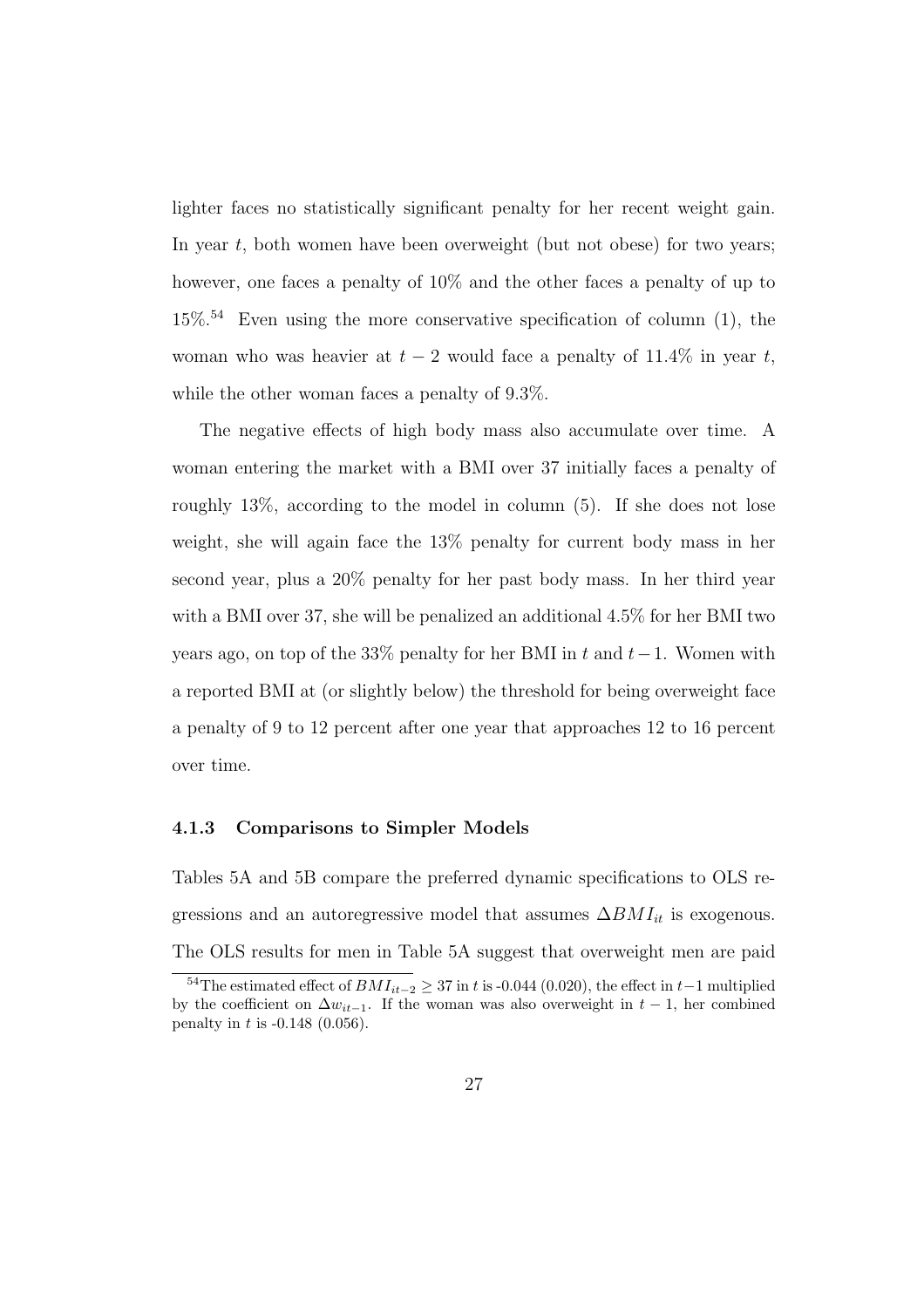more than lighter peers while severely obese men are paid less.<sup>55</sup> The OLS results in Table 5B suggest that being overweight (upper panel) or having a BMI≥24.5 (lower panel) is associated with lower wages for white women, which is consistent with previous research; however, this negative association is driven by lagged BMI, not current.

The autoregressions presented in the second columns of Tables 5A and 5B remove any bias that may arise from correlation with individual fixed effects or the omission of lagged wages, but treat  $\Delta BMI_{it}$  and  $\Delta BMI_{it-1}$ as exogenous. Tests of overidentifying restrictions (not shown) reject this assumption, suggesting that changes in BMI are correlated with time-varying unobservables.<sup>56</sup> The fact that the negative effects of body mass found in the preferred specifications are not found in the second column of either table is consistent with time-varying unobservables, such as time spent sitting at a desk, that are positively correlated with both wages and body mass.

Finally, note that the error terms in the static OLS regressions shown in Tables 5A and 5B are serially correlated, while the errors in the dynamic models are not. The serial correlation of residuals in the static models supports the argument of Cawley (2004) against the use of lagged BMI variables as instruments in static wage equations. In contrast, the dynamic wage equa-

<sup>55</sup>When lagged BMI variables are added, the OLS coefficients on current and lagged dummies for BMI categories are jointly significant for white men.

<sup>&</sup>lt;sup>56</sup>I reject the exogeneity of the  $BMI_{it}$  for white men when I use only the second and third lags of w as instruments. (Using more instruments weakens overidentification tests.) I reject the exogeneity of  $BMI_{it}$  for women in models that include further lagged levels of BMI as instruments.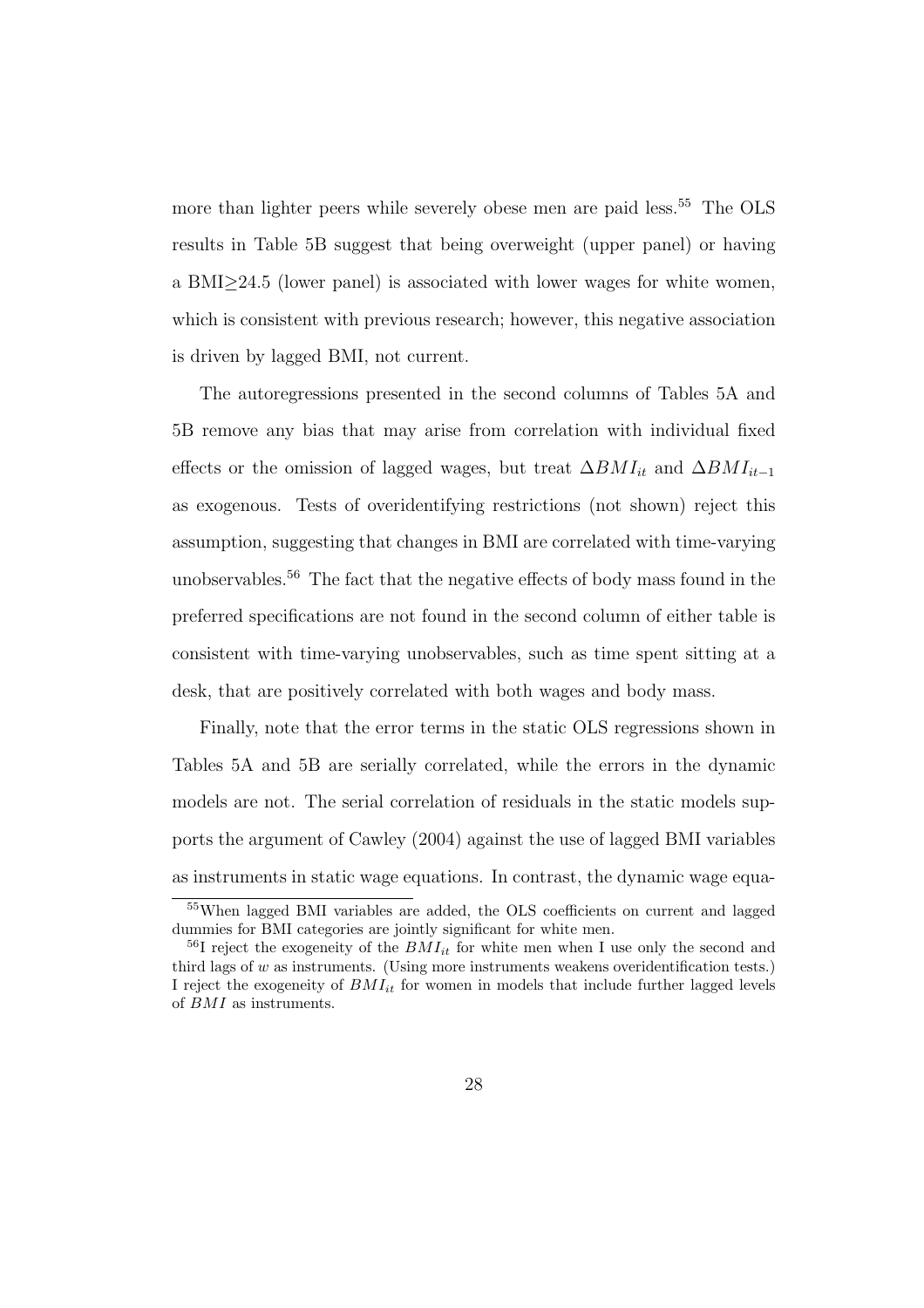tions explicitly model the correlation between past and current wages that creates serial correlation in the residuals of static wage regressions. As a result, we see no evidence of *residual* serial correlation in the dynamic models.

#### 4.2 Robustness Tests and Potential Sources of Bias

#### 4.2.1 Robustness to Additional Control Variables

There are a number of variables that might be correlated with both wages and BMI that have been excluded so far. Some of these variables are potential intermediate outcomes through which body mass could influence wages. Examining the robustness of results to the inclusion of such variables may shed light on potential mechanisms connecting BMI to wages. Furthermore, as noted by Angrist and Krueger (1999) among others, sensitivity of the results to the inclusion (or exclusion) of different observable characteristics could suggest sensitivity to the exclusion of unobservable characteristics.

The results presented above are surprisingly robust to the addition of potentially endogenous confounders, as well as other changes in the set of control variables.<sup>57</sup> The first such variables I consider are marital status, number of children, and indicators for age of the youngest child being less than or equal to two or five. There are a number of reasons these variables may be correlated with wages and BMI, especially for women; however, their addition to my preferred models has no noticeable affect on the estimated

<sup>57</sup>All of the results discussed in this subsection are available on request; however, I do not present most of them for the sake of brevity.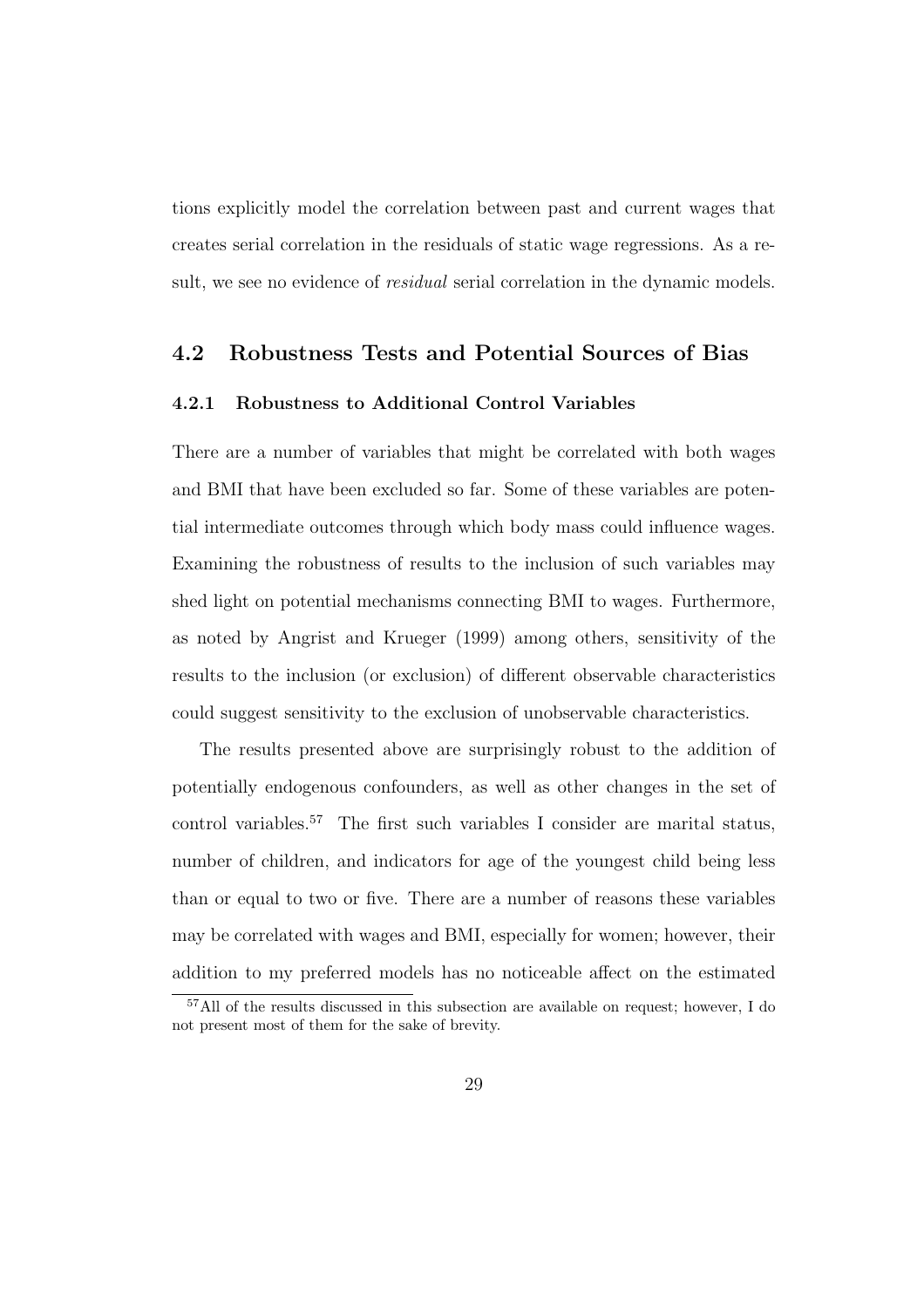coefficients.<sup>58</sup>

One might expect a high BMI to be related to hours worked, the duration of employment relationships or investment in on-the-job training; however, I find no evidence that these are important confounders or intermediate outcomes. I examined hours worked by adding current and lagged dummy variables for working part time or working 60 hours or more per week. I also added current and lagged levels of tenure, as well as indicators for the receipt of on-the-job training.<sup>59</sup> In each case, the estimated coefficients of interest were similar to those presented above.

I also find no evidence of BMI affecting wages through selection into jobs that offer health insurance. Working for an employer that offers health insurance is associated with higher wages. A wage differential could arise in part from heavier workers being pushed out of jobs that offer insurance; however, adding indicators for employer-provided insurance has little effect on the results.<sup>60</sup>

#### **Occupation**

As shown in Table 6, indicators for occupation are the only variables I've found that do affect the results of my preferred models. The estimated

<sup>58</sup>For discussions of BMI and marriage, see Averett et al. (2008) or Chiappori et al. (2012). The presence and age of children would more likley be an endogenous confounder than an intermediate outcome.

<sup>59</sup>I considered specifications of training as both a dummy variable for training in the past year, and a count of years in which training was received.

 $60$ This result does not directly contradict Bhattacharya and Bundorf (2009), who suggest that wage penalties vary with whether health insurance is offered or not. Unfortunately, extending my estimation to investigate their story is not practical.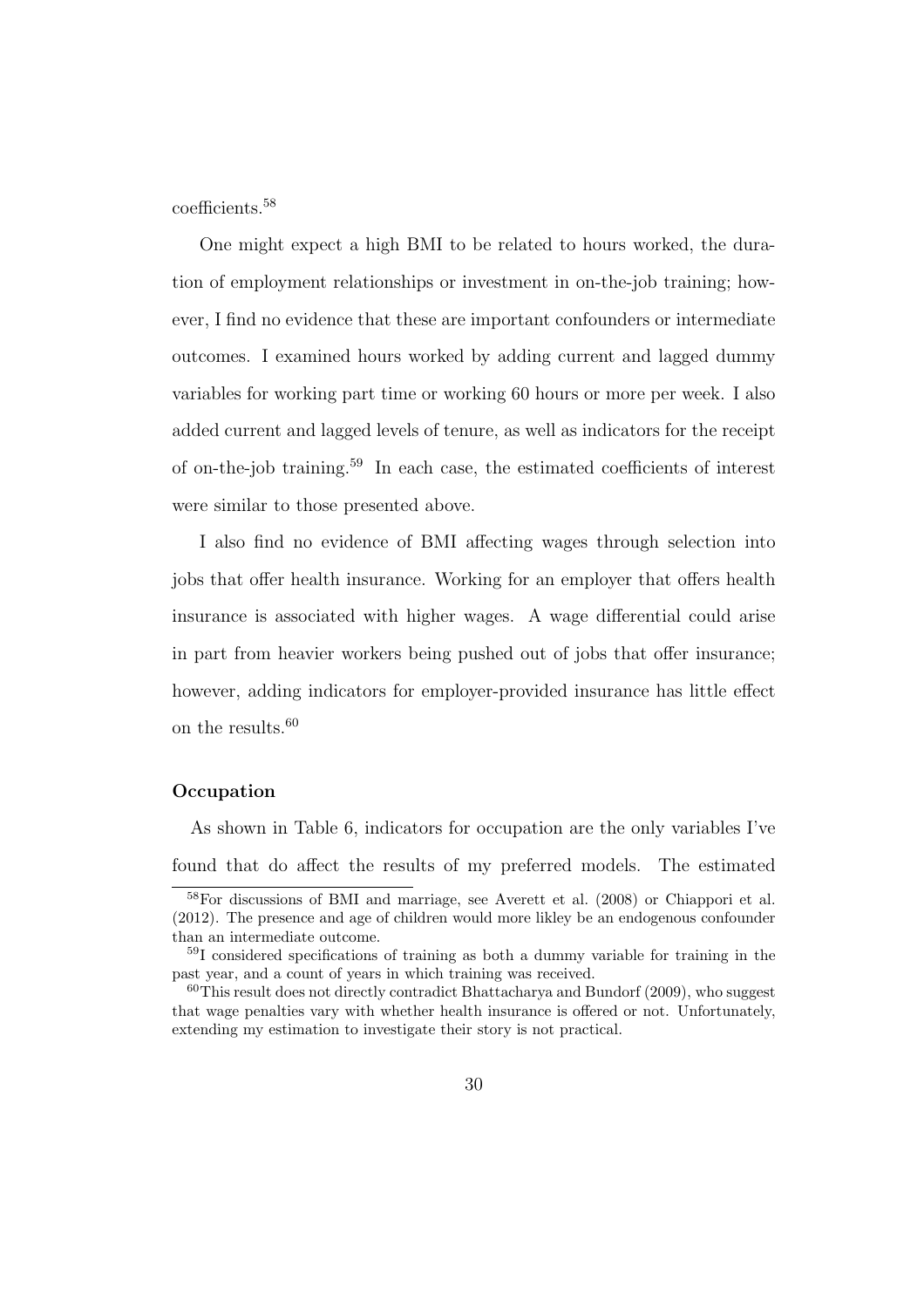effects of BMI on the wages of women decrease in magnitude when controls for occupation are added. Only the coefficient for a lagged BMI≥24.5 is still statistically significant at even a 10% level, and it falls from -0.103 (0.043) to -0.078 (0.046). In contrast, the effect of past severe obesity on the wages of white men rises, if anything.

The regressions presented in Table 6 use second lagged levels of occupation as instruments because the exogeneity of current occupation can be rejected for both genders. Although the second lags cannot be jointly rejected at conventional levels for either gender, the p-value for women are not reassuring. Furthermore, the second lag of managerial, professional and technical occupations can be rejected at conventional levels for women. Especially when combined with the changes in coefficients on BMI variables, these results are consistent with those in Lakdawalla and Philipson (2007), which suggest that body mass drives selection into occupations for women.<sup>61</sup>

#### Health Shocks, Ability & Identification

The identifying assumptions in this paper already received an unusual amount of empirical scrutiny in Section 4.1; however, further examination is justified for two reasons. First, as is always the case, it is possible that a test presented in Section 4.1 failed to reject an assumption that should have been rejected.<sup>62</sup> Secondly, as discussed in Section 3.1, the validity of

 $61$ Also see Han et al. (2011), and the recent structural work of Harris (2015). Like Lakdawalla and Philipson (2007), these papers use data from the NLSY79.

 $62$  Fortunately, tests of serial correlation and overidentifying restrictions do reject hypotheses that we expect to be rejected, but type II errors are still possible.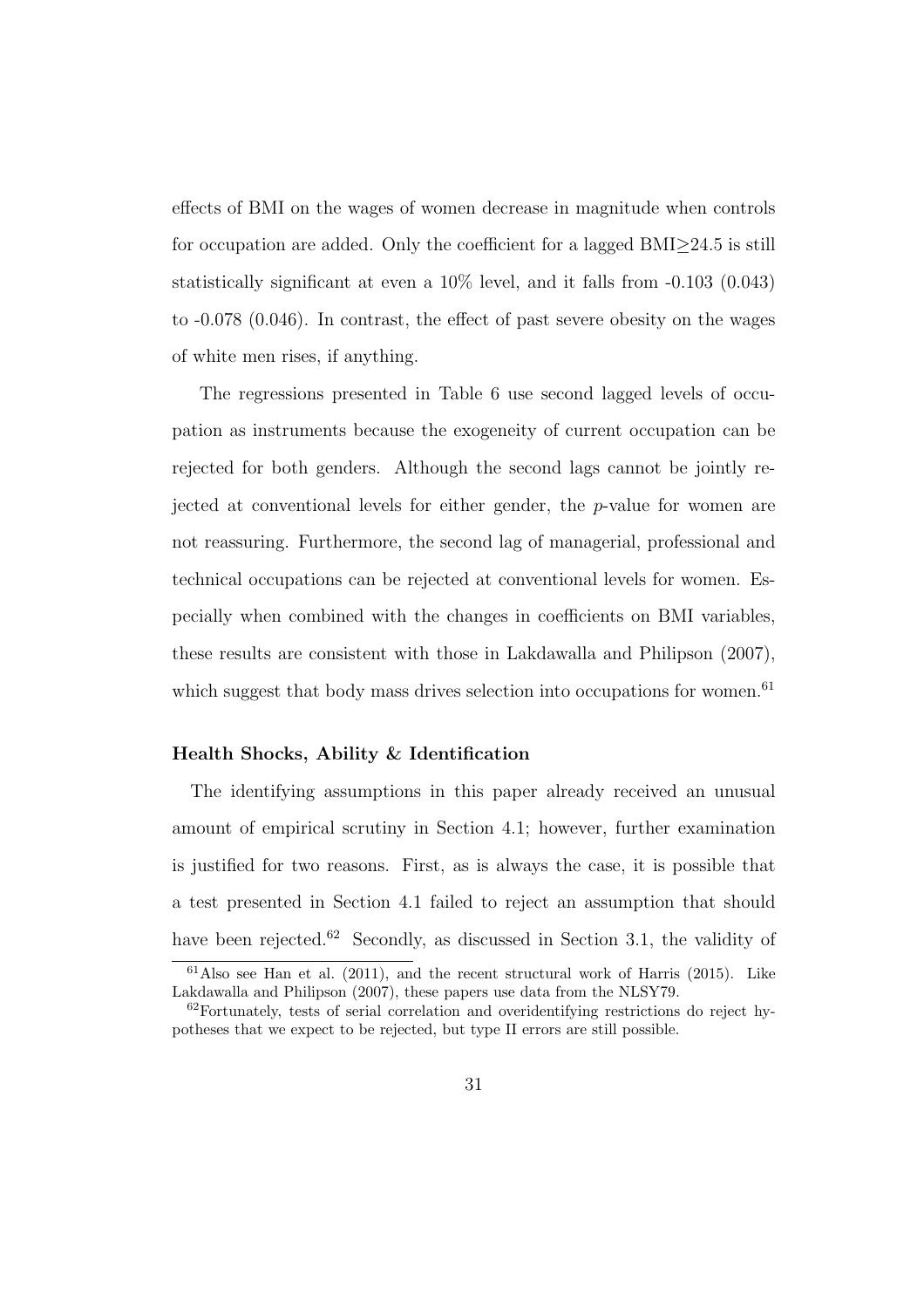using lagged levels of BMI as instruments would be theoretically untestable if  $BMI_{it}$  were somehow correlated with all future wage residuals ( $\varepsilon_{it+1}, \varepsilon_{it+2}$ , etc.) without those residuals being correlated with each other.

The most obvious reason why  $BMI_{it}$  might be correlated with future wage residuals is that random health shocks could affect body mass immediately, but have delayed effects on wages that are independent of  $BMI_{it}$ . Although health shocks that cause  $BMI_{it}$  to be correlated with both  $\varepsilon_{it+1}$  and  $\varepsilon_{it+2}$ would likely cause serial correlation in  $\varepsilon$ , which I don't find, I examine the possibility that my main results are biased by such shocks in Table 7.

Table 7 compares the preferred models from Section 4.1 to models that add indicators of current and lagged general health. The self-reported measure of health that is available in the data is not ideal; however, it is correlated with body mass as one would expect.<sup>63</sup> If the main results are biased by health shocks that are correlated with changes in reported health, those results should not be robust to the inclusion of changes in health. The results would also not be robust to the addition of health variables if health were an intermediate outcome through which body mass affected wages. Therefore, the falsification test in Table 7 could suggest a problem with my identifying assumptions even when none exists.

The preferred models for men and women are quite robust to the inclusion of changes in general health status. Regardless of whether I add only the most

<sup>63</sup>Respondents were asked to evaluate their health on a five-point scale from "excellent" (1) to "poor" (5). Higher levels of BMI are negatively correlated with "excellent" or "very good" health, and positively correlated with "fair" or "poor" health.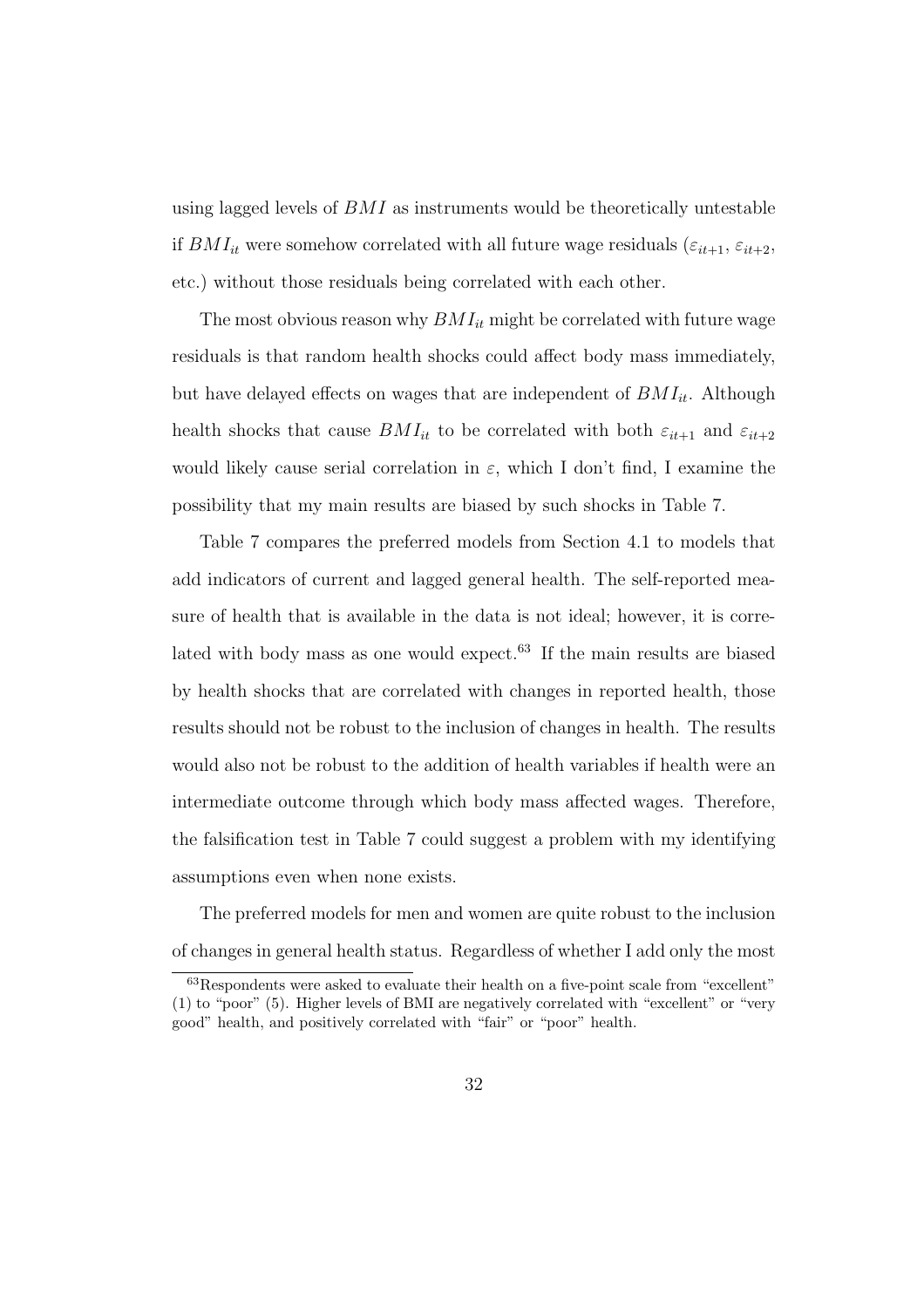recent changes or also include lagged changes in health, the coefficients on  $BMI$  are similar.<sup>64</sup> Furthermore, none of the overidentification tests at the bottom of each panel change in a way that suggests health shocks affect the identification of the BMI variables, or the overall identification of the model.

Another reason  $BMI_{it}$  may be correlated with future wage residuals is that both may be affected by individual ability. Either human capital accumulation or employer learning could result in time-invariant individual ability having effects on wages that vary over time. If ability is also correlated with maintaining a desirable body mass, the results in this paper could be biased, despite the use of first-differences.<sup>65</sup>

I examine this possibility by adding the interaction of AFQT with time in the labor market to the preferred models. If time-varying effects of timeinvariant ability bias my results, the results should not be robust to allowing an ability measure to affect wage growth. Adding AFQT interactions, however, have no discernible effect on the coefficient estimates or the test statistics presented in previous tables.<sup>66</sup>

<sup>64</sup>I also estimated models with up to five lags of the health indicators, and models that use the lagged residuals of BMI regressed on health indicators as instruments. In each case, the results were similar to those in Table 7.

The results for BMI are insensitive to assumptions about the exogeneity of general health, but the results for health indicators (not shown) are. "Very good" health is associated with higher wages than "excellent" health, but only when reported health is treated as exogenous.

<sup>65</sup>In Section 1, I questioned the validity of sibling BMI as an instrumental variable on the grounds that it predicts AFQT, even if we control for the respondent's BMI. The differencing used in the current paper rules out bias from time-invariant effects of ability, but not time-varying effects of ability.

 $^{66}$ Results are available on request. The coefficient on AFQT interacted with years in the market is not statistically significant in any specification.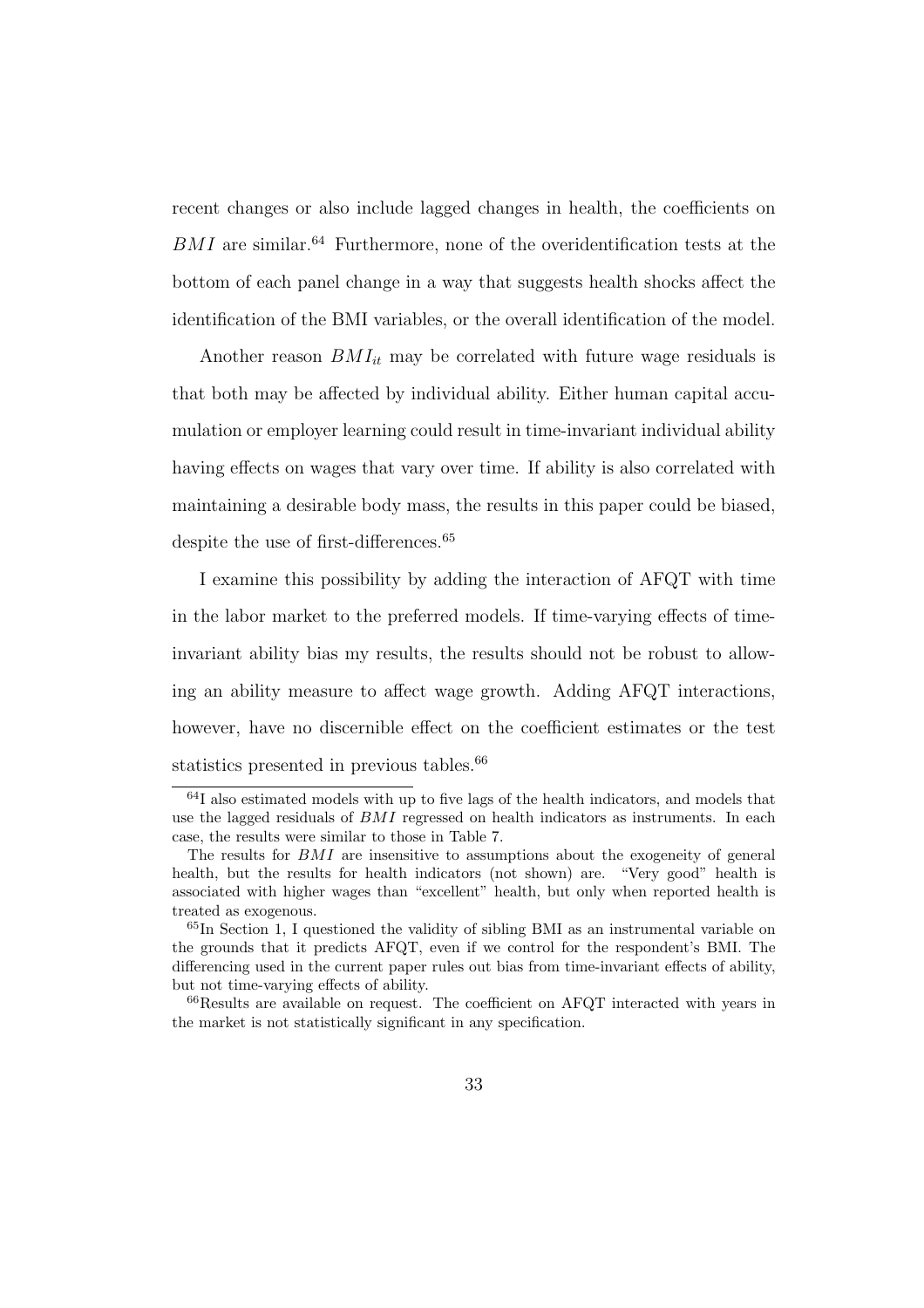#### 4.2.2 Sample Selection

There are two reasons to worry about selection into the estimation sample biasing results in this paper: The dynamic models require three consecutive years of labor market participation, and I've limited attention to workers who have worked full time for at least  $75\%$  of two consecutive years. On the other hand, the differenced estimator is only affected by selection bias if selection into the sample is based on time-varying unobservables. Bias from selection on unobservables that are constant over time is removed by differencing.

Following Semykina and Wooldridge (2010), I estimate probits for the probability of being in the sample in year  $t$  with valid observations for  $t$ ,  $t-1$  and  $t-2.57$  I then add the resulting inverse Mills ratios and their interactions with time dummies to the wage regressions. The null hypothesis of no selection is rejected if coefficients on the Mills ratios and their interactions are jointly significant.

These tests do not indicate that the main results of the paper are biased by selection on time-varying unobservables. None of the coefficients on the inverse Mills ratios or their interactions are statistically significant. The pvalue on the test of joint statistical significance is 0.26 for white men and 0.29 for white women.

 $67$ AFQT is used as an instrument in the probit estimates. AFQT strongly predicts participation, but it is differenced out of the wage equations.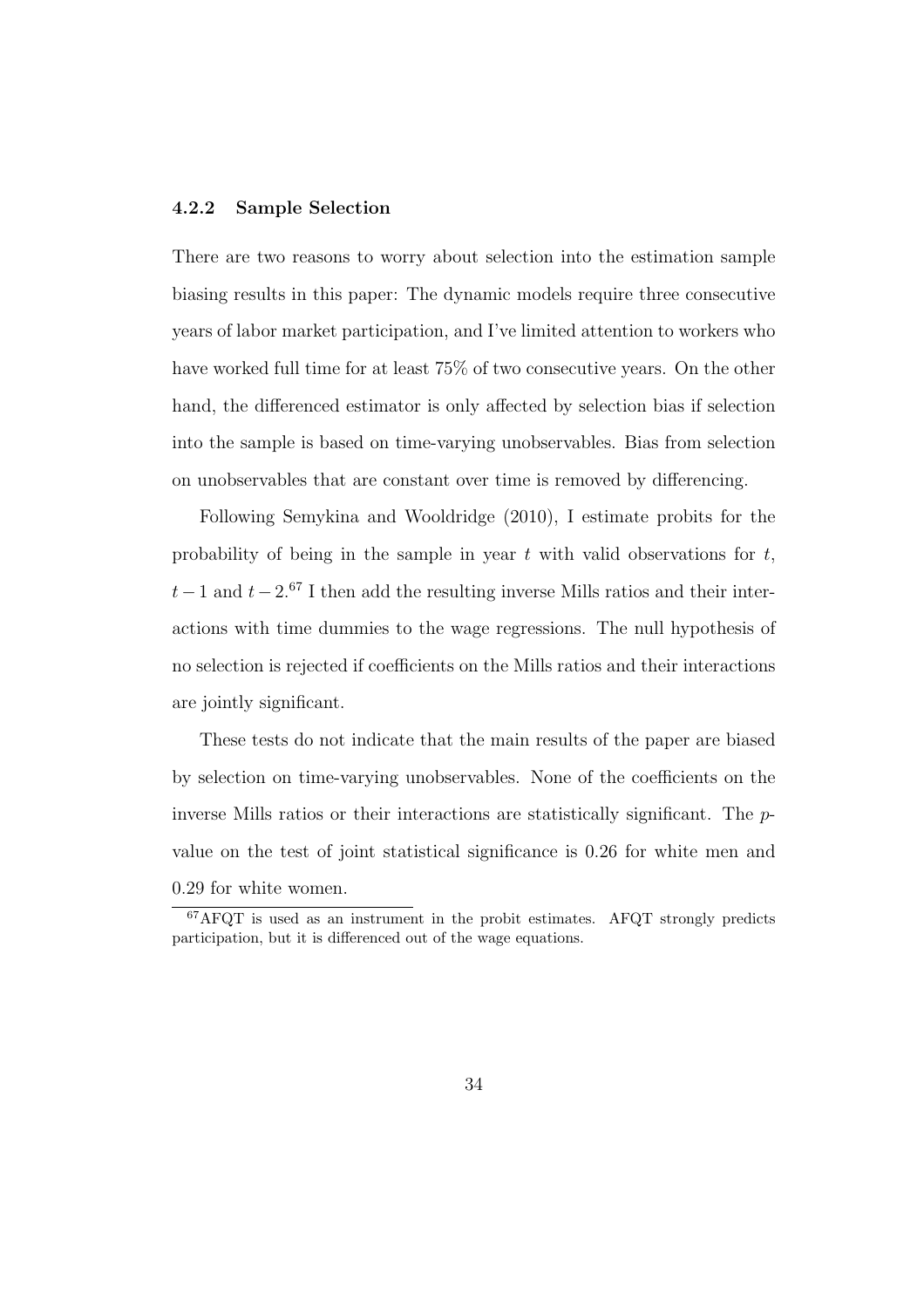#### 4.2.3 Further Examination of the Strength of Instruments

Although preliminary regressions support the assumption that  $BMI_{it-2}$  and other recent lags predict  $\Delta B M I_{it}$ , one might still worry that there is not enough variation in the lagged levels to identify coefficients on both  $\Delta BMI_{it}$ and  $\Delta BMI_{it-1}.$ <sup>68</sup> In that case, the estimates in my preferred specifications, especially for  $\Delta BMI_{it}$ , would be biased toward zero.<sup>69</sup>

One way to address a potential lack of variation would be adding lags of continuous BMI variables to the instrument matrix. This would exploit variation in past BMI that is not captured by dummy variables. When I add lags of BMI to the set of instruments, however, the results (not shown) are similar to those presented above.<sup>70</sup>

I also compared the preferred specifications to restricted specifications that include either  $\Delta BMI_{it}$  or  $\Delta BMI_{it-1}$ , but not both.<sup>71</sup> If there is an effect of  $\Delta BMI_{it}$  that we can't observe in the main results due to insufficient variation in the instruments, we would expect a change in the coefficients on  $\Delta BMI_{it}$  when  $\Delta BMI_{it-1}$  is excluded.<sup>72</sup>

<sup>68</sup>The GMM estimator of HENR exploits a larger set of moment conditions than traditional IV estimation. Regressions of  $\Delta BMI_{it}$  on lagged levels are not analogous to the first stage of traditional 2SLS.

 $69$ More precisely, the coefficients would be biased toward those in the second columns of Tables 5A and 5B, which are smaller and statistically insignificant.

<sup>70</sup>I used only the second and third lags of the continuous variables to avoid a large increase in the number of instruments.

 $71$ Kropfhäußer and Sunder (2015), citing an early version of the current paper, estimate similar wage equations that only include BMI variables from one year. They use German data that has wage information every other year and BMI in off years. With  $t$  indexing a single year, their model takes the form:  $w_{it} = \gamma w_{it-2} + X_{it} \beta + BM I_{it-1} \phi + \nu_{it}$ , where  $BMI_{it-1}$  is quadratic.

<sup>&</sup>lt;sup>72</sup>The coefficients could also change because  $\Delta BMI_{it}$  is correlated with  $\Delta BMI_{it-1}$ .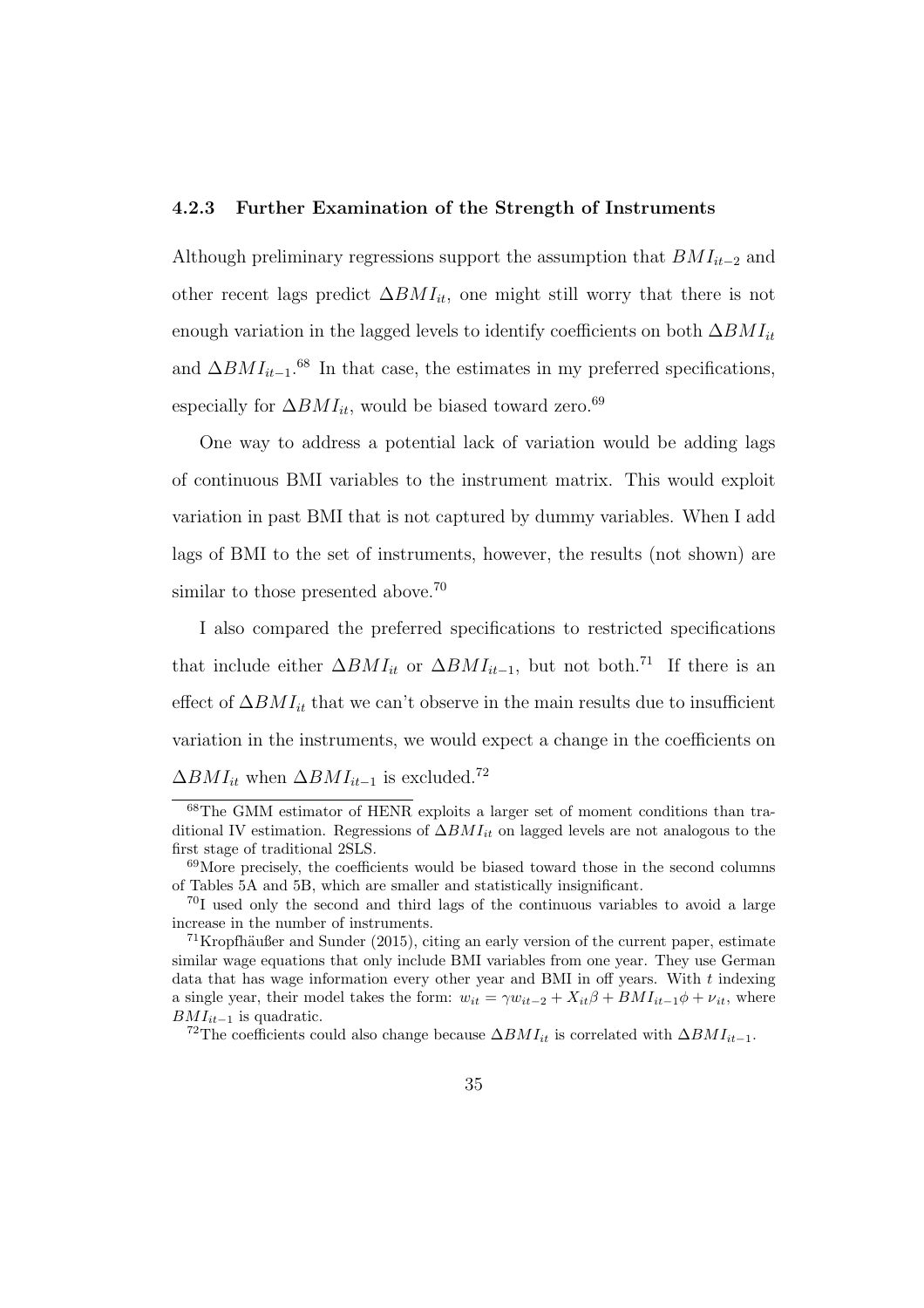The results (not shown) do not suggest that the preferred specifications are affected by weak instruments. Dropping  $\Delta BMI_{it-1}$  from wage equations does not reveal effects of current BMI that were not previously identified. In fact, the estimated penalty white women face for a current BMI≥37 is only statistically significant when lagged BMI is also included in the regression. Furthermore, comparing Hansen  $J$  statistics between specifications, as suggested by Bond et al. (2001), rejects the restricted specifications for both men and women in favor of models that include both  $\Delta BMI_{it}$  and  $\Delta BMI_{it-1}$ .

## 5 Discussion

The results of this paper demonstrate the importance of using dynamic models when considering effects of body mass on wages. I find that past body mass affects the wages of young workers more often than current body mass. Furthermore, current wages are affected by lagged wages, which are affected by further lags of body mass and wages. Therefore, in contrast to previous work, my results make it clear that the penalty for becoming heavy is not the same as the penalty for being heavy throughout the early years of a career. Penalties for a high body mass can persist and even accumulate over time, especially for women.

Consistent with the youth of the sample, the penalties for high body mass identified in this paper do not appear to be driven by changes in health or selection into jobs with employer-provided health insurance. The main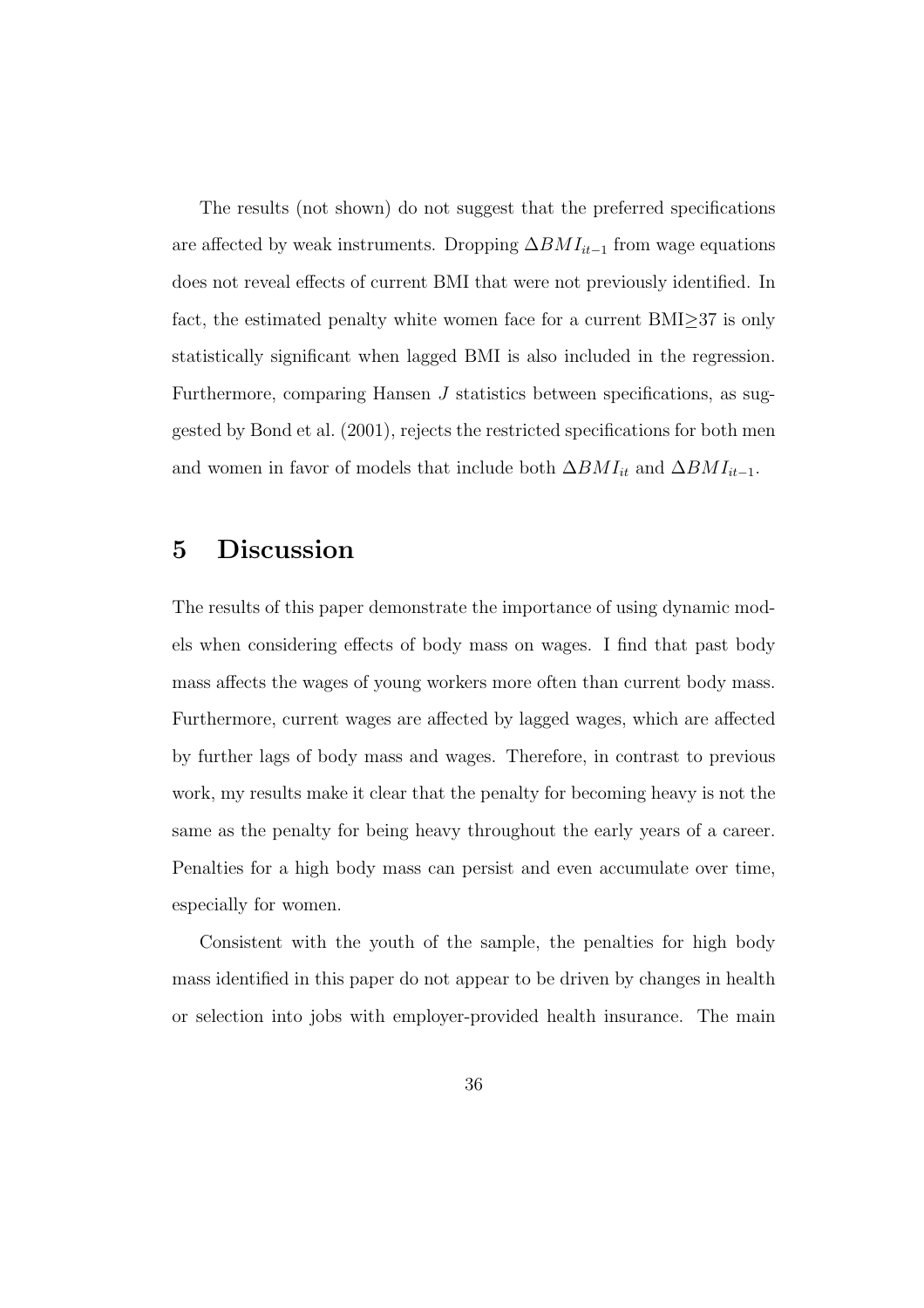results are robust to the addition of controls for general health or having a job that offers insurance coverage. Furthermore, the differences in penalties by gender seem more consistent with discrimination based on appearance than with impaired health or expected healthcare costs.

The results are consistent with dynamic models of discrimination that incorporate labor market frictions. For example, models in which discrimination affects labor market search, like those in Bowlus and Eckstein (2002) and Lang et al. (2005), are consistent with penalties based on recent lags of body mass. The idea that body mass can affect labor market search is also supported by the field experiment of Rooth (2009), who finds that obese job applicants receive fewer interview requests.

Finally, persistent effects of high body mass on wages are consistent with effects on occupational selection. Some of the evidence in this paper points to occupation as an intermediate outcome through which body mass affects wages, especially in the case of white women. The results suggest that the occupational selection observed in the NLSY79 by Lakdawalla and Philipson (2007) and Harris (2015) still affects the wages of young workers who entered the labor market in more recent decades.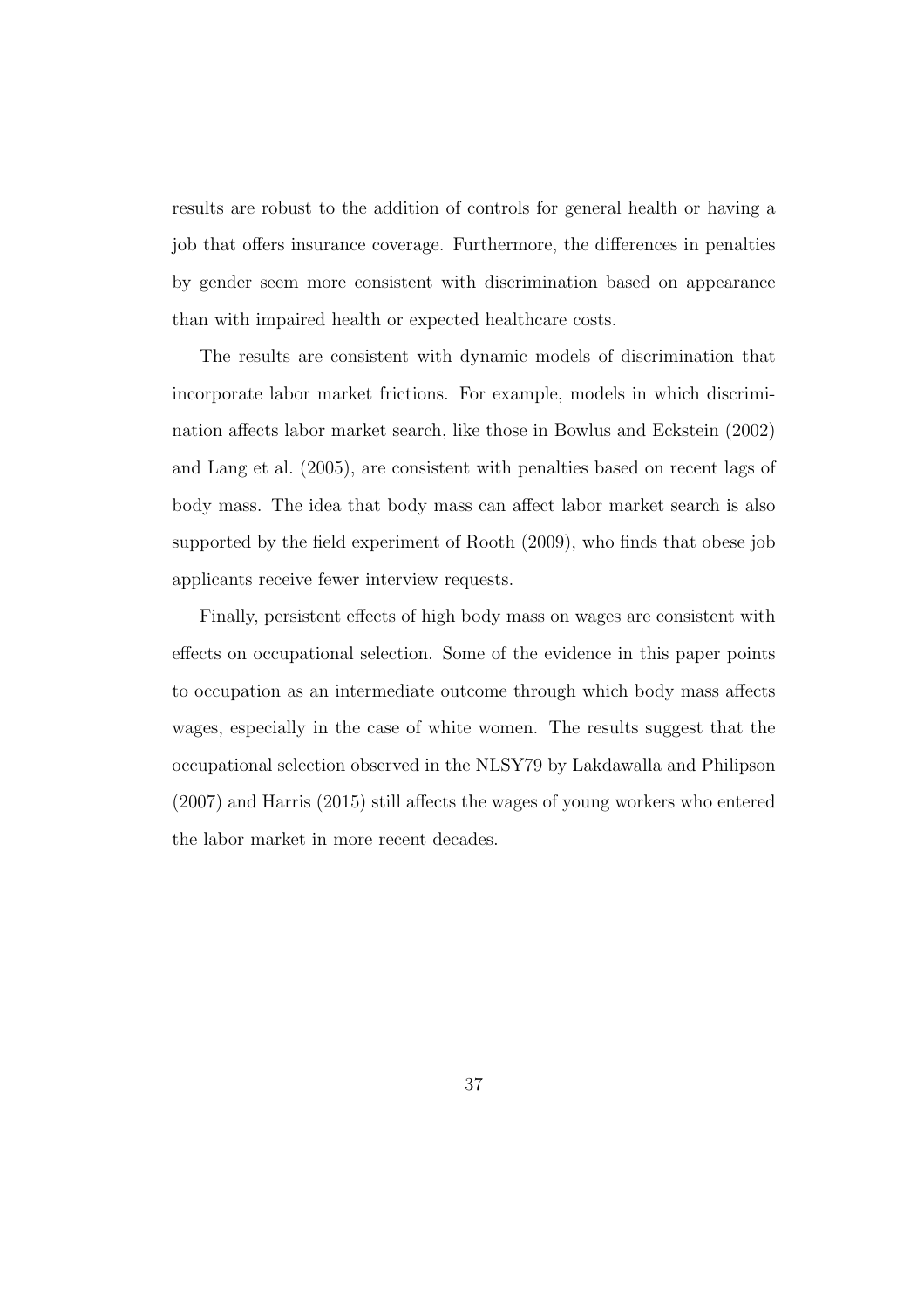## References

- Altonji, J. G., P. Bharadwaj, and F. Lange (2012). Changes in the characteristics of american youth: Implications for adult outcomes. Journal of *Labor Economics*  $30(4)$ , 783–828.
- Altonji, J. G. and C. R. Pierret (2001). Employer learning and statistical discrimination. *Quarterly Journal of Economics 116*(1), 313–350.
- Andrews, D. W. and B. Lu (2001). Consistent model and moment selection procedures for gmm estimation with application to dynamic panel data models. *Journal of Econometrics* 101(1), 123–164.
- Arellano, M. (2003). Panel Data Econometrics. New York: Oxford University Press.
- Arellano, M. and S. Bond (1991). Some tests of specification for panel data: Monte carlo evidence and an application to employment equations. Review of Economic Studies 58 (2), 277–297.
- Arellano, M. and B. Honoré (2001). Panel data models: some recent developments. Handbook of econometrics 5, 3229–3296.
- Averett, S. and S. Korenmann (1996). The economic reality of the beauty myth. The Journal of Human Resources 31, 304–330.
- Baum, C. L. and W. F. Ford (2004). The wage effects of obesity: A longitudinal study. *Health Economics* 13(9), 885–899.
- Behrman, J. and M. Rosenzweig (2001). The returns to increasing body weight.
- Bhattacharya, J. and M. K. Bundorf (2009). The incidence of the healthcare costs of obesity. Journal of Health Economics 28 (3), 649–658.
- Bjerk, D. (2008). Glass ceilings or sticky floors? statistical discrimination in a dynamic model of hiring and promotion\*. The Economic Journal 118(530), 961–982.
- Blundell, R. and S. Bond (1998). Initial conditions and moment restrictions in dynamic panel data models. Journal of econometrics  $87(1)$ , 115–143.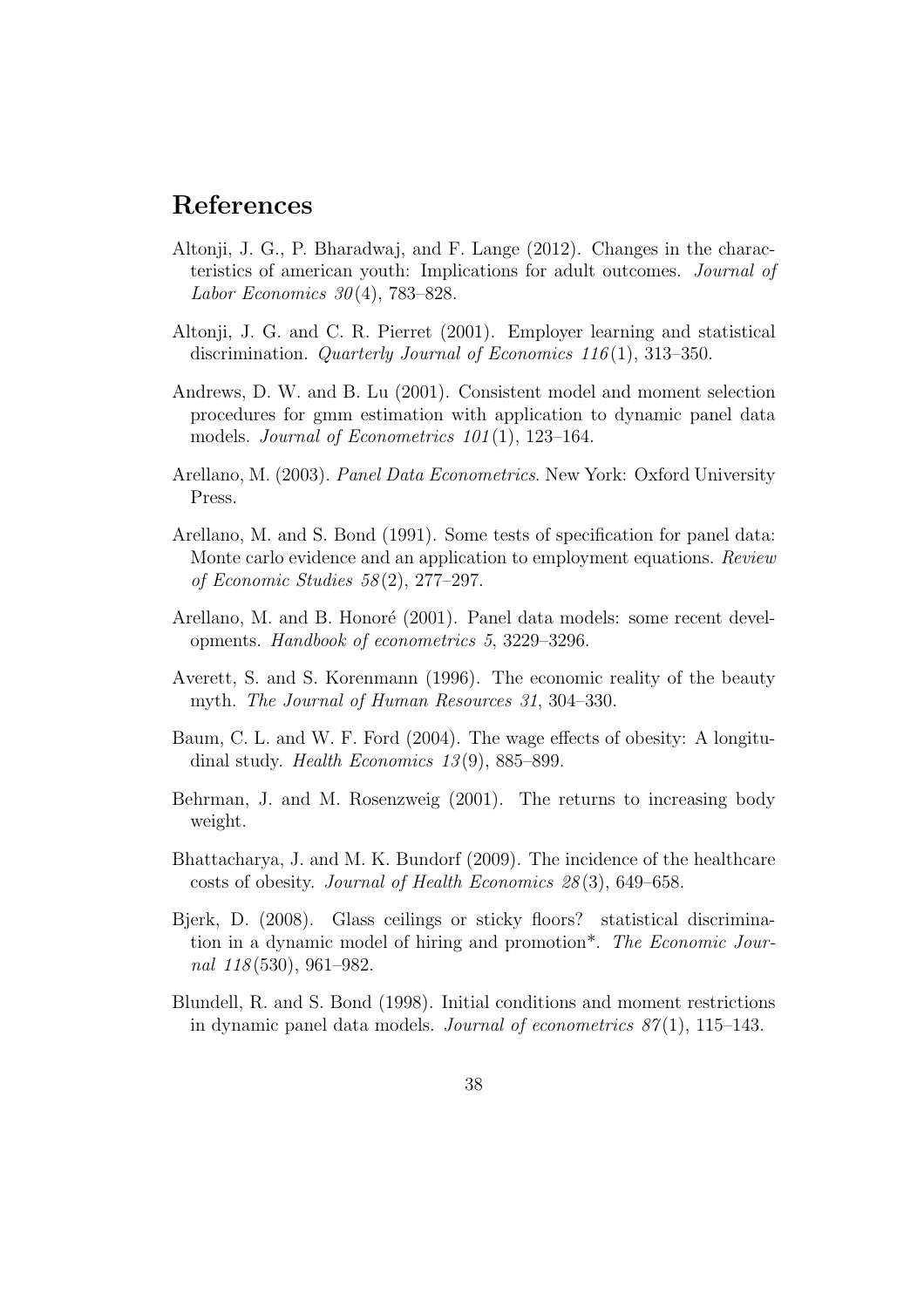- Bond, S. R. (2002). Dynamic panel data models: A guide to micro data methods and practice. Portuguese Economic Journal  $1(1)$ , 141–162.
- Bond, S. R., C. Bowsher, and F. Windmeijer (2001). Criterion-based inference for gmm in autoregressive panel data models. Economics Letters  $28(3)$ .
- Bowlus, A. J. and Z. Eckstein (2002). Discrimination and skill differences in an equilibrium search model. *International Economic Review 43(4)*, 1309–1345.
- Cawley, J. (2004). The impact of obesity on wages. Journal of Human *Resources* 39(2), 451-474.
- Cawley, J., E. Han, and E. C. Norton (2011). The validity of genes related to neurotransmitters as instrumental variables. Health Economics  $20(8)$ , 884–888.
- Chen, A. J. (2012). When does weight matter most? Journal of Health Economics  $31(1)$ , 285–295.
- Chiappori, P.-A., S. Oreffice, and C. Quintana-Domeque (2012). Fatter attraction: anthropometric and socioeconomic matching on the marriage market. Journal of Political Economy 120(4), 659–695.
- Courtemanche, C., J. C. Pinkston, and J. Stewart (2015). Adjusting body mass for measurement error with invalid validation data. Economics  $\mathcal C$ Human Biology 19, 275–293.
- Goldman, D., D. Lakdawalla, and Y. Zheng (2010). Food prices and the dynamics of body weight. Working Paper 15096, NBER.
- Gregory, C. A. and C. J. Ruhm (2011). Where does the wage penalty bite? In Economic aspects of obesity, pp. 315–347. University of Chicago Press.
- Hamermesh, D. S. (2011). *Beauty pays: Why attractive people are more* successful. Princeton University Press.
- Han, E., E. C. Norton, and L. M. Powell. (2011). Direct and indirect effects of teenage body weight on adult wages. Economics and Human Biology  $9(4)$ , 381–392.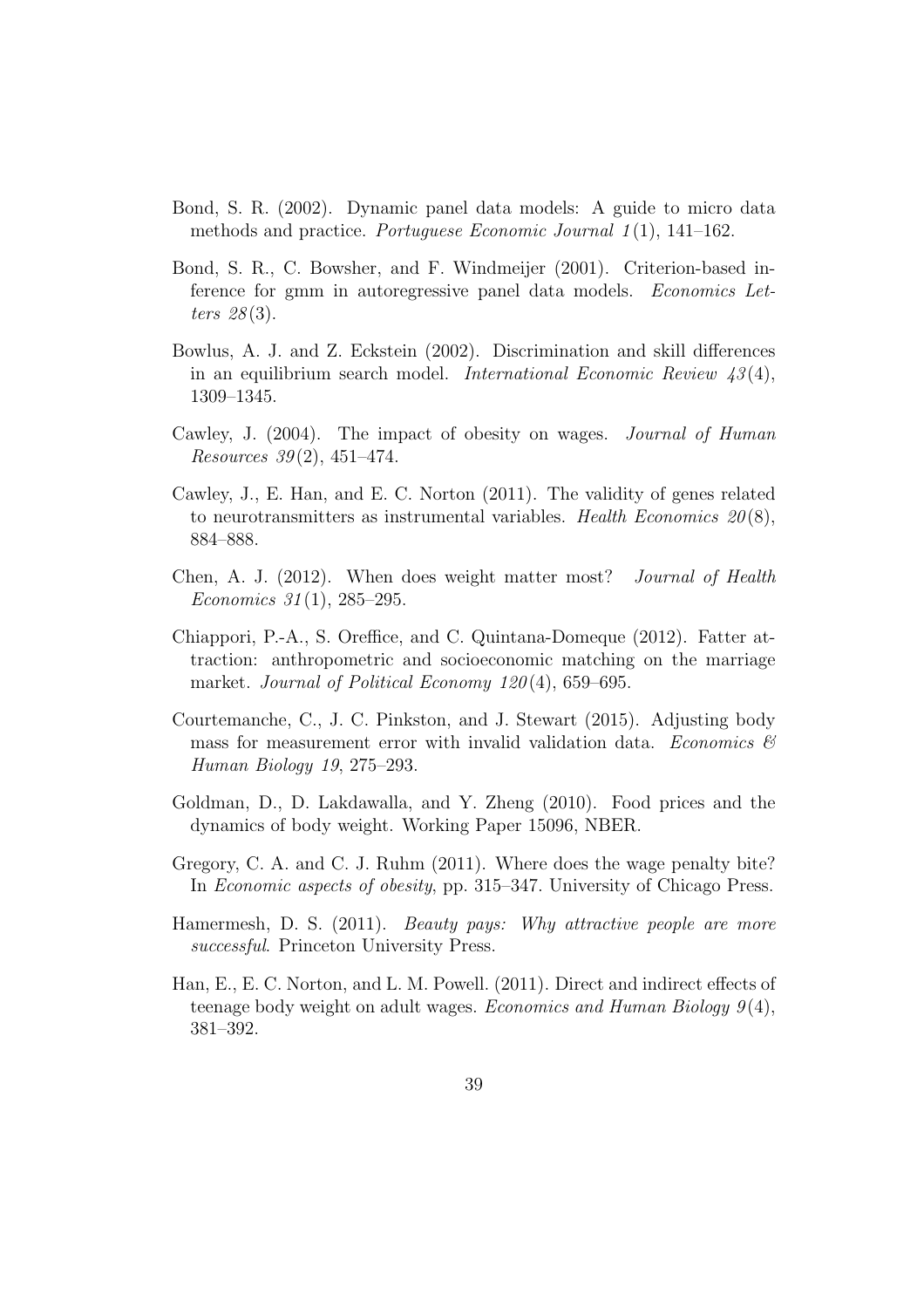- Han, E., E. C. Norton, and S. C. Stearns (2009). Weight and wages: fat versus lean paychecks. Health Economics 18 (5), 535–548.
- Harris, M. (2015). The impact of body weight on occupational mobility and career development.
- Holtz-Eakin, D., W. Newey, and H. S. Rosen (1988). Estimating vector autoregressions with panel data. Econometrica 56, 1371–1395.
- Jacobson, L. S., R. J. LaLonde, and D. G. Sullivan (1993). Earnings losses of displaced workers. The American Economic Review, 685–709.
- Johansson, E., P. Böckerman, U. Kiiskinen, and M. Heliövaara (2009). Obesity and labour market success in finland: The difference between having a high bmi and being fat. Economics & Human Biology  $\gamma(1)$ , 36–45.
- Kahn, L. B. (2010). The long-term labor market consequences of graduating from college in a bad economy. Labour Economics  $17(2)$ , 303–316.
- Kline, B. and J. L. Tobias (2008). The wages of bmi: Bayesian analysis of a skewed treatment-response model with non-parametric endogeneity. Journal of Applied Econometrics 23 (6), 767–793.
- Kropfhäußer, F. and M. Sunder  $(2015)$ . A weighty issue revisited: the dynamic effect of body weight on earnings and satisfaction in germany. Applied Economics  $47(41)$ , 4364-4376.
- Lakdawalla, D. and T. Philipson (2007). Labor supply and body weight. Journal of Human Resources 42, 85-116.
- Lang, K., M. Manove, and W. T. Dickens (2005). Racial discrimination in labor markets with posted wage offers. The American economic re*view 95* $(4)$ , 1327–1340.
- Lee, I.-M., L. Djoussé, H. D. Sesso, L. Wang, and J. E. Buring (2010). Physical activity and weight gain prevention. JAMA 303 (12), 1173–1179.
- Lewis, C. E., D. R. Jacobs, H. McCreath, C. I. Kiefe, P. J. Schreiner, D. E. Smith, and O. D. Williams (2000). Weight gain continues in the 1990s: 10-year trends in weight and overweight from the cardia study. American Journal of Epidemiology 151 (12), 1172–1181.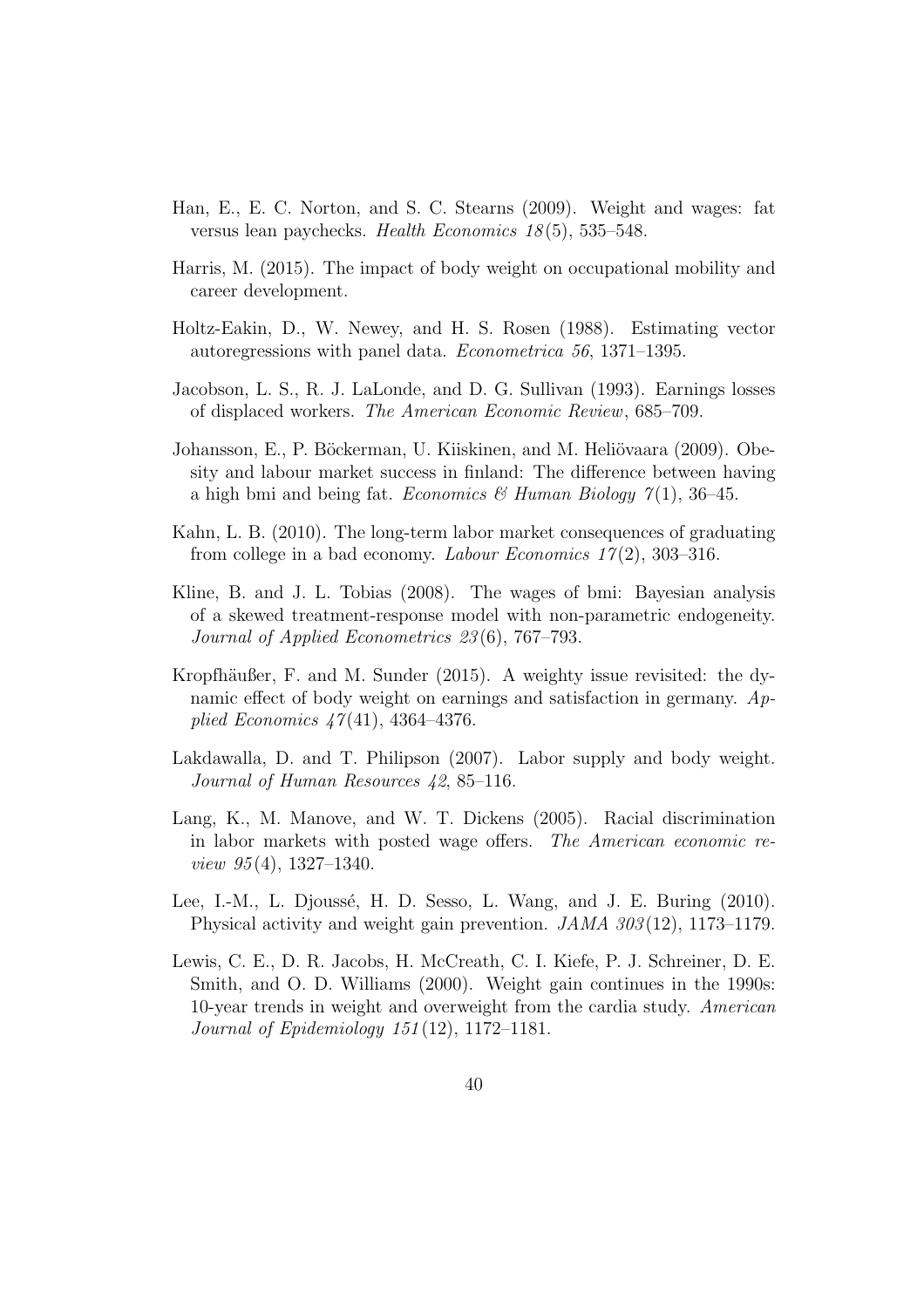- Michaud, P.-C. and A. V. Soest. (2008). Health and wealth of elderly couples: Causality tests using dynamic panel data models. Journal of Health Economics 27 (5), 1312–1325.
- Neal, D. A. (1999). The complexity of job mobility among young men. Journal of Labor Economics  $17(2)$ , 237–61.
- Ng, S. W., E. C. Norton, D. K. Guilkey, and B. M. Popkin (2010). Estimation of a dynamic model of weight. Technical report, NBER Working Papers 15864.
- Oettinger, G. S. (1996). Statistical discrimination and the early career evolution of the black-white wage gap. Journal of Labor Economics  $1/4(1)$ , 52–78.
- Ogden, C. L. and M. D. Carroll (2010). Prevalence of overweight, obesity, and extreme obesity among adults: United states, trends 1960–1962 through 2007–2008. National Center for Health Statistics 6, 1–6.
- Oreopoulos, P., T. von Wachter, and A. Heisz (2012). The short-and longterm career effects of graduating in a recession. American Economic Journal: Applied Economics  $\mathcal{A}(1)$ , 1–29.
- Roodman, D. M. (2006). How to do xtabond2: An introduction to 'difference' and 'system' gmm in stata. working paper 103, Center for Global Development.
- Roodman, D. M. (2009). A note on the theme of too many instruments. Oxford Bulletin of Economics and Statistics 71 (1), 135–158.
- Rooth, D.-O. (2009). Obesity, attractiveness, and differential treatment in hiring: A field experiment. *Journal of Human Resources*  $44(3)$ , 710–735.
- Sabia, J. J. and D. I. Rees (2012). Body weight and wages: Evidence from add health. Economics & Human Biology  $10(1)$ , 14-19.
- Semykina, A. and J. M. Wooldridge (2010). Estimating panel data models in the presence of endogeneity and selection. Journal of Econometrics  $157(2)$ , 375–380.
- Topel, R. H. and M. P. Ward (1992). Job mobility and the careers of young men. The Quarterly Journal of Economics  $107(2)$ , 439–479.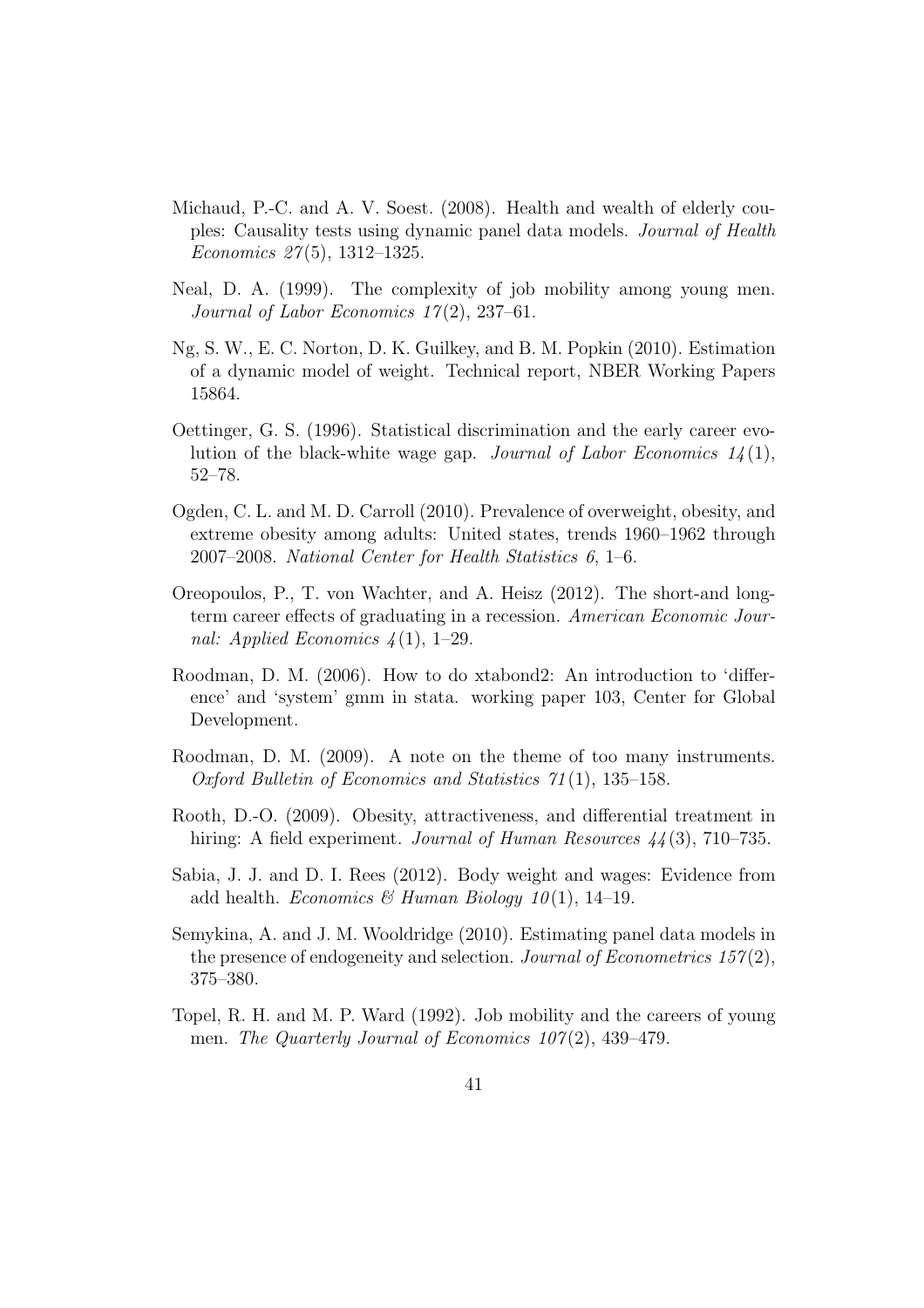- Williamson, D. F., H. S. Kahn, P. L. Remington, and R. F. Anda (1990). The 10-year incidence of overweight and major weight gain in us adults. Archives of Internal Medicine  $150(3)$ , 665.
- Windmeijer, F. (2005). A finite sample correction for the variance of linear efficient two-step gmm estimators. Journal of Econometrics 126 (1), 25–51.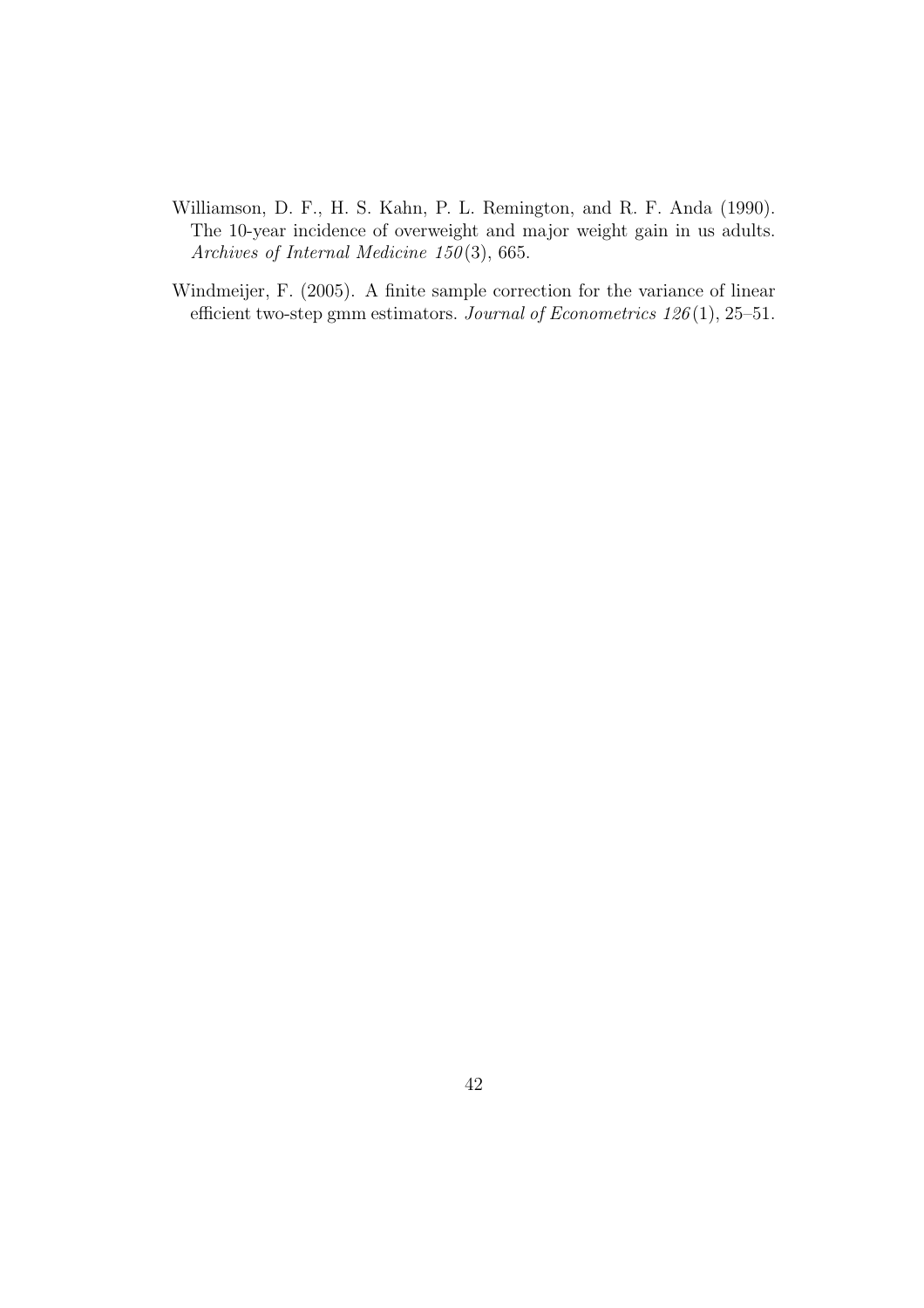## A Data

This appendix describes the selection of the estimation sample, and presents more detailed summary statistics.

The sample was first restricted to white respondents in the NLSY97. This drops 3,752 respondents, leaving 2,702 white men and 2,530 white women. Respondents who reported being in the military were then dropped, leaving 34,522 person/year observations for 2,470 men, and 31,378 observations for 2,481 women.<sup>73</sup>

Restricting observations to those in which the respondent has entered the labor market reduces the number of observations to 12,368 for 1,771 white men, and 10,008 for 1,566 women. Only the primary (current or most recent) job is used from each interview. Observations in which a woman reported being pregnant in the current year (since the last interview) or previous year were also dropped, reducing observations to 8,600 for 1,558 women. Finally, 5 observations for men and 2 for a woman were dropped because the absolute value of the change in log wages was greater than  $6.5.^{74}$ 

The preferred dynamic panel specifications require three consecutive observations in a row with non-missing values of wage and BMI. Restricting observations to those that could be from one of three such consecutive years leaves 9,037 observations for 1,473 men and 5,408 observations for 1,060 women.

<sup>73</sup>This includes 63 observations in which a respondent reported a military occupation despite not being otherwise identified as in the military.

<sup>74</sup>These observations were obvious outliers in the distribution of log wage changes. One of the wage observations in each case was below \$0.2. Otherwise, observations that might appear to be outliers in the distribution of wages were not dropped from the sample.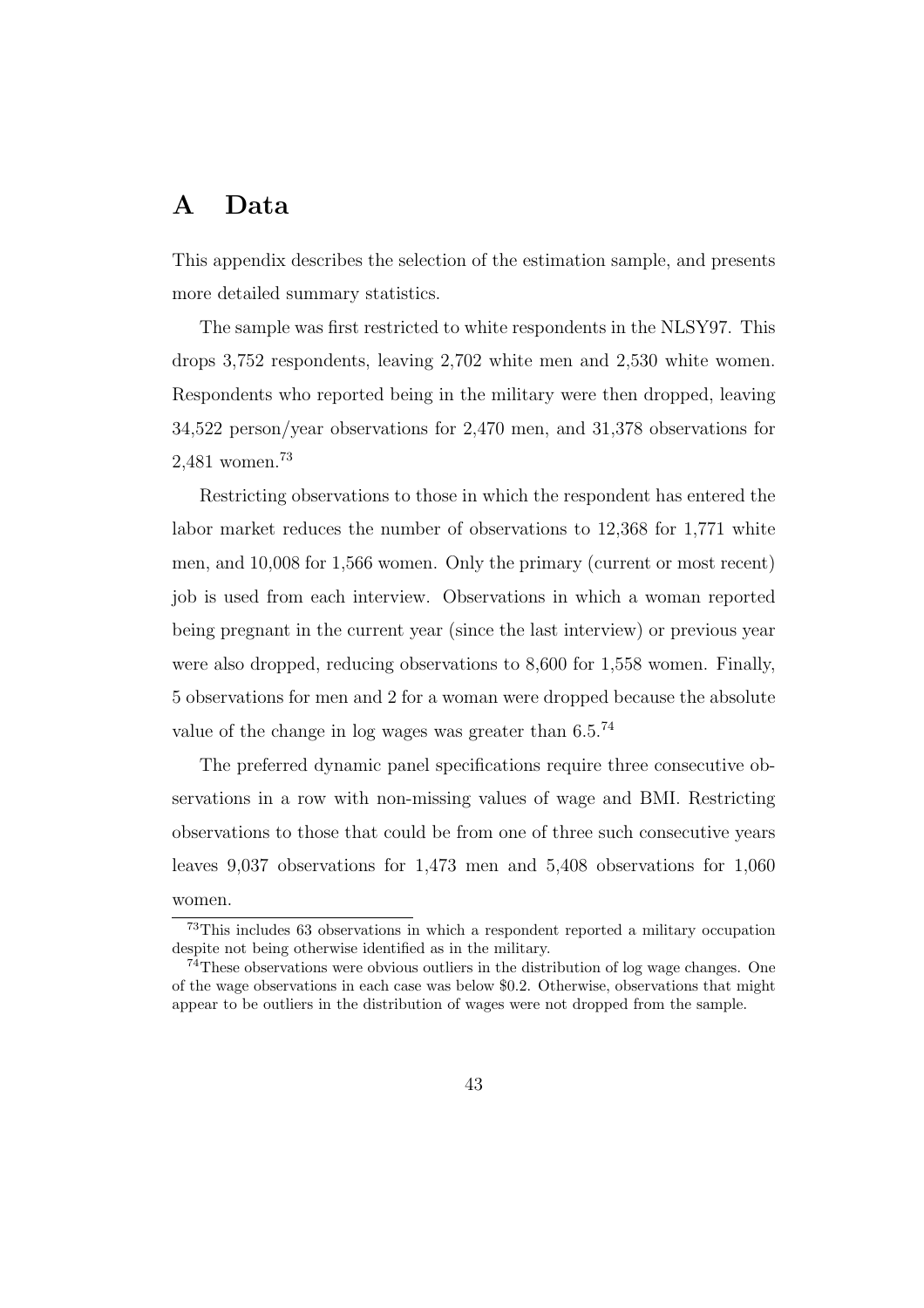The appendix tables A1 and A2 present summary statistics for men and women that are not presented in Table 1. The mean wage for white men is pulled up by outliers; however, estimates do not appear sensitive to dropping these high wage observations. Median hourly wages (not shown) are \$9.86 for men and \$8.98 for women.

As expected, the sample is largely urban. The differences in urbanicity between men and women, as well as most of the differences in education, appear to be due to how men and women enter the labor market. Looking at the entire sample (not shown), instead of focusing on those who are committed enough to the labor market to be in the estimation sample, reveals no difference by gender in urbanicity and much smaller differences in education.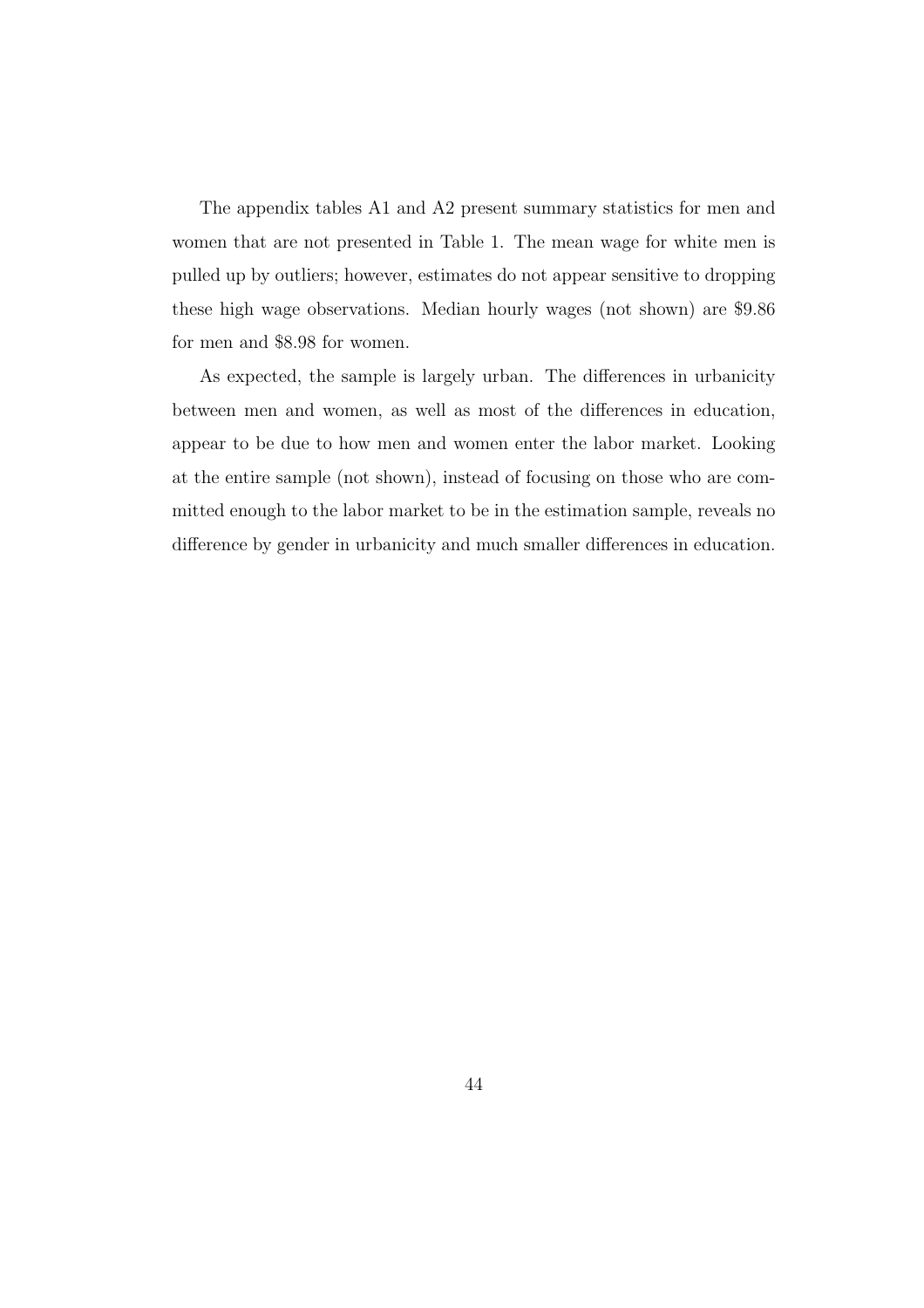|                          | Mean   | Std. Dev. | Min         | Max          |
|--------------------------|--------|-----------|-------------|--------------|
| <b>White Men</b>         |        |           |             |              |
| Wage                     | 19.887 | 356.121   | 0.039       | 23,883.93    |
| Log Wage                 | 2.332  | 0.619     | $-3.252$    | 10.081       |
| <b>BMI</b>               | 26.721 | 5.524     | 12.838      | 63.313       |
| Underweight              | 0.018  | 0.134     | $\mathbf 0$ | $\mathbf{1}$ |
| Overweight               | 0.573  | 0.495     | 0           | 1            |
| Obese                    | 0.222  | 0.415     | 0           | 1            |
| Severely Obese           | 0.078  | 0.269     | 0           | 1            |
| Age                      | 23.711 | 2.693     | 16          | 30           |
| Phone Interview          | 0.108  | 0.310     | 0           | $\mathbf{1}$ |
| Yrs since LM Entry       | 4.474  | 2.658     | 1           | 14           |
| <b>Yrs in 2009</b>       | 7.012  | 2.563     | 3           | 14           |
| <b>Actual Experience</b> | 4.172  | 2.459     | 0.75        | 13.058       |
| Exp in 2009              | 6.398  | 2.413     | 1.846       | 13.058       |
| <b>White Women</b>       |        |           |             |              |
| Wage                     | 11.051 | 21.528    | 0.046       | 774.08       |
| Log Wage                 | 2.196  | 0.563     | $-3.069$    | 6.652        |
| <b>BMI</b>               | 25.810 | 6.665     | 10.962      | 72.620       |
| Underweight              | 0.042  | 0.201     | 0           | $\mathbf{1}$ |
| Overweight               | 0.417  | 0.493     | 0           | 1            |
| Obese                    | 0.202  | 0.401     | 0           | 1            |
| Severely Obese           | 0.103  | 0.304     | 0           | 1            |
| Age                      | 23.963 | 2.554     | 16          | 30           |
| Phone Interview          | 0.103  | 0.304     | 0           | 1            |
| Yrs since LM Entry       | 4.053  | 2.491     | 1           | 13           |
| <b>Yrs in 2009</b>       | 6.187  | 2.510     | 3           | 13           |
| <b>Actual Experience</b> | 3.793  | 2.293     | 0.75        | 12.769       |
| Exp in 2009              | 5.625  | 2.334     | 1.558       | 12.769       |

**Table 1. Summary Statistics**

The sample for this table includes all observations that are used as *t* , *t-* 1, or *t* -2 in the main estimation. There are 9,037 observations for 1,473 white men; and 5,408 observations for 1060 white women.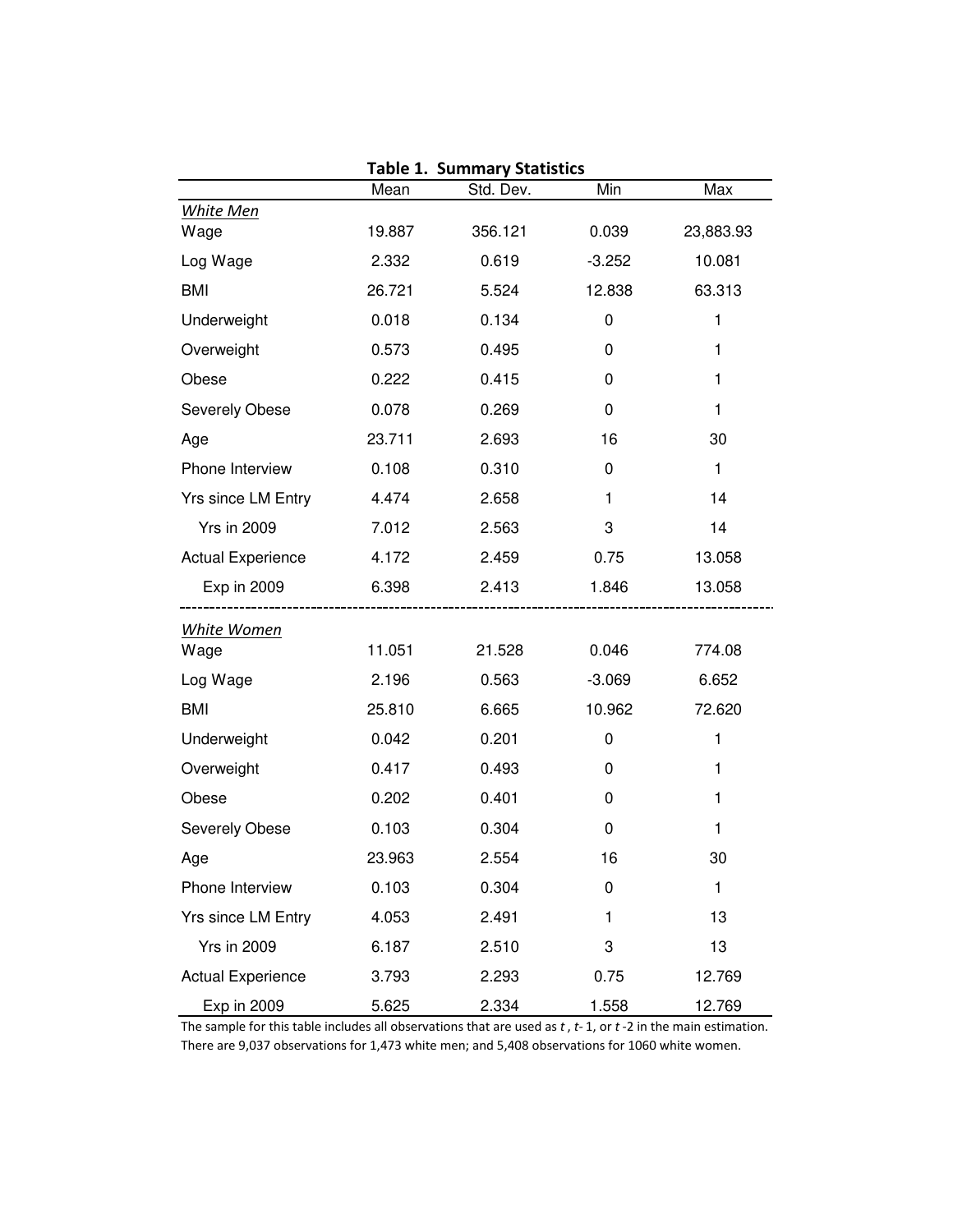|                                                                              |              |           | Results for Traditional Divit Categories |              |              |             |
|------------------------------------------------------------------------------|--------------|-----------|------------------------------------------|--------------|--------------|-------------|
|                                                                              | (1)          | (2)       | (3)                                      | (4)          | (5)          | (6)         |
| L.ln(wage)                                                                   | $0.0722*$    | 0.0605    | 0.0648                                   | $0.0769*$    | $0.0720*$    | $0.0768*$   |
|                                                                              | (0.0414)     | (0.0410)  | (0.0416)                                 | (0.0420)     | (0.0412)     | (0.0421)    |
|                                                                              |              |           |                                          |              |              |             |
| Overweight                                                                   | $-0.1187$    | $-0.0977$ |                                          | .            | $-0.1190$    |             |
|                                                                              | (0.1198)     | (0.1224)  |                                          |              | (0.1207)     |             |
| L.Overweight                                                                 | 0.0540       | 0.0477    |                                          |              | 0.0549       |             |
|                                                                              | (0.0491)     | (0.0456)  |                                          |              | (0.0470)     |             |
|                                                                              |              |           |                                          |              |              |             |
| Obese                                                                        | 0.0112       |           | 0.0054                                   |              |              | $-0.0051$   |
|                                                                              | (0.0979)     |           | (0.1021)                                 |              |              | (0.1012)    |
| L.Obese                                                                      | 0.0030       |           | 0.0175                                   |              |              | 0.0061      |
|                                                                              |              |           |                                          |              |              |             |
|                                                                              | (0.0567)     |           | (0.0576)                                 |              |              | (0.0600)    |
| Severely Obese                                                               | 0.0465       |           |                                          | 0.0745       | 0.0557       | 0.0360      |
|                                                                              | (0.0927)     |           |                                          | (0.0938)     | (0.0925)     | (0.0951)    |
|                                                                              |              |           |                                          |              |              |             |
| L.Severely Obese                                                             | $-0.1699***$ |           |                                          | $-0.1649***$ | $-0.1722***$ | $-0.1668**$ |
|                                                                              | (0.0632)     |           |                                          | (0.0598)     | (0.0594)     | (0.0680)    |
| $AR(1): z-statistic$                                                         | $-5.008$     | $-4.968$  | $-4.995$                                 | $-5.003$     | $-4.998$     | $-4.994$    |
| $p$ -value                                                                   | < 0.001      | < 0.001   | < 0.001                                  | < 0.001      | < 0.001      | < 0.001     |
| $AR(2)$ : $z$ -statistic                                                     | $-0.542$     | $-0.685$  | $-0.693$                                 | $-0.595$     | $-0.568$     | $-0.603$    |
| $p$ -value                                                                   | 0.588        | 0.494     | 0.489                                    | 0.552        | 0.570        | 0.546       |
|                                                                              |              |           |                                          |              |              |             |
| Hansen J Statistic                                                           | 128.5        | 144.4     | 146.3                                    | 136.7        | 130.3        | 135.3       |
| Hansen test p-value                                                          | 0.802        | 0.546     | 0.501                                    | 0.718        | 0.803        | 0.707       |
| Diff-in-Hansen Tests for Exogeneity of Subsets of GMM Instruments (p-values) |              |           |                                          |              |              |             |
| In(wage) lags                                                                | 0.377        | 0.367     | 0.395                                    | 0.341        | 0.347        | 0.339       |
| <b>BMI</b> cat. Lags                                                         | 0.770        | 0.516     | 0.533                                    | 0.662        | 0.738        | 0.678       |

#### Results for Traditional BMI Categories **Table 2. Effects of Past and Current BMI on the Log Wages of White Men**

Robust standard errors in parentheses. \*\*\* p<0.01, \*\* p<0.05, \* p<0.1 . There are 5,897 observations for 1,473 men. All specifications have a total of 196 instruments, with lags of all three BMI dummies used as instruments in each case. Regressions also control for the local unemployment rate and percent obese in the state, as well as dummies for region, urban residence, being interviewed over the phone and its lag, completing HS, some college, and college or beyond, calendar year and years since labor market entry. To control for commitment to the labor market I include actual experience and its interactions with years since entry; however, I treat experience as endogenous, using potential experience and its interactions as instruments.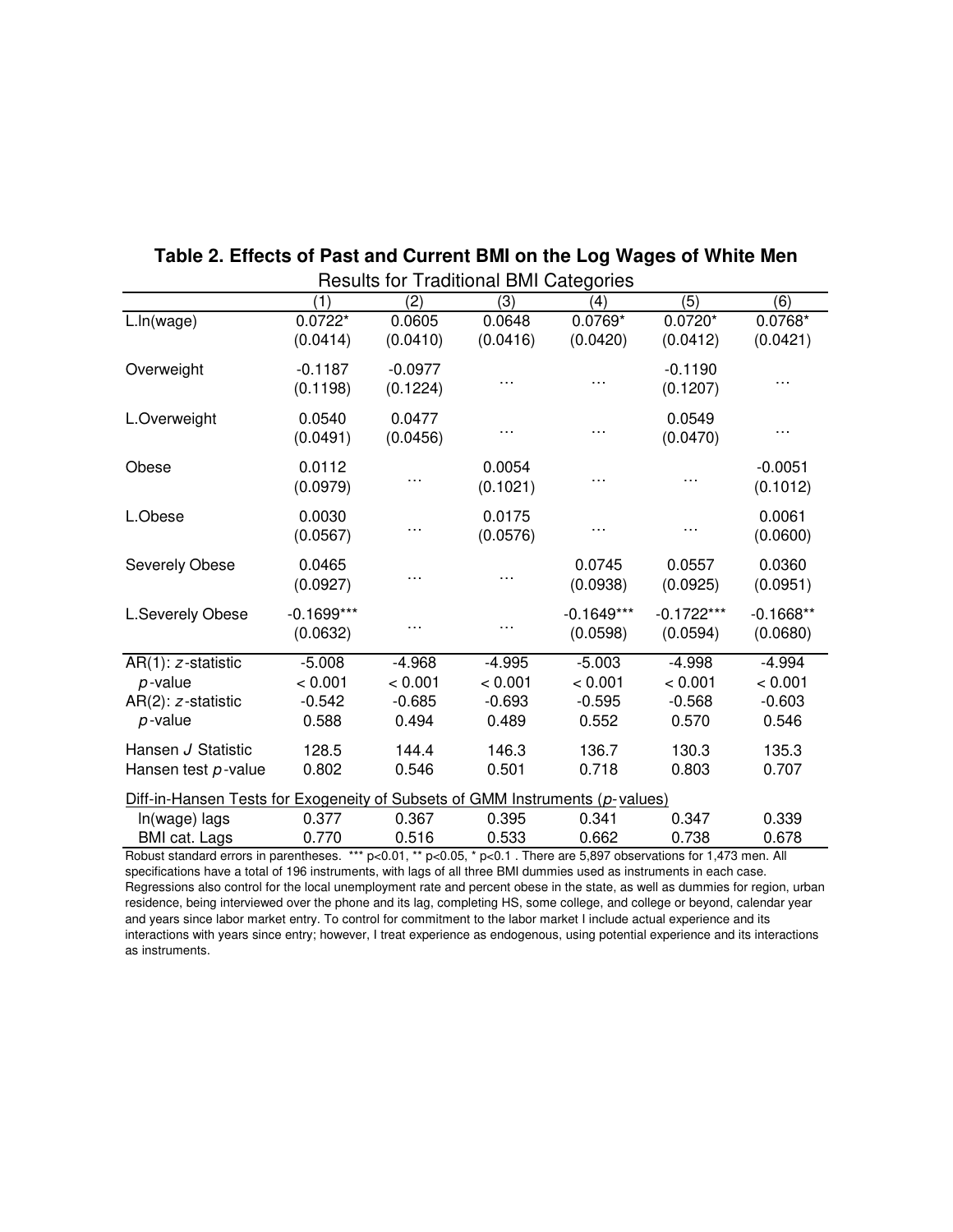|                                                                             | (1)                     | ricound for Traditional Divir Odicyones<br>(2) | (3)                     | (4)                     | (5)                     | (6)                     |
|-----------------------------------------------------------------------------|-------------------------|------------------------------------------------|-------------------------|-------------------------|-------------------------|-------------------------|
| L.ln(wage)                                                                  | $0.2110***$<br>(0.0567) | $0.2308***$<br>(0.0568)                        | $0.2158***$<br>(0.0542) | $0.2209***$<br>(0.0557) | $0.2237***$<br>(0.0577) | $0.2223***$<br>(0.0575) |
| Overweight                                                                  | 0.0420<br>(0.1007)      | 0.0760<br>(0.0547)                             |                         |                         | 0.0509<br>(0.0957)      | 0.0658<br>(0.0549)      |
| L.Overweight                                                                | $-0.0781$<br>(0.0519)   | $-0.0819**$<br>(0.0402)                        |                         | .                       | $-0.0625$<br>(0.0466)   | $-0.0931**$<br>(0.0436) |
| Obese                                                                       | 0.0712<br>(0.0840)      |                                                | 0.0937<br>(0.0649)      |                         | 0.0785<br>(0.0814)      |                         |
| L.Obese                                                                     | $-0.0319$<br>(0.0582)   |                                                | $-0.0032$<br>(0.0477)   |                         | $-0.0085$<br>(0.0563)   |                         |
| Severely Obese                                                              | 0.0166<br>(0.0589)      |                                                |                         | 0.0267<br>(0.0672)      |                         | 0.0155<br>(0.0612)      |
| L.Severely Obese                                                            | $-0.0640$<br>(0.0718)   |                                                |                         | $-0.0579$<br>(0.0647)   |                         | $-0.0503$<br>(0.0661)   |
| $AR(1): z-statistic$                                                        | $-4.863$                | $-4.994$                                       | $-4.937$                | $-4.928$                | $-4.941$                | $-4.907$                |
| $p$ -value                                                                  | < 0.001                 | < 0.001                                        | < 0.001                 | < 0.001                 | < 0.001                 | < 0.001                 |
| $AR(2)$ : $z$ -statistic                                                    | $-0.405$                | $-0.162$                                       | $-0.329$                | $-0.455$                | $-0.261$                | $-0.405$                |
| $p$ -value                                                                  | 0.686                   | 0.871                                          | 0.742                   | 0.649                   | 0.794                   | 0.686                   |
| Hansen J Statistic                                                          | 111.8                   | 114.6                                          | 115.2                   | 121.2                   | 113.4                   | 112.2                   |
| Hansen test p-value                                                         | 0.936                   | 0.943                                          | 0.938                   | 0.872                   | 0.938                   | 0.947                   |
| Diff-in-Hansen Tests for Exogeneity of Subsets of GMM Instruments (p-value) |                         |                                                |                         |                         |                         |                         |
| In(wage) lags                                                               | 0.704                   | 0.667                                          | 0.745                   | 0.559                   | 0.775                   | 0.740                   |
| <b>BMI</b> cat. Lags                                                        | 0.931                   | 0.939                                          | 0.912                   | 0.855                   | 0.928                   | 0.958                   |

#### Results for Traditional BMI Categories **Table 3. Effects of Past and Current BMI on the Log Wages of White Women**

Robust standard errors in parentheses. \*\*\* p<0.01, \*\* p<0.05, \* p<0.1 . There are 3,154 observations for 1,060 women. All specifications have a total of 187 instruments, with lags of all three BMI dummies used as instruments in each case. Regressions also control for the local unemployment rate and percent obese in the state, as well as dummies for region, urban residence, being interviewed over the phone and its lag, completing HS, some college, and college or beyond, calendar year and years since labor market entry. To control for commitment to the labor market I include actual experience and its interactions with years since entry; however, I treat experience as endogenous, using potential experience and its interactions as instruments.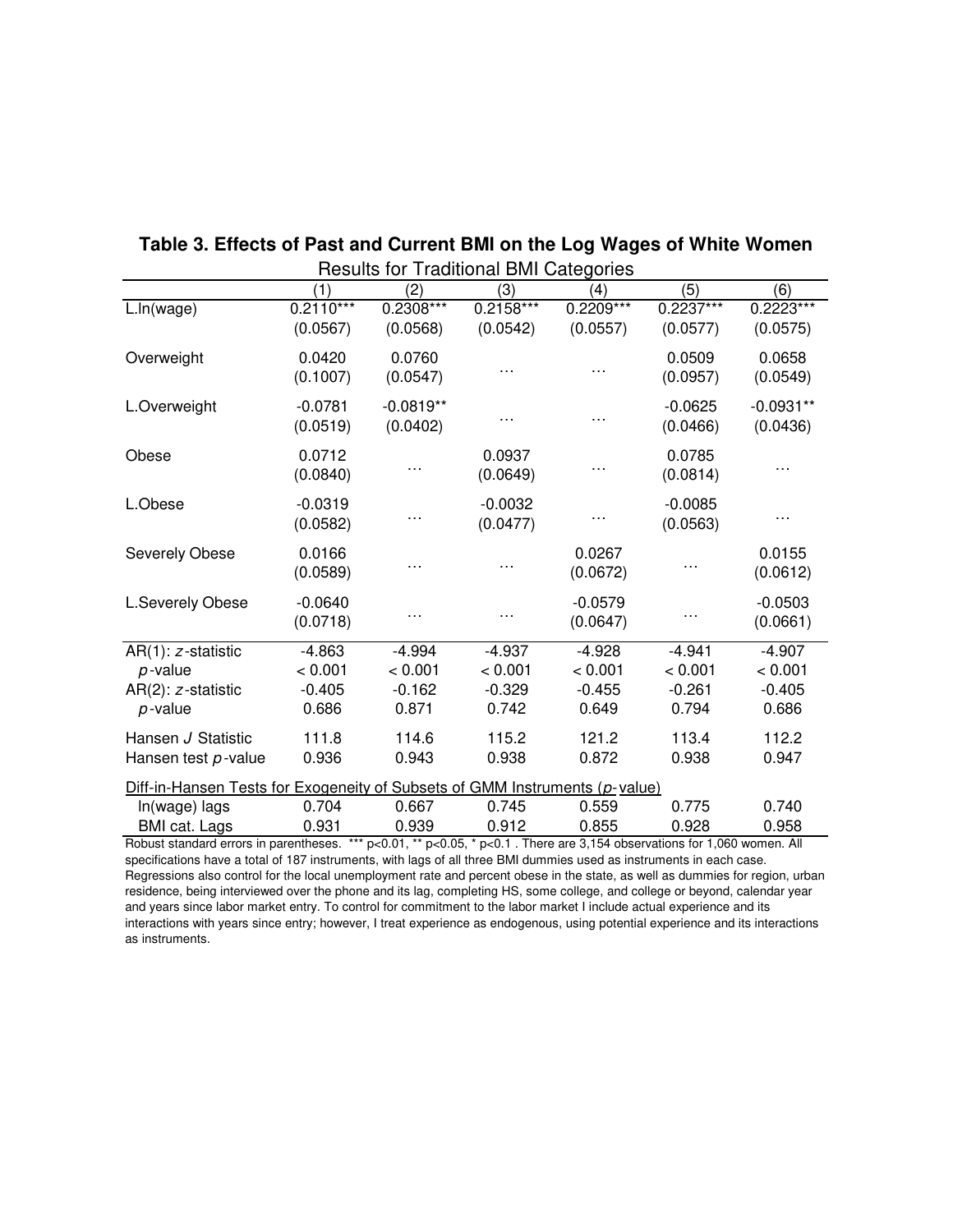| <b>Results for Alternative BMI Categories</b>                                                                                                                                 |                                |            |             |                                |            |  |
|-------------------------------------------------------------------------------------------------------------------------------------------------------------------------------|--------------------------------|------------|-------------|--------------------------------|------------|--|
|                                                                                                                                                                               | Lower BMI Variable: Overweight |            |             | Lower BMI Variable: BMI ≥ 24.5 |            |  |
|                                                                                                                                                                               | (1)                            | (2)        | (3)         | (4)                            | (5)        |  |
| L.ln(wage)                                                                                                                                                                    | $0.2223***$                    | $0.224***$ | $0.214***$  | $0.216***$                     | $0.220***$ |  |
|                                                                                                                                                                               | (0.0575)                       | (0.053)    | (0.059)     | (0.059)                        | (0.053)    |  |
| Lower BMI Var.                                                                                                                                                                | 0.0658                         | 0.084      | 0.050       | $-0.003$                       | 0.018      |  |
|                                                                                                                                                                               | (0.0549)                       | (0.071)    | (0.148)     | (0.145)                        | (0.085)    |  |
| L.(Lower BMI Var.)                                                                                                                                                            | $-0.0931**$                    | $-0.087**$ | $-0.112***$ | $-0.123***$                    | $-0.104**$ |  |
|                                                                                                                                                                               | (0.0436)                       | (0.041)    | (0.039)     | (0.041)                        | (0.043)    |  |
| Severely Obese                                                                                                                                                                | 0.0155                         |            |             | 0.008                          |            |  |
|                                                                                                                                                                               | (0.0612)                       | .          | .           | (0.060)                        |            |  |
| L.Severely Obese                                                                                                                                                              | $-0.0503$                      |            |             | $-0.080$                       |            |  |
|                                                                                                                                                                               | (0.0661)                       | $\cdots$   | . .         | (0.065)                        | .          |  |
| $BMI \geq 37$                                                                                                                                                                 |                                | $-0.138**$ |             |                                | $-0.131**$ |  |
|                                                                                                                                                                               | .                              | (0.058)    | . .         |                                | (0.056)    |  |
| $L.(BMI \geq 37)$                                                                                                                                                             |                                | $-0.069$   |             |                                | $-0.099*$  |  |
|                                                                                                                                                                               | .                              | (0.057)    | $\cdots$    |                                | (0.058)    |  |
| AR(1): z-statistic                                                                                                                                                            | $-4.907$                       | $-5.06$    | $-4.91$     | $-4.91$                        | $-5.00$    |  |
| $p$ -value                                                                                                                                                                    | < 0.001                        | < 0.001    | < 0.001     | < 0.001                        | < 0.001    |  |
| AR(2): z-statistic                                                                                                                                                            | $-0.405$                       | $-0.47$    | $-0.48$     | $-0.63$                        | $-0.62$    |  |
| $p$ -value                                                                                                                                                                    | 0.686                          | 0.637      | 0.634       | 0.528                          | 0.534      |  |
| Hansen J statistic                                                                                                                                                            | 112.2                          | 101.27     | 120.3       | 117.9                          | 105.3      |  |
| Hansen test p-value                                                                                                                                                           | 0.947                          | 0.989      | 0.885       | 0.891                          | 0.976      |  |
| Diff-in-Hansen Tests for Exogeneity of Subsets of GMM Instruments (p-values)                                                                                                  |                                |            |             |                                |            |  |
| In(wage) lags                                                                                                                                                                 | 0.740                          | 0.749      | 0.590       | 0.53                           | 0.472      |  |
| BMI cat. Lags<br>Bobust standard errors in parentheses, *** $p \lt 0.01$ , ** $p \lt 0.05$ , * $p \lt 0.1$ . There are 3.154 observations for 1.060 women. All specifications | 0.958                          | 0.993      | 0.856       | 0.888                          | 0.983      |  |

## **Table 4. Effects of Past and Current BMI on the Log Wages of White Women**

Robust standard errors in parentheses. \*\*\* p<0.01, \*\* p<0.05, \* p<0.1 . There are 3,154 observations for 1,060 women. All specifications use lags of three BMI dummy variables as GMM instruments. (See text for further detail.) There are 187 instruments in columns (1), (3) and (4); and 185 in (2) and (5) where BMI ≥ 37 is used. See Table 3 for a description of control variables.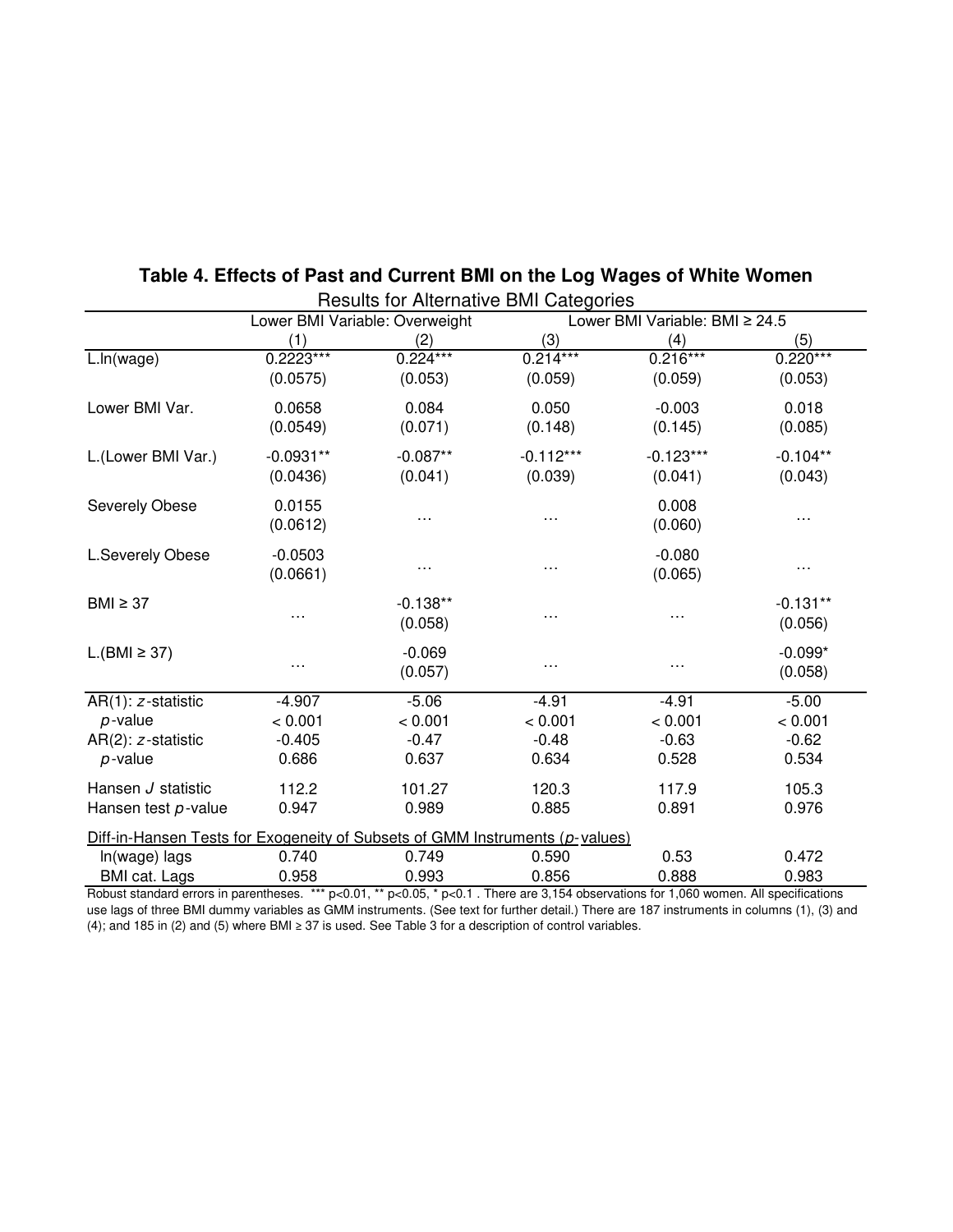| White Men                                                                    |                                          |                                          |                                      |                                      |  |  |  |  |
|------------------------------------------------------------------------------|------------------------------------------|------------------------------------------|--------------------------------------|--------------------------------------|--|--|--|--|
|                                                                              | Preferred Dynamic<br>Specification       | Dynamic w/<br><b>BMI</b> exogenous       | <b>OLS</b><br>W/out Lags             | <b>OLS</b><br>W/Lags                 |  |  |  |  |
| L.ln(wage)                                                                   | $0.0720*$<br>(0.0412)                    | $0.1213***$<br>(0.0470)                  | $\cdots$                             | $\cdots$                             |  |  |  |  |
| Overweight                                                                   | $-0.1190$<br>(0.1207)                    | 0.0305<br>(0.0317)                       | 0.0655***<br>(0.0166)                | 0.0387<br>(0.0271)                   |  |  |  |  |
| L.overwt                                                                     | 0.0549<br>(0.0470)                       | 0.0115<br>(0.0312)                       | $\cdots$                             | 0.0371<br>(0.0269)                   |  |  |  |  |
| Severely Obese                                                               | 0.0557<br>(0.0925)                       | 0.0314<br>(0.0382)                       | $-0.0652**$<br>(0.0266)              | $-0.0113$<br>(0.0495)                |  |  |  |  |
| L.(Severely Obese)                                                           | $-0.1722***$<br>(0.0594)                 | $-0.0525$<br>(0.0609)                    | .                                    | $-0.0813$<br>(0.0517)                |  |  |  |  |
| $AR(1): z-statistic$<br>$p$ -value<br>$AR(2)$ : $z$ -statistic<br>$p$ -value | $-4.998$<br>< 0.001<br>$-0.568$<br>0.570 | $-4.746$<br>< 0.001<br>$-0.523$<br>0.601 | 10.57<br>< 0.001<br>11.95<br>< 0.001 | 10.59<br>< 0.001<br>11.90<br>< 0.001 |  |  |  |  |
| Number of Instruments                                                        | 196                                      | 88                                       | $\cdots$                             | .                                    |  |  |  |  |
| Hansen test $(p$ -value)                                                     | 0.803                                    | 0.766                                    | $\cdots$                             | $\cdots$                             |  |  |  |  |

## **Table 5A. Preferred Specification Compared to Simpler Models**

Robust standard errors in parentheses. \*\*\* p<0.01, \*\* p<0.05, \* p<0.1 . There are 5,897 observations for 1,473 men. Specifications are as described in previous tables, except for BMI variables being treated as exogenous in the second column and the OLS regressions using potential experience in place of actual, as described in the text.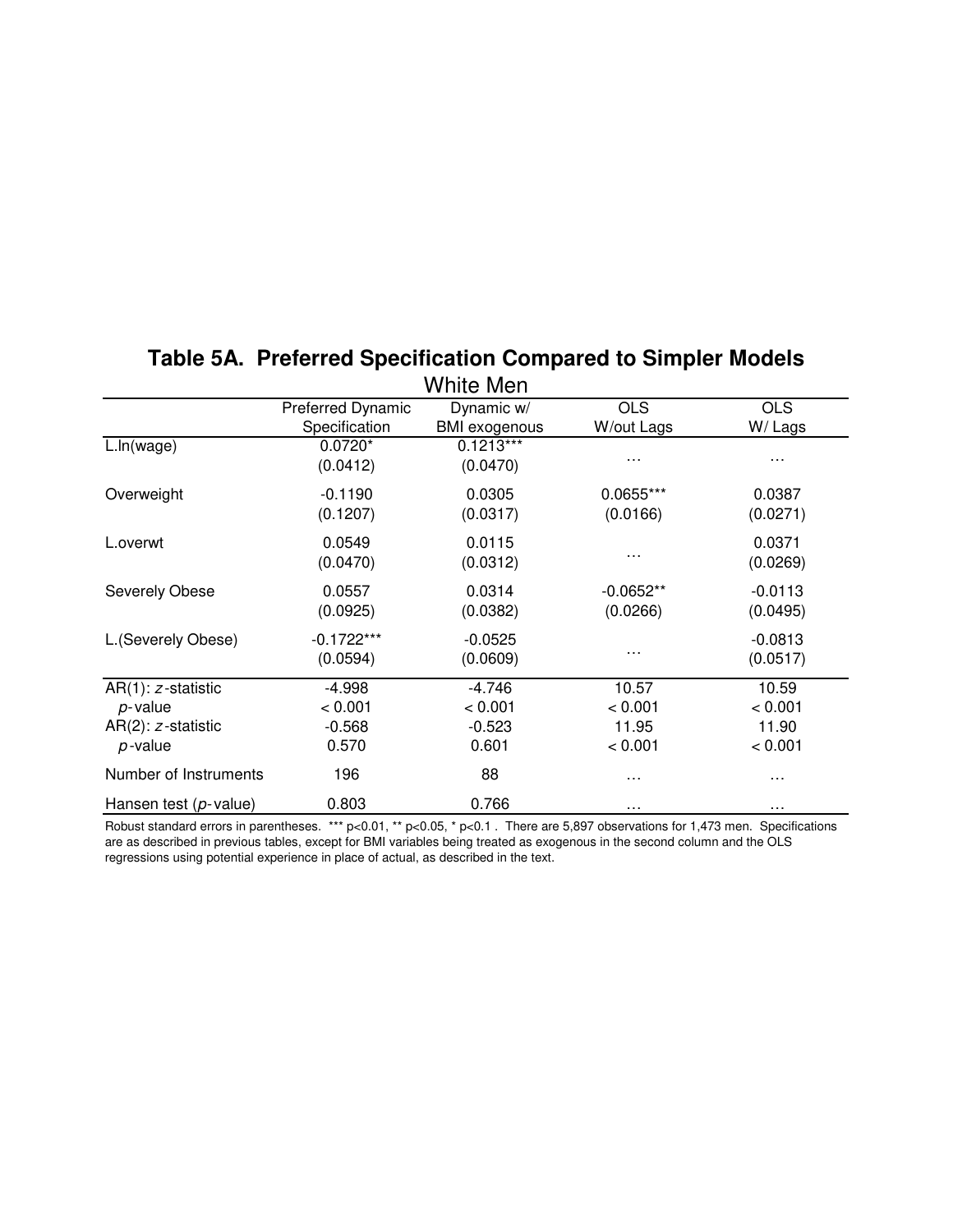|                                                                      |                                          | White Women                              |                                      |                                      |
|----------------------------------------------------------------------|------------------------------------------|------------------------------------------|--------------------------------------|--------------------------------------|
|                                                                      | <b>Preferred Dynamic</b>                 | Dynamic w/                               | $\overline{OLS}$                     | <b>OLS</b>                           |
|                                                                      | Specification                            | <b>BMI</b> exogenous                     | W/out Lags                           | W/Lags                               |
| <b>WHO BMI Thresholds</b>                                            | $0.2223***$                              |                                          |                                      |                                      |
| L.ln(wage)                                                           | (0.0575)                                 | 0.2986***<br>(0.0746)                    |                                      | $\cdots$                             |
| Overweight                                                           | 0.0658<br>(0.0549)                       | $-0.0168$<br>(0.0342)                    | $-0.0579***$<br>(0.0211)             | $-0.0074$<br>(0.0289)                |
| L.overwt                                                             | $-0.0931**$<br>(0.0436)                  | 0.0151<br>(0.0297)                       | .                                    | $-0.0694**$<br>(0.0291)              |
| Severely Obese                                                       | 0.0155<br>(0.0612)                       | $-0.0096$<br>(0.0569)                    | 0.0119<br>(0.0290)                   | 0.0136<br>(0.0355)                   |
| L.(Severely Obese)                                                   | $-0.0503$<br>(0.0661)                    | $-0.0234$<br>(0.0391)                    | .                                    | 0.0126<br>(0.0368)                   |
| AR(1): z-statistic<br>$p$ -value<br>AR(2): z-statistic<br>$p$ -value | $-4.907$<br>< 0.001<br>$-0.405$<br>0.686 | $-4.891$<br>< 0.001<br>$-0.536$<br>0.592 | 10.48<br>< 0.001<br>7.756<br>< 0.001 | 10.53<br>< 0.001<br>7.768<br>< 0.001 |
| Number of Instruments                                                | 187                                      | 86                                       |                                      | $\cdots$                             |
| Hansen test $(p$ -value)                                             | 0.947                                    | 0.818                                    | .                                    | $\cdots$                             |
| Alternative BMI Thresholds<br>L.In(wage)                             | $0.2197***$<br>(0.0528)                  | 0.3009***<br>(0.0730)                    |                                      | $\cdots$                             |
| BMI $\geq$ 24.5                                                      | 0.0177<br>(0.0852)                       | 0.0084<br>(0.0277)                       | $-0.0602***$<br>(0.0207)             | 0.0069<br>(0.0303)                   |
| $L.(BMI \ge 24.5)$                                                   | $-0.1039**$<br>(0.0431)                  | 0.0195<br>(0.0332)                       | .                                    | $-0.0904***$<br>(0.0302)             |
| $BMI \geq 37$                                                        | $-0.1305**$<br>(0.0564)                  | 0.0615<br>(0.0771)                       | 0.0269<br>(0.0321)                   | $-0.0005$<br>(0.0401)                |
| L.(BMI ≥ 37)                                                         | $-0.0990*$<br>(0.0577)                   | $-0.0099$<br>(0.0825)                    | $\cdots$                             | 0.0535<br>(0.0412)                   |
| AR(1): z-statistic<br>$p$ -value<br>AR(2): z-statistic<br>$p$ -value | $-5.028$<br>< 0.001<br>$-0.606$<br>0.545 | $-4.904$<br>< 0.001<br>$-0.604$<br>0.546 | 10.48<br>< 0.001<br>7.761<br>< 0.001 | 10.54<br>< 0.001<br>7.773<br>< 0.001 |
| Number of Instruments                                                | 187                                      | 86                                       | .                                    | $\cdots$                             |
| Hansen test $(p$ -value)                                             | 0.976                                    | 0.818                                    |                                      |                                      |

# **Table 5B. Preferred Specification Compared to Simpler Models**

Robust standard errors in parentheses. \*\*\* p<0.01, \*\* p<0.05, \* p<0.1 . There are 3,154 observations for 1,060 women.

Specifications are as described in previous tables, except for BMI variables being treated as exogenous in the second column and the OLS regressions using potential experience in place of actual, as described in the text.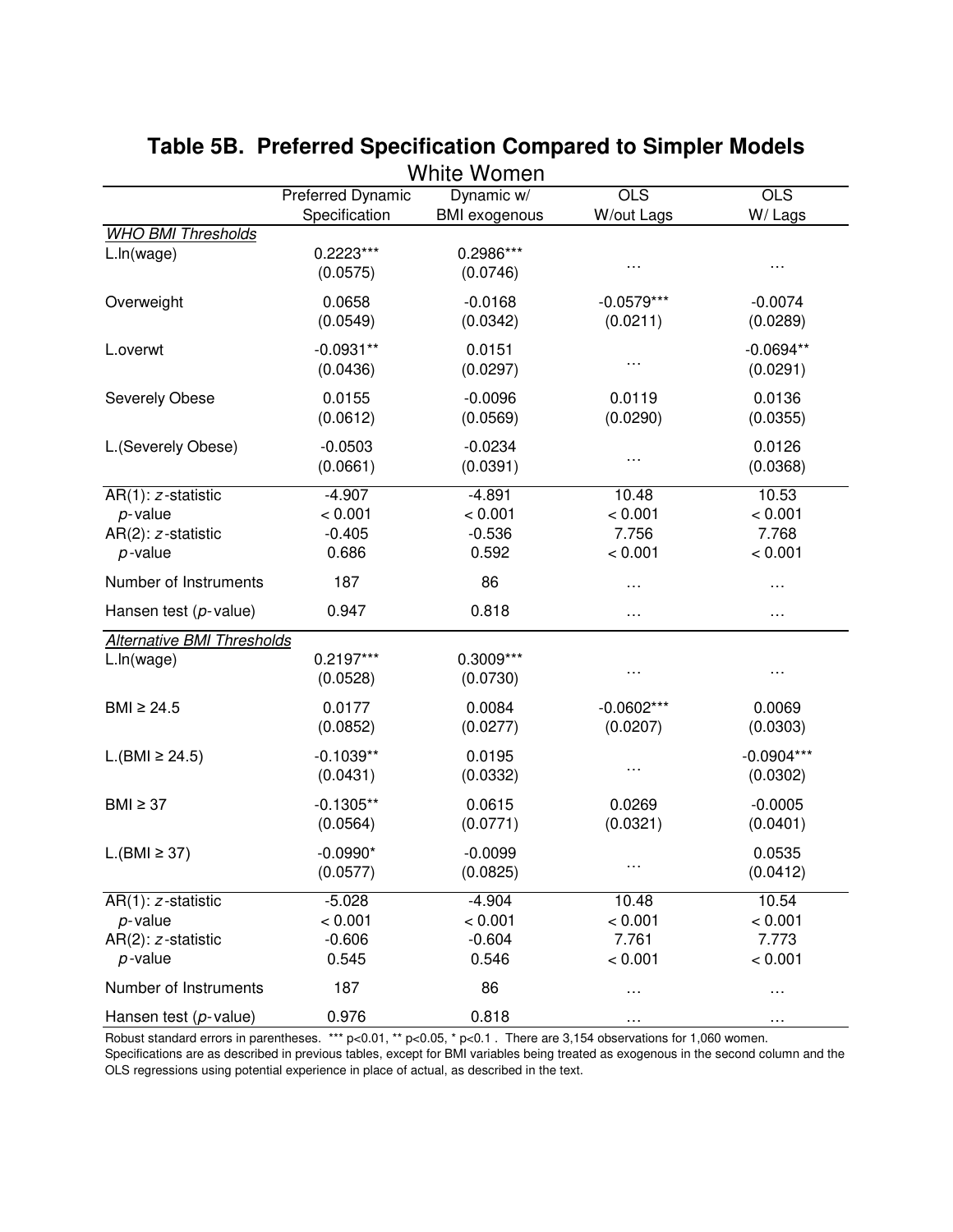|                                                             | <b>White Men</b>           |                          | <b>White Women</b>         |                         |                            | <b>White Women</b>      |  |
|-------------------------------------------------------------|----------------------------|--------------------------|----------------------------|-------------------------|----------------------------|-------------------------|--|
|                                                             | Preferred<br>Specification | Occupation<br>Added      | Preferred<br>Specification | Occupation<br>Added     | Preferred<br>Specification | Occupation<br>Added     |  |
| L.ln(wage)                                                  | $0.0720*$<br>(0.0412)      | $0.0721*$<br>(0.0411)    | 0.2223***<br>(0.0575)      | $0.2009***$<br>(0.0529) | $0.2197***$<br>(0.0528)    | $0.2170***$<br>(0.0473) |  |
| Overweight                                                  | $-0.1190$<br>(0.1207)      | $-0.0850$<br>(0.1126)    | 0.0658<br>(0.0549)         | 0.0488<br>(0.0852)      |                            |                         |  |
| L.Overweight                                                | 0.0549<br>(0.0470)         | 0.0510<br>(0.0463)       | $-0.0931**$<br>(0.0436)    | $-0.0604$<br>(0.0436)   |                            | .                       |  |
| Severely Obese                                              | 0.0557<br>(0.0925)         | 0.0652<br>(0.1137)       | 0.0155<br>(0.0612)         | 0.0107<br>(0.0547)      |                            | .                       |  |
| L.(Severely Obese)                                          | $-0.1722***$<br>(0.0594)   | $-0.2138***$<br>(0.0790) | $-0.0503$<br>(0.0661)      | $-0.0622$<br>(0.0564)   |                            | .                       |  |
| BMI $\geq$ 24.5                                             |                            |                          |                            | .                       | 0.0177<br>(0.0852)         | 0.0081<br>(0.0870)      |  |
| $L.(BMI \ge 24.5)$                                          |                            | .                        |                            | .                       | $-0.1039**$<br>(0.0431)    | $-0.0783*$<br>(0.0455)  |  |
| $BMI \geq 37$                                               | $\cdots$                   | $\cdots$                 | $\cdots$                   | $\cdots$                | $-0.1305**$<br>(0.0564)    | $-0.0806$<br>(0.0520)   |  |
| $L.(BMI \geq 37)$                                           | $\cdots$                   | $\cdots$                 | .                          | .                       | $-0.0990*$<br>(0.0577)     | $-0.0553$<br>(0.0540)   |  |
| Difference-in-Hansen Tests for Added Occupation Instruments |                            |                          |                            |                         |                            |                         |  |
| p-values                                                    | $\cdots$                   | 0.430                    |                            | 0.152                   | .                          | 0.261                   |  |

## **Table 6. Effects of Adding Occupation to the Preferred Model**

Robust standard errors in parentheses. \*\*\* p<0.01, \*\* p<0.05, \* p<0.1. There are 5,897 observations for 1,473 men, and 3,154 observations for 1,060 women. Occupations are grouped into five categories with service occupations being the comparison group. Second lagged levels of occupation dummies are used as instruments, producing a total of 200 instruments for men and 189 for women.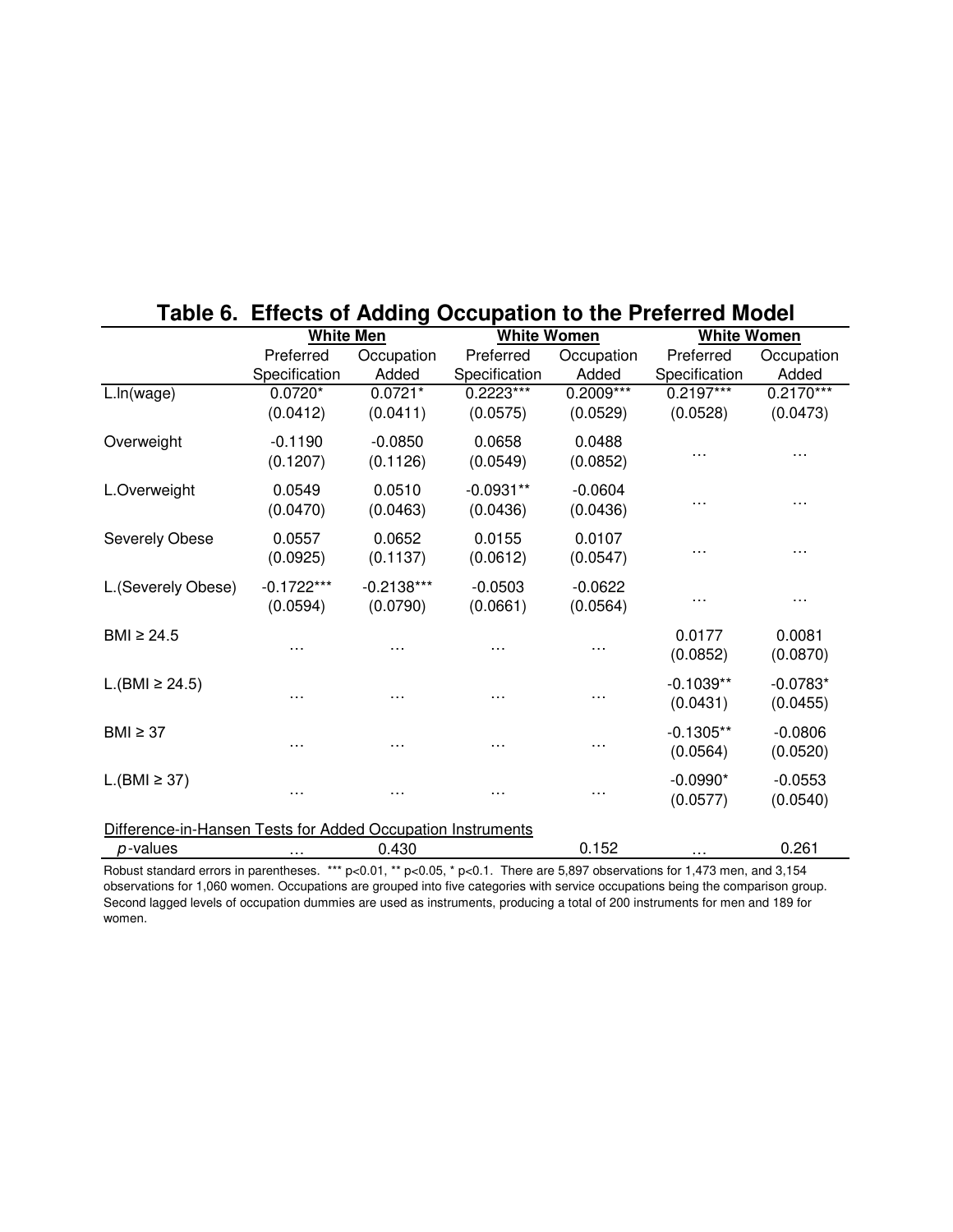|                                                   | <b>White Men</b> |               |                   | <b>White Women</b> |                   |             |  |
|---------------------------------------------------|------------------|---------------|-------------------|--------------------|-------------------|-------------|--|
|                                                   | Preferred        |               | Changes in Health | Preferred          | Changes in Health |             |  |
|                                                   | Specification    | t only        | $t 8 t - 1$       | Specification      | $t$ only          | $t 8 t - 1$ |  |
| <b>WHO BMI Thresholds</b>                         |                  |               |                   |                    |                   |             |  |
| L.ln(wage)                                        | $0.0720*$        | $0.0709*$     | $0.0707*$         | $0.2223***$        | $0.2255***$       | 0.2235***   |  |
|                                                   | (0.0412)         | (0.0416)      | (0.0414)          | (0.0575)           | (0.0569)          | (0.0568)    |  |
| Overweight                                        | $-0.1190$        | $-0.1266$     | $-0.1239$         | 0.0658             | 0.0783            | 0.0954      |  |
|                                                   | (0.1207)         | (0.1148)      | (0.1168)          | (0.0549)           | (0.0801)          |             |  |
|                                                   |                  |               |                   |                    |                   | (0.0898)    |  |
| L.Overweight                                      | 0.0549           | 0.0569        | 0.0561            | $-0.0931**$        | $-0.0881**$       | $-0.0845*$  |  |
|                                                   | (0.0470)         | (0.0477)      | (0.0476)          | (0.0436)           | (0.0429)          | (0.0459)    |  |
| Severely Obese                                    | 0.0557           | 0.0311        | 0.0310            | 0.0155             | 0.0256            | 0.0094      |  |
|                                                   | (0.0925)         | (0.0991)      | (0.1027)          | (0.0612)           | (0.0683)          | (0.0700)    |  |
|                                                   |                  |               |                   |                    |                   |             |  |
| L.(Severely Obese)                                | $-0.1722***$     | $-0.1708***$  | $-0.1697***$      | $-0.0503$          | $-0.0605$         | $-0.0667$   |  |
|                                                   | (0.0594)         | (0.0645)      | (0.0643)          | (0.0661)           | (0.0671)          | (0.0673)    |  |
| Hansen J statistic, $x^2$ (df)                    | 130.3            | 129.2         | 129.6             | 112.2              | 114.6             | 113.9       |  |
| $p$ -value                                        | 0.80             | 0.82          | 0.82              | 0.95               | 0.93              | 0.93        |  |
| BMI diff-in-Hansen, $\chi^2$ (df                  |                  |               | 101.6             |                    | 83.55             |             |  |
| $p$ -value                                        | 102.1<br>0.74    | 101.2<br>0.76 |                   | 81.31              | 0.94              | 82.66       |  |
|                                                   |                  |               | 0.75              | 0.96               |                   | 0.95        |  |
| <b>Alternative BMI Thresholds for White Women</b> |                  |               |                   |                    |                   |             |  |
| L.In(wage)                                        |                  |               |                   | $0.2197***$        | $0.2191***$       | 0.2285***   |  |
|                                                   | .                | $\cdots$      |                   | (0.0528)           | (0.0541)          | (0.0535)    |  |
|                                                   |                  |               |                   |                    |                   |             |  |
| BMI $\geq 24.5$                                   | .                | .             | .                 | 0.0177             | 0.0218            | 0.0190      |  |
|                                                   |                  |               |                   | (0.0852)           | (0.1087)          | (0.1021)    |  |
| L.(BMI ≥ 24.5)                                    |                  |               |                   | $-0.1039**$        | $-0.0993**$       | $-0.0950**$ |  |
|                                                   | .                | .             | $\cdots$          | (0.0431)           | (0.0423)          | (0.0456)    |  |
|                                                   |                  |               |                   |                    |                   |             |  |
| $BMI \geq 37$                                     | .                | .             | $\cdots$          | $-0.1305**$        | $-0.1405**$       | $-0.1499**$ |  |
|                                                   |                  |               |                   | (0.0564)           | (0.0576)          | (0.0619)    |  |
| $L.(BMI \geq 37)$                                 |                  |               |                   | $-0.0990*$         | $-0.1084*$        | $-0.1005*$  |  |
|                                                   |                  |               |                   | (0.0577)           | (0.0554)          | (0.0564)    |  |
| Hansen J statistic, $\chi^2$ (df)                 |                  |               |                   |                    |                   | 108.7       |  |
| $p$ -value                                        | $\cdots$         | $\cdots$      | $\cdots$          | 105.3<br>0.98      | 106.8<br>0.97     | 0.96        |  |
|                                                   |                  |               |                   |                    |                   |             |  |
| BMI diff-in-Hansen, $x^2$ (df                     |                  |               |                   | 75.1               | 76.1              | 77.6        |  |
| $p$ -value                                        | $\cdots$         | $\cdots$      | $\cdots$          | 0.98               | 0.98              | 0.97        |  |

## **Table 7. Effects of Health Shocks on Identification in the Preferred Models**

Robust standard errors in parentheses. \*\*\*  $p<0.1$ , \*\*  $p<0.05$ , \*  $p<0.1$ . There are 5,897 observations for 1,473 men, and 3,154 observations for 1,060 women. General Health is reported on a 5-point scale from "Excellent" (1) to "Poor" (5), with "Excellent" being the excluded category. χ2 degrees of freedom for the Hansen J statistic and BMI diff-in-Hansen are 145 and 112 for men, and 136 and 103 for women.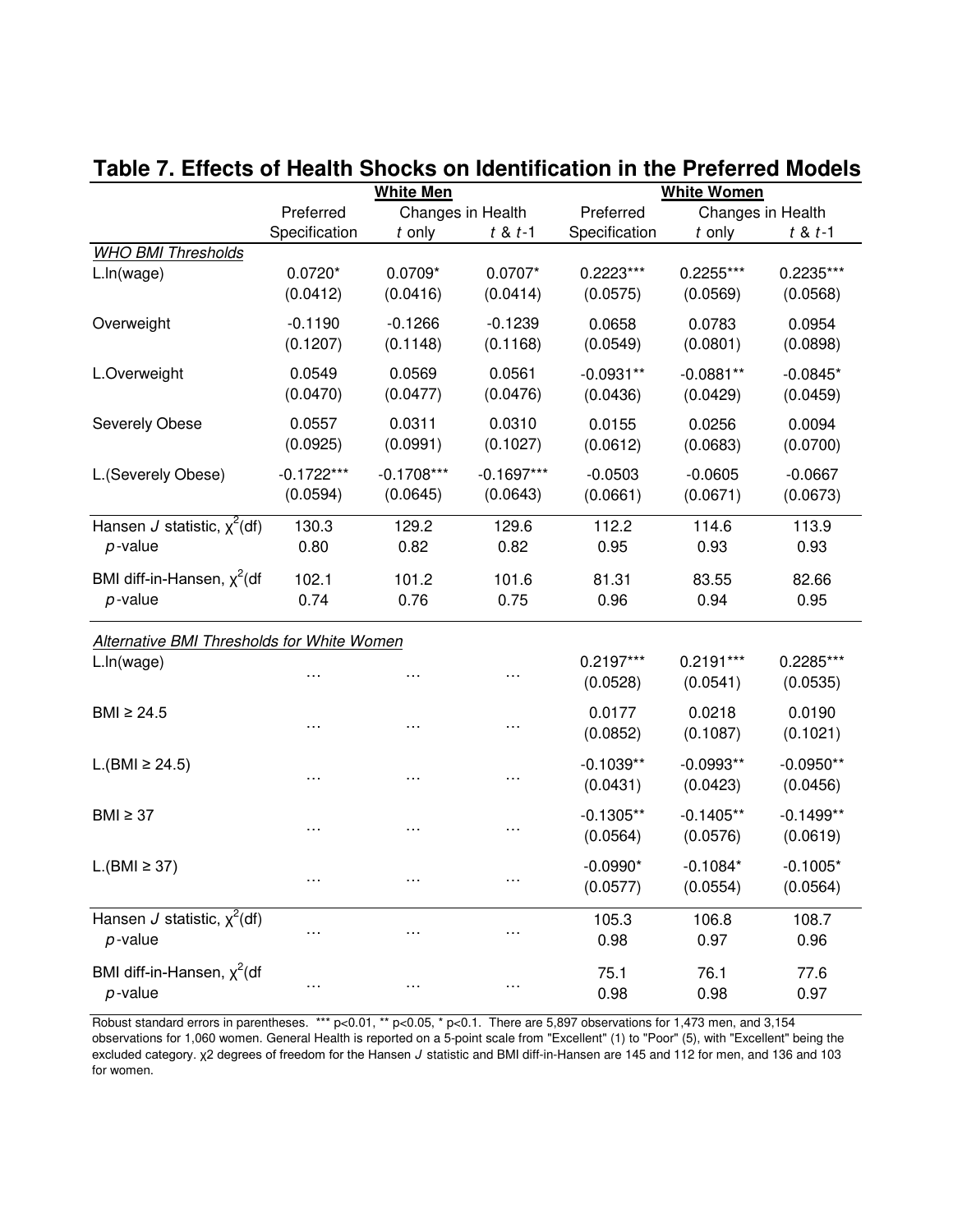|                      | uu<br>VIIUI VUIIIIIIUI Ț<br>Mean | Std. Dev. | Min      | Max    |
|----------------------|----------------------------------|-----------|----------|--------|
| In(Wage)             | 2.332                            | 0.619     | $-3.252$ | 10.081 |
| In(Wage) Difference  | 0.052                            | 0.587     | $-6.202$ | 6.142  |
| Decrease in BMI cat. | 0.031                            | 0.174     | 0        | 1      |
| Increase in BMI cat. | 0.058                            | 0.235     | 0        | 1      |
| South                | 0.319                            | 0.466     | 0        | 1      |
| Urban                | 0.703                            | 0.457     | $\Omega$ | 1      |
| Part Time            | 0.071                            | 0.257     | 0        | 1      |
| Married              | 0.231                            | 0.422     | 0        | 1      |
| Any Children         | 0.272                            | 0.445     | 0        | 1      |
| <b>HS</b>            | 0.362                            | 0.480     | 0        | 1      |
| Some College         | 0.239                            | 0.427     | 0        | 1      |
| College              | 0.171                            | 0.376     | $\Omega$ | 1      |
| Local Unempl. Rate   | 6.314                            | 2.734     | 0        | 27.8   |
| Occupations          |                                  |           |          |        |
| Service              | 0.155                            | 0.362     | 0        | 1      |
| Mgmt, Tech., & Prof. | 0.177                            | 0.382     | 0        | 1      |
| Sales                | 0.109                            | 0.312     | 0        | 1      |
| Clerical, Admin.     | 0.088                            | 0.284     | 0        | 1      |
| Misc. Blue Collar    | 0.470                            | 0.499     | 0        | 1      |

**Table A1. Additional Summary Statistics for White Men**

Note: As in Table 1, there are 9,037 observations used for most of these variables. Occuption summarized where not missing. "Decrease (or Increase) in BMI cat." refers to the fraction who move to a lower (or higher) BMI category as defined by the WHO.